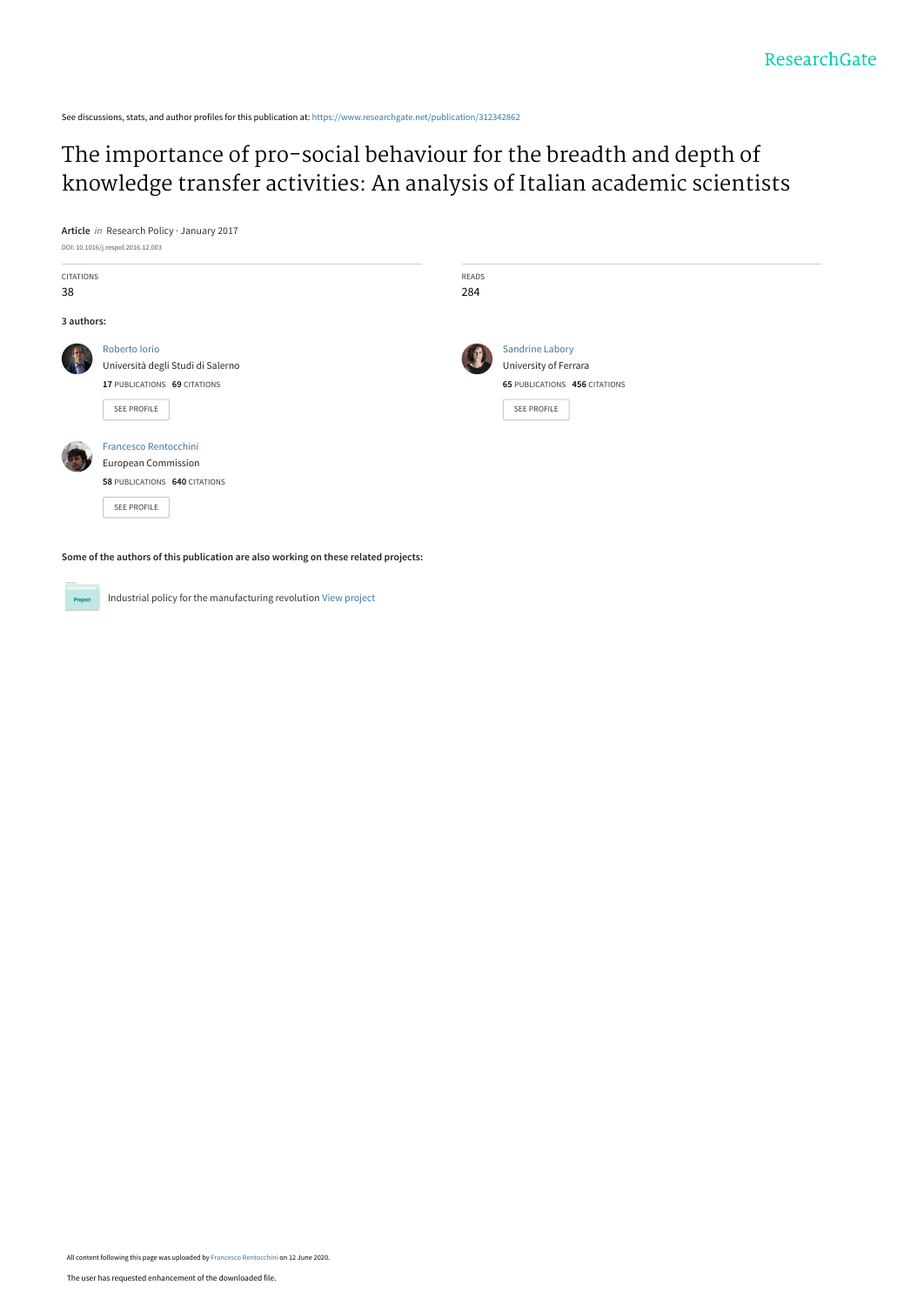# **The importance of pro-social behaviour for the breadth and depth of knowledge transfer activities: An analysis of Italian academic scientists**

Roberto Iorio<sup>a</sup>, Sandrine Labory<sup>b</sup> and Francesco Rentocchini<sup>c</sup>

*a University of Salerno, Department of Economics and Statistics (DISES), Via Giovanni Paolo II, 84084, Fisciano (SA), Italy, [riorio@unisa.it](mailto:riorio@unisa.it)*

*b University of Ferrara, Department of Economics and Management, Via Voltapaletto, 44100, Ferrara, Italy, [sandrine.labory@unife.it](mailto:sandrine.labory@unife.it)*

*c Corresponding author: Department of Economics, Management and Quantitative Methods, University of Milan, via Conservatorio 7, 20122 Milano, Italy [francesco.rentocchini@unimi.it,](mailto:f.rentocchini@soton.ac.uk) tel. +39 02 5032 1547* 

*and* 

*Southampton Business School, University of Southampton, Southampton, UK*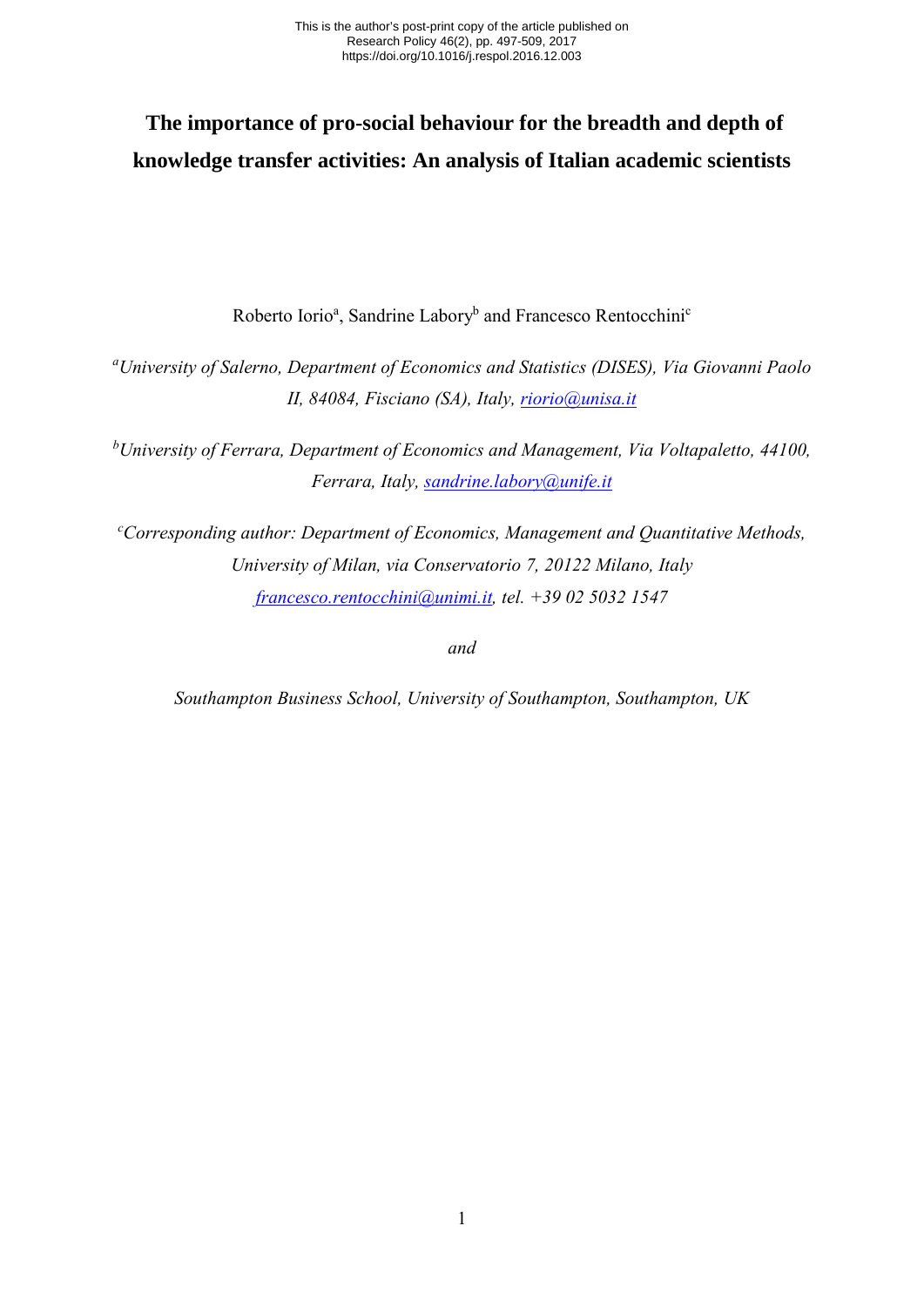### **Abstract**

The debate on the entrepreneurial university has raised questions about what motivates academics to engage with the external environment and what forms knowledge transfer (KT) activities should take. This paper distinguishes between the variety of forms of engagement (KT breadth) and the intensity of collaboration (KT depth) in the analysis of their motivations. The paper relies on a sample of Italian academics from different scientific fields over the period 2004–2008. Whereas previous literature has shown that academics are essentially motivated by learning opportunities, fundraising and satisfaction derived from puzzle solving in research activities, our paper provides evidence of the positive role of an additional motivation for both the breadth and depth of KT: the extent to which the academic scientist advances the societal role of universities ("mission" motivation). We find that both "funding" and "mission" motivations have a positive effect on the variety and intensity of KT activities, with little effect for learning opportunities. Our results show also a higher effect of "funding" and "mission" on the depth of KT activities compared to their breadth.

**Keywords:** motivation; knowledge transfer; third mission; university external engagement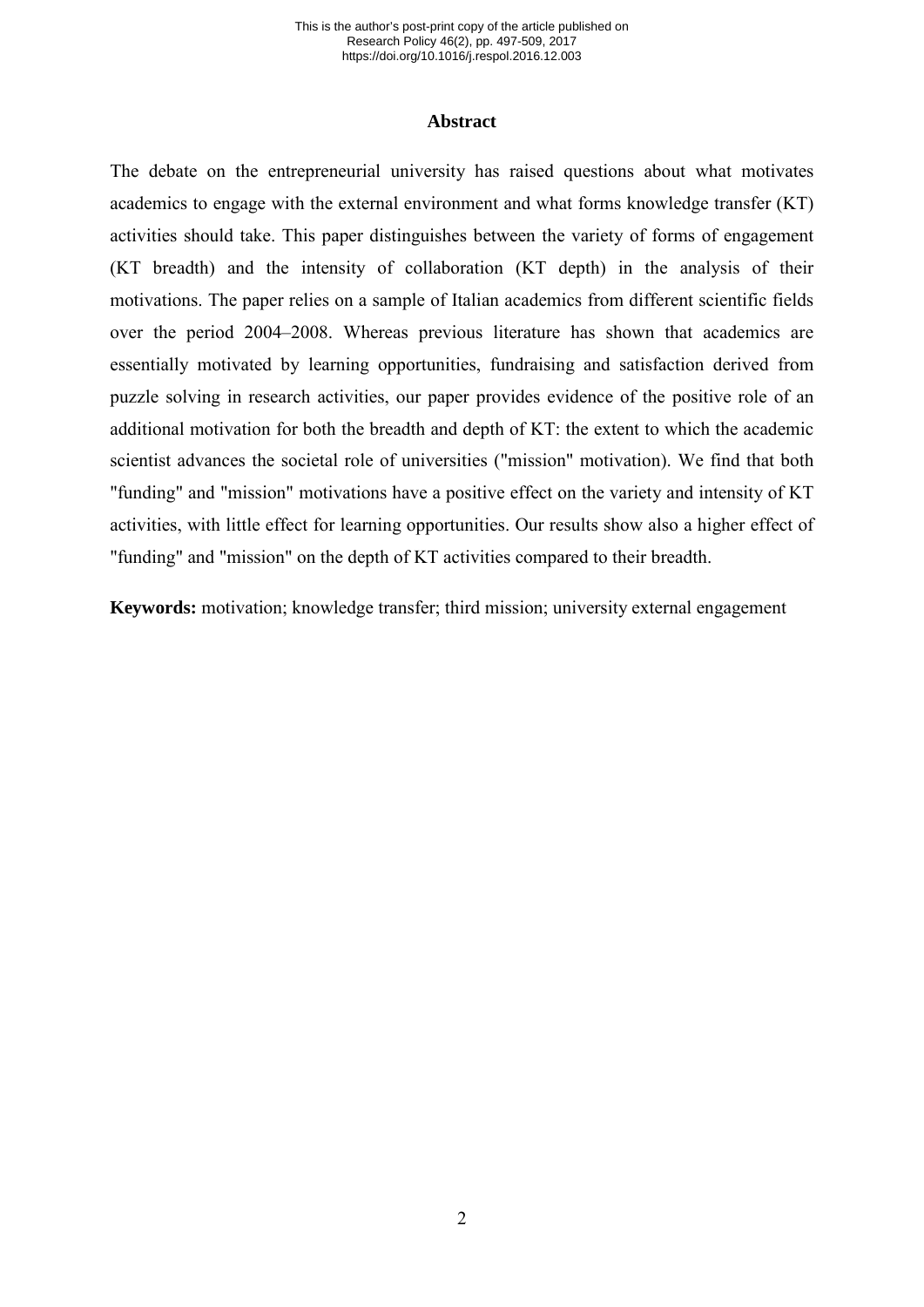# **1. Introduction**

A central theme in the industrial and technology policy debate in recent years has revolved around the exploitation of knowledge created at universities to spur the development of old and new sectors and eventually economic growth (e.g., European Commission, 1995, 2007; OECD 2002a, 2002b). Governments at regional, national and international levels consider the "entrepreneurial university" as having an important role to play in the economic development of their region via knowledge transfer (KT) to the industrial sector (Etzkowitz and Leydesdorff, 2000; Etzkowitz, 2003).

Although existing studies have recognised that KT activities can take multiple forms (Perkmann et al., 2013; Landry et al., 2007, 2010; D'Este and Patel, 2007; Siegel et al., 2007), most of the studies to date have focused on specific types of KT activities, mainly patenting, spin-offs and licensing (Azoulay et al., 2009; Thursby and Thursby, 2002, Dechenaux et al., 2011; Shane and Stuart, 2002; Rothermael et al., 2007). Only recently have a number of contributions considered a broader set of KT activities and focused on the motivation of academics to perform these activities (Ramos-Vielba et al., 2016; Olmos-Peñuela et al., 2014; D'Este and Perkmann, 2011; D'Este and Patel, 2007; Link et al. 2007), their complementarities (Landry et al., 2010) and their effects on effective KT (Landry et al., 2007).

This stream of literature has shown that academic engagement is mainly influenced by individual characteristics (Link and Scott, 2012), organisational and institutional factors (Moog et al., 2015; Ding and Choi, 2011; Jensen and Thursby, 2001), the scientific discipline of the academic (Bekkers and Bodas Freitas, 2008) and a combination of intrinsic and extrinsic motivations: fundraising, access to knowledge and learning (D'Este and Perkmann, 2011; Lam, 2011).

We add to this literature by showing the central role played by an additional type of intrinsic motivation: the desire for academic scientists to advance the societal role of universities (following the transformative potential that universities have for current society). Indeed, the "Third mission" of universities has gained momentum in recent years and has been strongly promoted by governments as a means to favour territorial development and growth (Etzkowitz and Leydersdorff, 2000). We provide evidence on how scientists are motivated by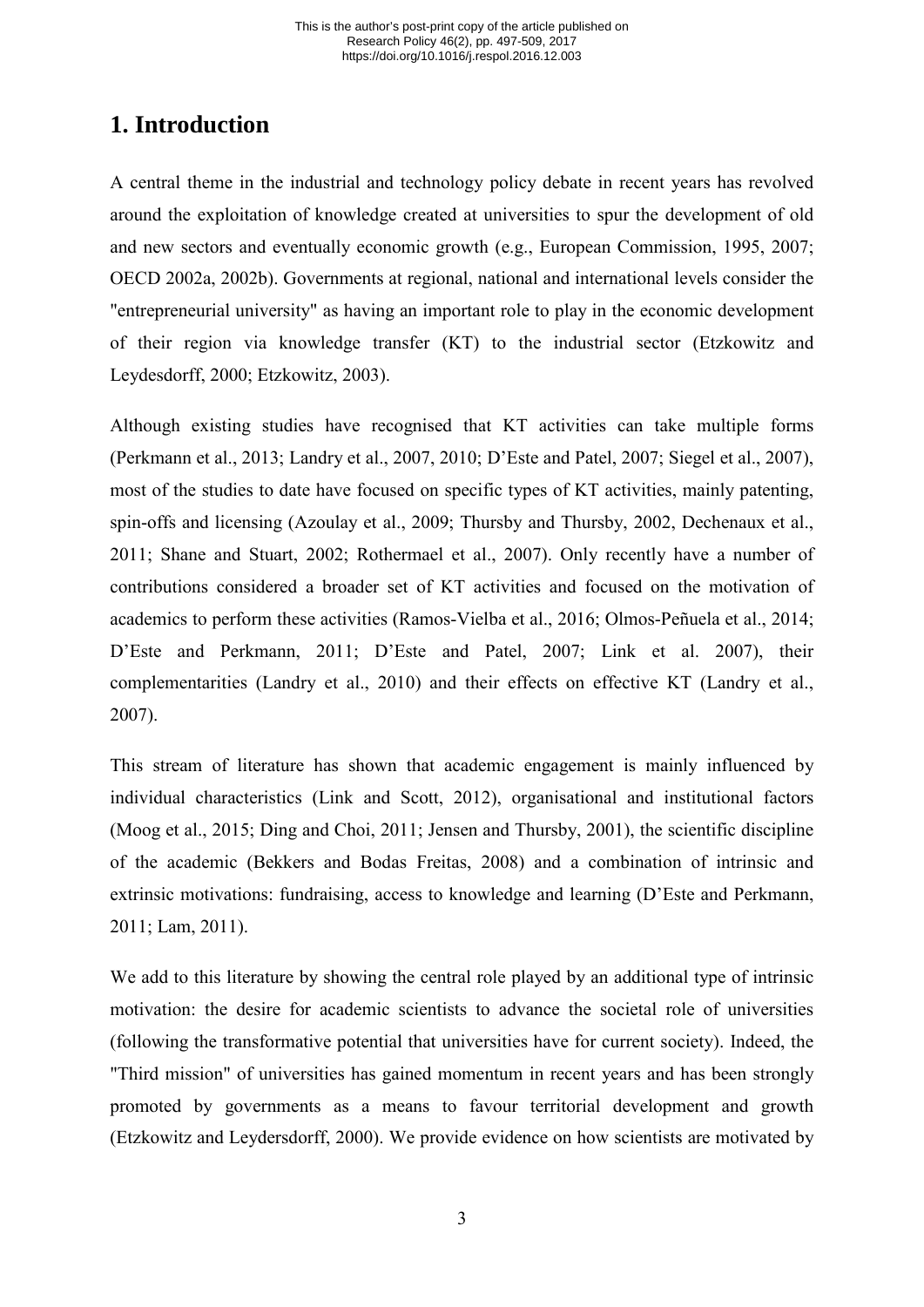this "mission" with respect to the variety of forms of external engagement (KT breadth) and the intensity of collaboration (KT depth).

We rely on an in-depth survey of 133 Italian academics from different scientific fields (Life Sciences, Chemistry, Mathematics and Physics, Engineering and Medical Sciences) over the period 2004–2008. Our results show the existence of a positive and significant role of funding and mission motivations on scientists' engagement with the external environment. This role is relevant for both the variety (KT breadth) and the intensity (KT depth) of scientists' external collaboration, but we find evidence for a higher effect of funding and mission motivations on the depth of KT activities compared to their breadth.

The paper is structured as follows. Section 2 provides a review of the relevant literature and the main research questions, section 3 presents data and methodology, section 4 discusses the results and section 5 concludes.

# **2. Literature review and research questions**

# *2.1. Variety and intensity of knowledge transfer activities: A tale of breadth and depth*

Previous literature has provided extensive evidence on the different forms of KT activities (see the review by Perkmann et al., 2013; also Rothaermel et al., 2007). Most of the attention has been devoted both to university–industry interactions and to a restricted number of channels, primarily commercialisation: patents, licensing and spinoffs (Azoulay et al., 2009; Shane and Stuart, 2002; Thursby and Thursby, 2002). Most universities around the world have created facilities specifically devoted to the commercialisation of academic inventions, such as science parks, technology transfer offices and incubators (Hsu et al., 2015). Governments have also supported this form of university–industry interaction by providing funding for these facilities or grants for collaborative projects (Leydersdorff and Etzkowitz, 1996).

However, more recent contributions have highlighted how the actual scale and impact of scientists' overall external engagement activities might be underestimated as a result of neglecting other forms of KT activities, such as R&D contracts, consulting, staff exchange and joint student supervision (Abreu and Grinevitch, 2013; D'Este and Patel, 2007; Perkmann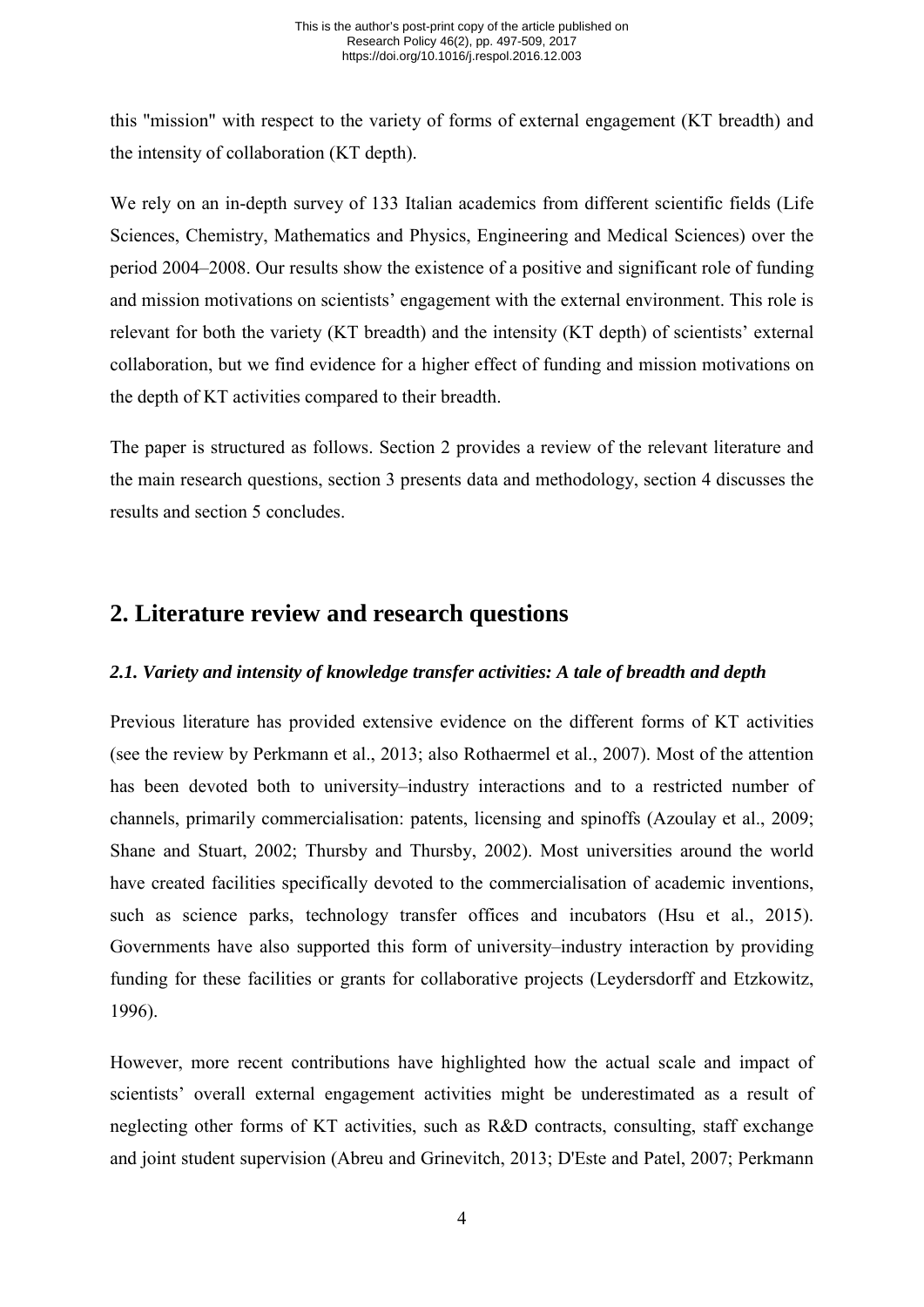and Walsh, 2007). A number of studies have thus considered a broader set of KT activities, focusing on academics' propensity to undertake them (Ramos-Vielba et al., 2016; Olmos-Peñuela et al., 2014; D'Este and Perkmann, 2011; Landry et al., 2010; Grimpe and Fier, 2010; D'Este and Patel, 2007; Link et al. 2007) and their relative effects (Landry et al., 2007; D'Este et al., 2013; Sánchez-Barrioluengo, 2014). For example, D'Este and Patel (2007) are among the first to include contract research and consulting activity in the analysis of KT activities. Similarly, Olmos-Peñuela et al (2014) and Ramos-Vielba et al. (2016) consider a broad range of KT activities, including direct personal interactions, informal cooperative relations and knowledge dissemination activities. These studies have generally found complementarities between KT activities, suggesting that they appear together, not in isolation (Grimpe and Hussinger, 2013; Siegel et al., 2003; Link et al., 2007).

Building upon the stream of the literature above, we consider both commercialisation (patenting, licensing and spin-offs) and "engagement in collaboration" (as mentioned above, joint and collaborative research contracts and consulting). We also include joint student supervision, external teaching, use of non-academic literature and participation in private seminars and conferences (informal relational activities) as the literature on KT in networks has shown these activities to play a crucial role (Uzzi, 1996, 1999; Hansen, 1999; Reagans and Zuckerman, 2001). Also, our study refers to the wider literature on external engagement and considers KT activities not only with industry but also with other types of external organisation, such as public administrations, non-profit organisations, and so on (Ramos-Vielba et al., 2016; Olmos-Peñuela et al., 2014; Sánchez-Barrioluengo, 2014).

We propose to distinguish this rich set of KT activities according to two main characteristics, which are important in terms of impact on KT. First, we expect the number of different KT activities (KT breadth) carried out by the scientist to matter. A higher number of KT activities implies the existence of more channels for KT, more modes of interaction with external organisation(s), which have been shown to generate KT more effectively. Thus, the presence of different channels for KT activity has been shown to increase a person's ability to convey complex ideas to diverse audiences (Reagans and McEvily, 2003). In a similar vein, Reagans and Zuckerman (2001) show that the interactions among scientists with non-overlapping networks outside of their team improve innovation and creativity by enhancing access to diverse knowledge. In addition, as stressed by D'Este and Patel (2007), academics using a broader range of KT channels are more likely to develop the capabilities necessary to bridge the gap between science and technological application, namely to favour "technology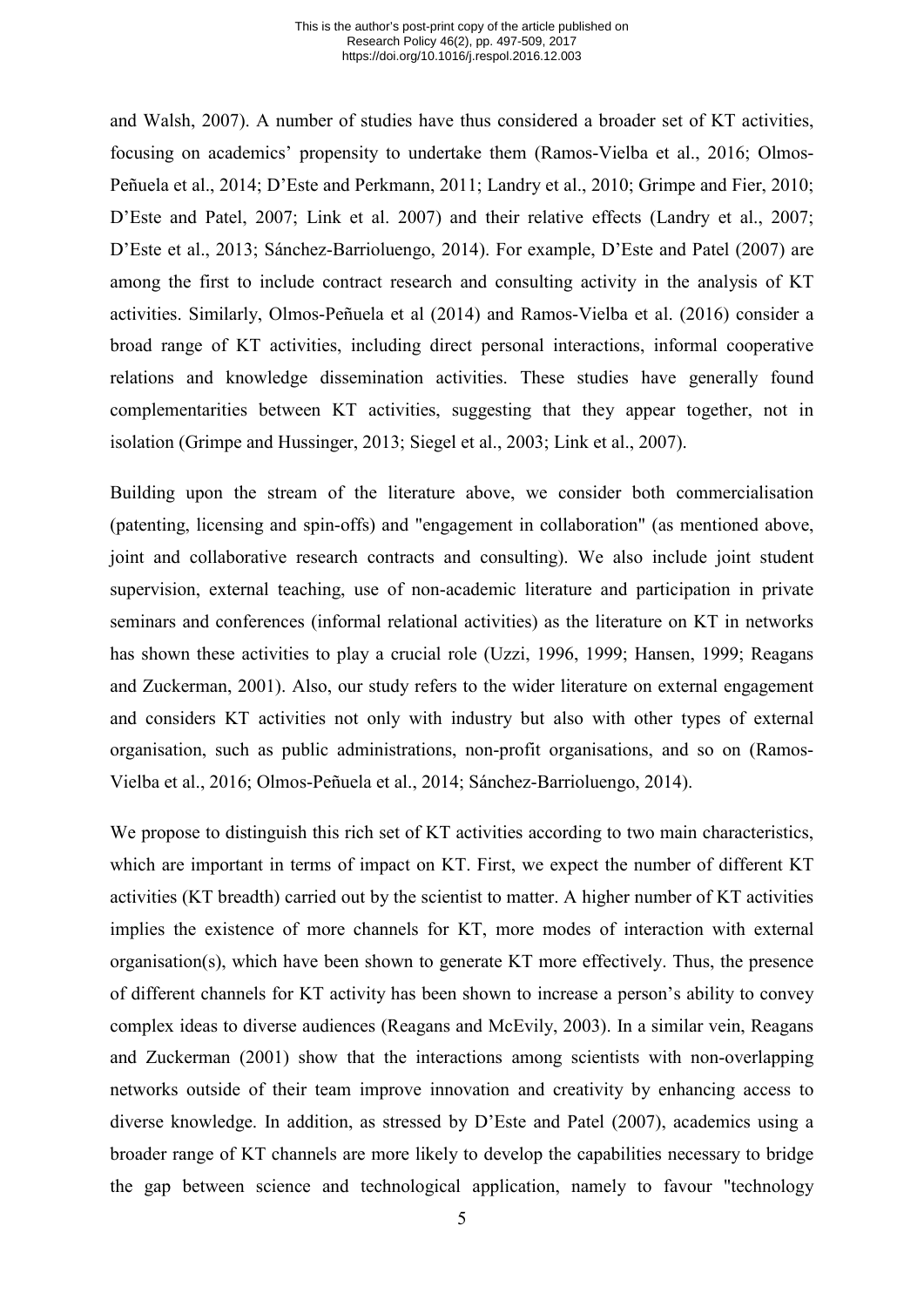integration," because the variety of channels induces a higher diversity of the interacting knowledge bases and allows a better alignment of incentive systems between academia and the external environment. This argument can be extended to any type of external organisation with which the academics interact in their KT activities, be they public or private, because the diversity of knowledge bases and different incentive systems characterising the organisations still hold.

Second, we argue that not only the breadth but also the depth of KT channels (KT depth) matters for effective KT to take place. This refers to the frequency through which KT activity is conducted (i.e., the extent to which the relationship is repeated over time) and should also be relevant for the effectiveness of KT. Depth implies stronger ties, which have been shown to be more likely to ease the transfer of complex and tacit knowledge compared to weak ties (Granovetter, 1973; Uzzi, 1996, 1999). Frequent interactions improve the likelihood of developing complementarities between the knowledge bases of interacting individuals (Reagans and McEvily, 2003) as well as the creation of trust and reciprocity (Okada and Simon, 1997). The former literature has provided different explanations on how knowledge depth favours KT. A first class of explanations, which is grounded in cognitive and social psychology, contends that depth favours the development of associative learning and absorptive capacity (Cohen and Levinthal, 1990). Hence, depth is more likely to ease the development of problem-solving skills (Schmoch, 1999) and joint knowledge creation (Huber, 2013). A second set of explanations highlights the embeddedness of KT in social relations. More frequent interactions help in building social capital and developing shared norms and values. This in turn eases communication and understanding and therefore makes KT more effective (Uzzi, 1996; Hansen, 1999).

Since effective KT is expected to require depth and/or breadth of KT activities, the current work focuses on the motivation of academics for both of these dimensions of KT.

## *2.2. Motivations for knowledge transfer activities*

Both the economics and psychology literatures have provided insights on motivations that can be useful in the study of engagement in KT activities. Both literatures have historically distinguished between intrinsic and extrinsic motivations. The former refers to motivation arising from internal factors (satisfaction, self-esteem, competence and pro-social behaviour)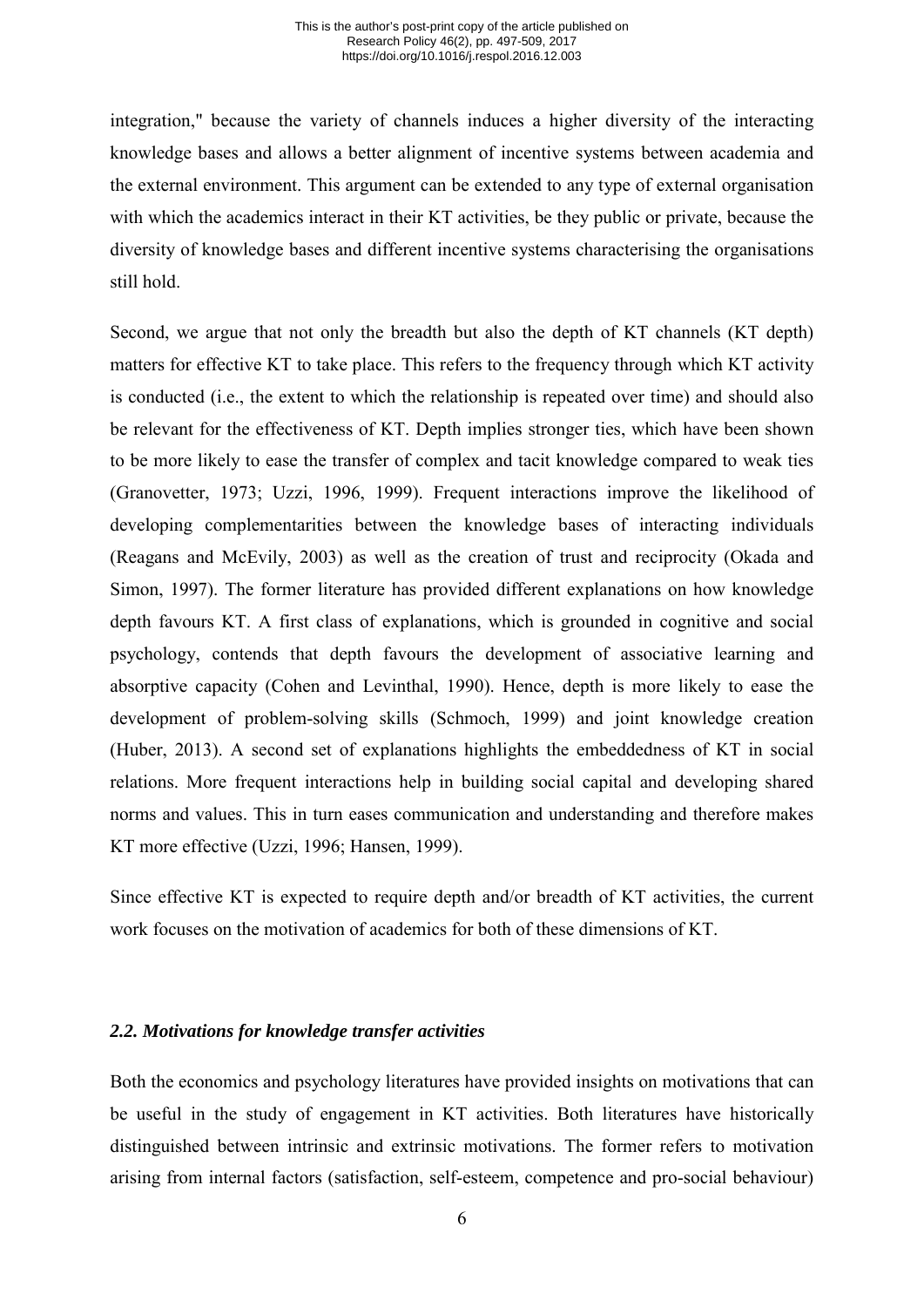while the latter refers to motivation arising from external factors (monetary or other types of rewards, such as promotion, praise or reputation) (Deci and Ryan, 2002; Bénabou and Tirole, 2006).

Following the developments at the intersection of psychology and economics, different types of extrinsic and intrinsic motivations have been shown to influence the decisions of academics to engage with the external environment.

Among extrinsic motivations, monetary incentives have been found to motivate KT activities, especially those related to commercialisation (D'Este and Perkmann, 2011; Lam, 2011; Landry et al. 2007, Ramos-Vielba et al., 2016, Lee, 2000).

A second important category of extrinsic motivations for academics to engage with the external environment relates to learning motivations. The above refers to the possibility to access external expertise, develop new skills and exchange tacit knowledge, presumably to improve their findings and obtain high-impact publications. Several studies show that university faculty engage with the external environment mainly to obtain funding and get feedback on research (Lee, 2000; Katz and Martin, 1997; Bozeman and Corley, 2004). Similarly, in their study on UK engineering and physical scientists, D'Este and Perkmann (2011) find that research-related motivations (the possibility to learn from the knowledge exchange with external actors) are relevant for a rich set of KT activities.

A third category of extrinsic motivations, which has been observed and discussed in the literature, relates to reputational concerns (Perkmann et al., 2013, Link et al., 2007). As a key objective of academic scientists is recognition within the scientific community, which is also a prerequisite for career promotion, they might engage with the external environment to accumulate visibility within the wider scientific community.

The above three categories of motivation are essentially extrinsic in that they are related to an external reward. However, motivations often comprise both intrinsic and extrinsic elements, which are difficult to disentangle. Thus the above-mentioned learning motivation can be linked to external rewards (getting better publications, hence reputation and career prospects) and/or internal rewards (the pure satisfaction of feeling competent or "warm glow" as defined by Andreoni, 1989).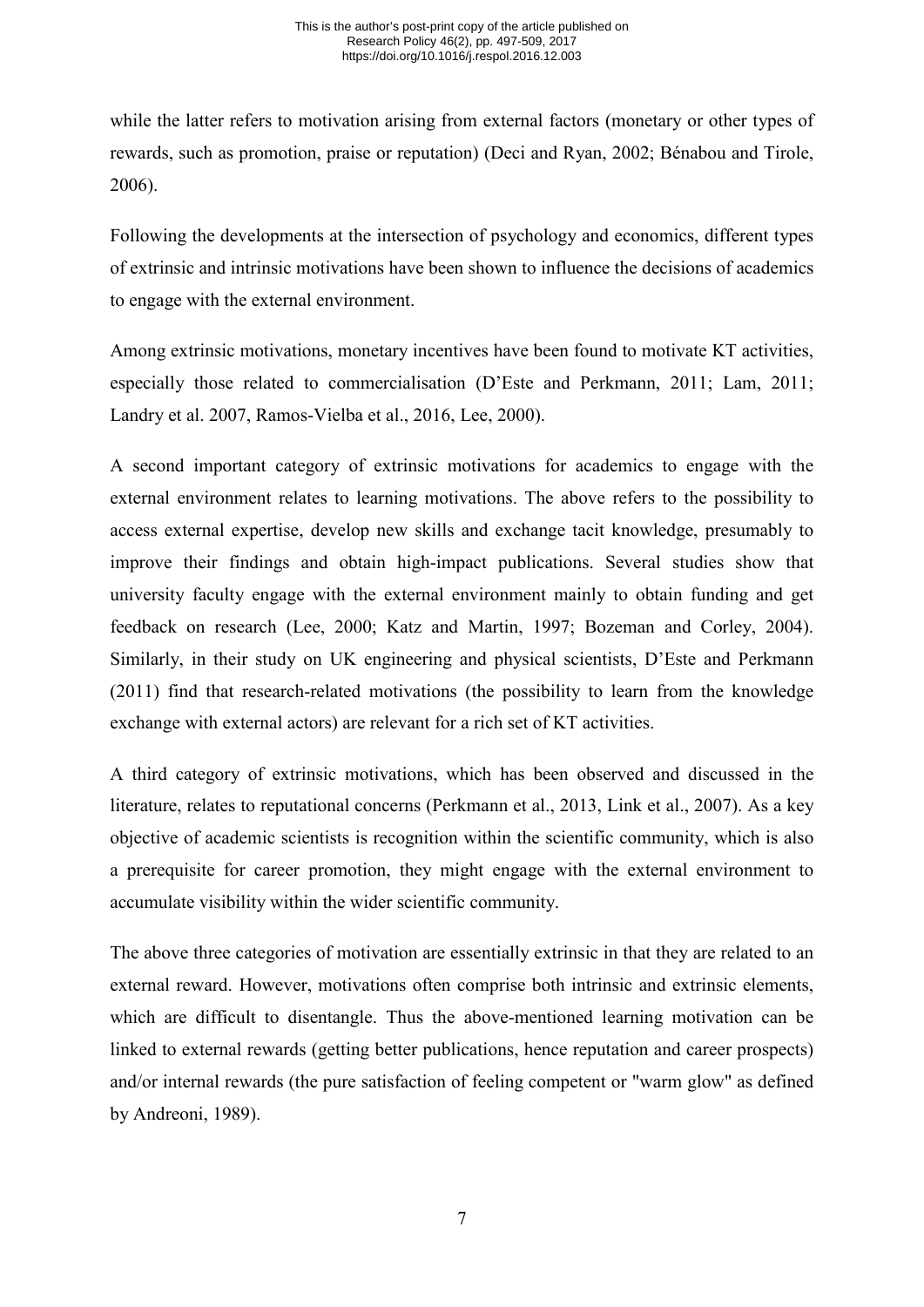Pro-social motivations also have both intrinsic and extrinsic dimensions. Intrinsic motivations appear to be high among scientists since they have been shown to follow Mertonian norms of science: communality (common ownership of results), universalism (objectivity of scientific findings), disinterestedness (no self-interested motivations) and organised scepticism (detached scrutiny of beliefs in terms of empirical and logical criteria) (Merton, 1973). As a result, they derive satisfaction from the advancement of the overall body of knowledge in their discipline and the use of this knowledge to contribute to society at large.

In particular, a large part of academic scientists serves as civil servants who provide public services in the form of diffusion of new ideas and provision of higher education. The public administration literature shows that civil servants are mainly driven by an "alternative" orientation––represented by the notions of self-sacrifice, altruism and pro-social––in their motivation (Perry et al., 2010). This pro-social motivation is related to promoting the interests of the community or the nation, and "the desire to expand effort to benefit other people" (Grant, 2008, p. 49). It is expected to play a prominent role as a driver of KT activities among academics, since these activities aim at creating and diffusing new knowledge that in turn contributes to the development of the territory and wider society. This motivation may also carry an extrinsic element, if their contribution to the society at large leads to social recognition or praise that raises their reputation and possibly career prospects.

Lam (2011) considers intrinsic motivations in her analysis of the motivation of scientists to engage in commercialisation activities, relying on a sample of scientists from five major UK research universities working in the fields of biology, medicine, computer science, engineering and physical sciences. Building upon Stephan and Levin (1992), she classifies motivations for external engagement into three categories: "gold: (financial rewards), "ribbon" (reputational and career rewards) and "puzzle" (satisfaction derived from puzzle-solving activities but also from contributing to the knowledge of society). Her results provide evidence for a prominent role of "puzzle" and "ribbon" motivations: The scientists contained in her sample carry out KT activities with the primary purpose of developing their research and increase its impact on society.

In a similar vein, Ramos-Vielba et al. (2016) find that intrinsic motivations are important in their analysis of the motivations and barriers to scientific research groups' cooperation with firms and government agencies in Spain. They derive three categories of motivations: advancing research, which is related to accessing external networks as well as external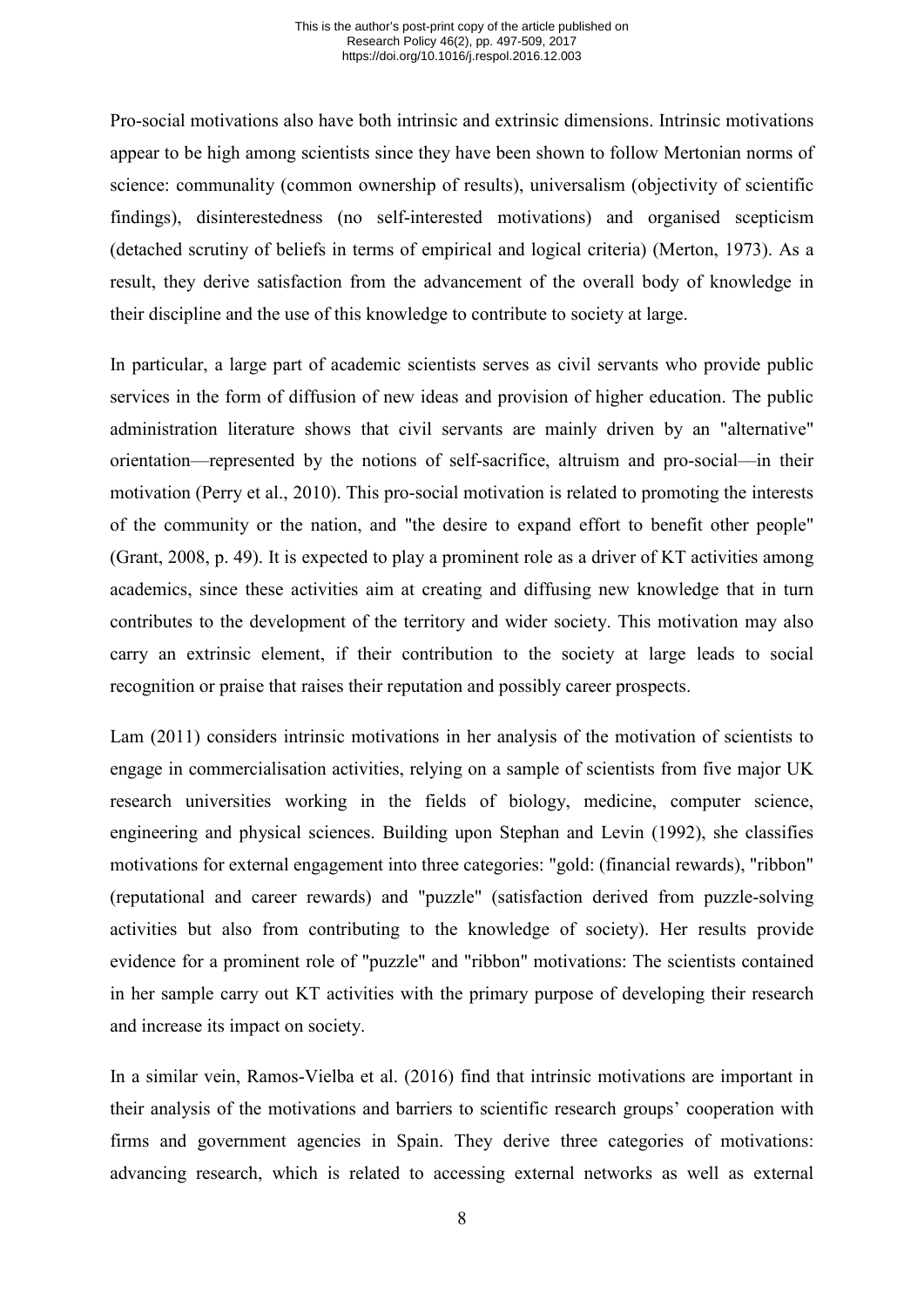equipment to favour the development of their research; applying knowledge, which is interpreted as an intrinsic impulse to apply knowledge and contribute to social, economic and technological problem-solving; and accessing financial resources, which is the extrinsic motivation of accessing external funding. As in Lam (2011), the intrinsic motivation (applying knowledge) category does not distinguish between the personal (personal satisfaction from resolving the research problem) and the social (doing good for the society at large, helping others) dimensions of intrinsic motivations.

Olmos-Peñuela et al. (2014) also study motivations for KT engagement by research groups, although their study is specifically focused on Social Sciences and Humanities. Like Ramos-Vielba et al. (2016), they find a strong correlation between the pro-social motivation (measured by the focus of research on issues which have a societal impact) of the research groups and their degree of KT engagement.

Overall, the literature points to the importance of analysing intrinsic motivations in more detail. Notably, we believe that distinguishing pure personal satisfaction, such as puzzlesolving activity, from pro-social motivations can provide a fruitful contribution. For example, the pure satisfaction of puzzle solving may be closely related to a scientist's personal gratification in feeling competent and in control, independently of social recognition or contribution to the society at large. The intrinsic motivation of academics in their KT activities might be therefore related to the (selfish) satisfaction of feeling able and competent and/or the contribution to the society at large (pro-social). This distinction is important because it is likely to lead to different impact of KT activities. On the one hand, scientists who are mainly motivated by altruistic motivations to engage with the external environment should be expected to be more concerned with the effective impact of their research in terms of knowledge creation and dissemination to external organisations. On the other hand, scientists who are mainly motivated by pure personal satisfaction will carry out KT activities in order to improve their own research with less emphasis on its applications and use in external organisations. In other words, pro-social motivations can be expected to be conducive to more effective KT and amelioration of techniques or products/services in external organisations.

### *2.3 Motivations for breadth and depth of knowledge transfer activities*

Following the discussion on motivation for KT and the main results obtained by the former literature, we consider three main categories of motivations which we expect to be related to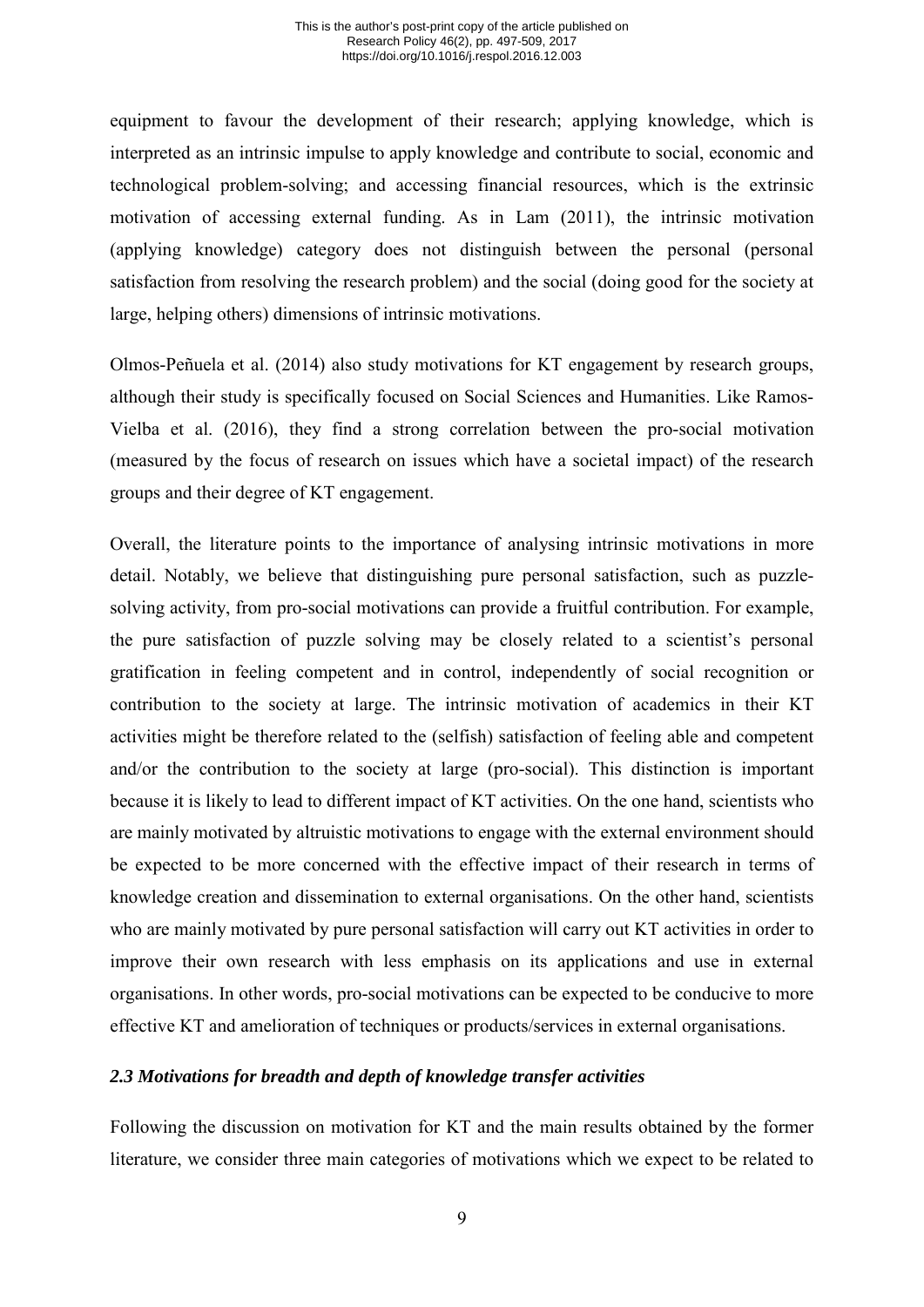the breadth and depth of KT activities: (i) funding (the ability to obtain financial resources), (ii) learning (access to complementary competencies and knowledge or exchange of ideas) and (iii) mission (which reflects pro-social behaviour).

Although learning is likely to be a driver of both depth and breadth of KT activities, we expect it to have a more significant effect for KT depth. Scientists who are principally motivated by learning reasons to engage with the external environment are willing to establish long-term, deeply rooted and frequent connections with external agents as this is the setting which may be more conducive to learning opportunities. There is ample evidence in the literature on the role of frequent interactions as conduits of complex and tacit knowledge through the creation of a common knowledge base and a relationship of trust (see discussion in section 2.1).

A scientist engaging with the external environment for funding reasons can follow two main approaches. On the one hand, the scientist can aim to increase the number of channels through which he/she engages with external organisations (increase in KT breadth). On the other hand, the scientist can decide to interact more frequently with a reduced number of external parties (increase in KT depth) and aim to raise higher funds per external agent. Our expectation is then that funding motivation is associated with both the breadth and depth of KT activities.

Similarly, a scientist motivated by "mission" has two different strategies available. The first strategy is to reach out as many external agents as possible (the more the better). As different external partners tend to favour different KT channels (Olmos-Peñuela, 2014; Ramos-Vielba et al., 2016), the reliance on a plurality of channels can be fruitful as a way to convey research results to a wider audience. The second strategy refers to the willingness of the scientist to sustain a pattern of interaction over time to build up a shared understanding and common ways of working together with external agents. A deep understanding of common experience, norms, habits and routines is central to fine-tune expectations of scientists with a mission motivation for the interaction with external agents. This helps to build a common platform for interaction and favours "technology integration" as previously mentioned. Hence, we expect the funding and mission motivation to be associated with both frequent (breadth) and intense (depth) KT activities.

Nevertheless, there are reasons to expect a stronger effect of those two motivations on the KT depth rather than KT breadth. In fact, we contend that building frequent interactions for KT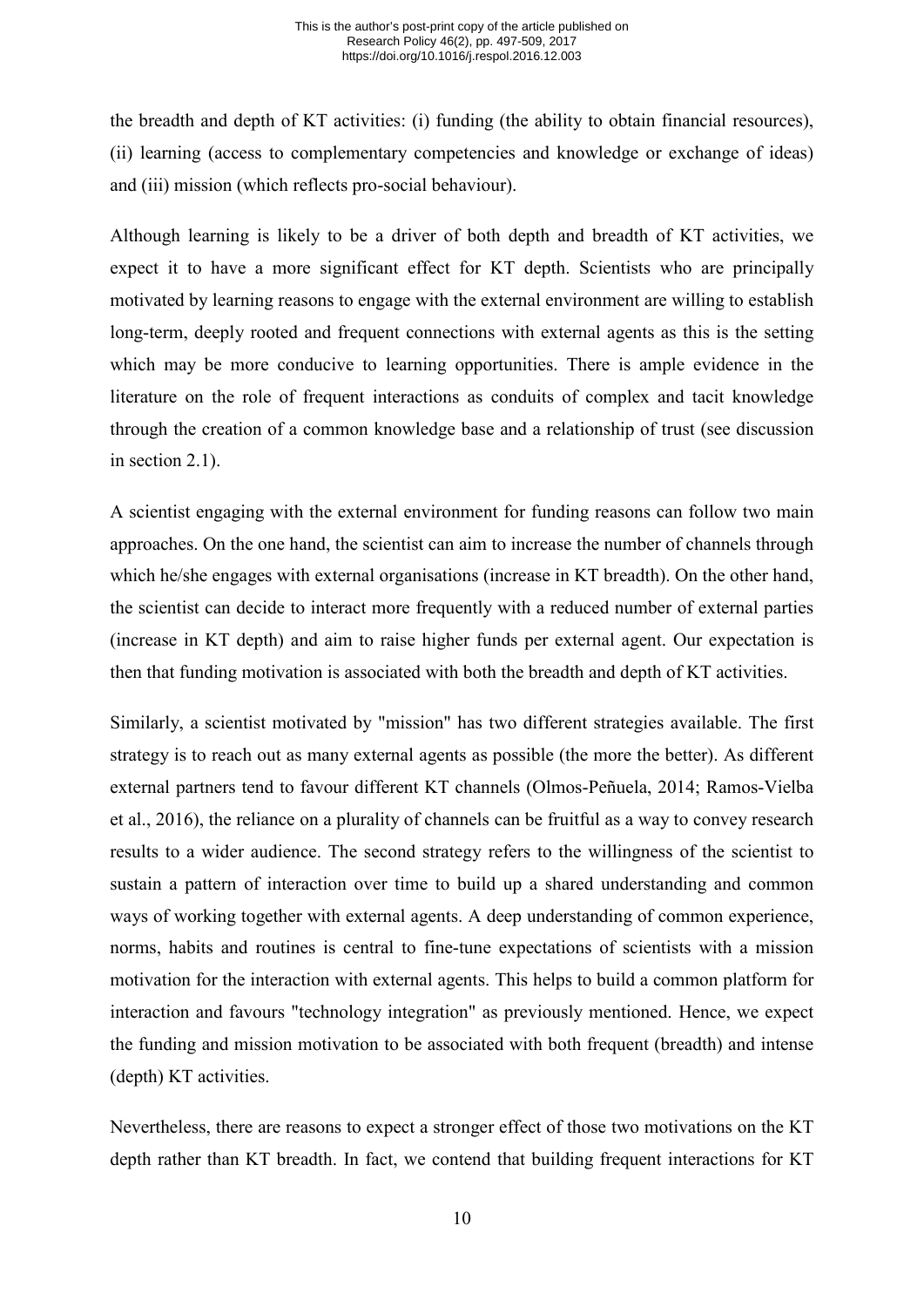activities with external agents can be assimilated to a trust-building process, which is of the greatest importance both for funding and mission purpose. External agents are more willing to provide funds to academia when a relationship of trust is in place (Laursen et al., 2011). Similarly, scientists are more willing to interact with whomever has a credible commitment to the dissemination of scientific results (Bruneel et al., 2010). Such a trust relationship takes time to develop, and, for this purpose, more frequent interactions are better suited. Evidently, there is here an inherent "attention allocation problem" because of lack of time and effort on both sides (Simon, 1947; Penrose, 1959). In addition, both scientists and external organisations need to select and manage the external relationships. This is again a timeconsuming process. It is then better to focus on a few deeply rooted relationships rather than running the risk of over-searching to increase variety.

[Table 1](#page-32-0) summarises the above discussion, clarifies the intersections between the two different categorisations and the single motivations and reports the foreseen relationship between the three motivations for KT and the breadth and depth of KT activities.

[INSERT [Table 1](#page-32-0) ABOUT HERE]

# **3. Data and methodology**

# *3.1 Data*

-

The sample used in this paper was extracted from an original database developed in 2009 following the research project TRACKs financed by the Autonomous Province of Trento. A survey was carried out to collect information on the KT activities of Italian scientists, by administering a structured questionnaire to a representative sample of academic researchers.<sup>[1](#page-11-0)</sup> The questions concerned information on individual characteristics, motivations for and obstacles to carrying out KT activities and a full set of detailed mechanisms through which scientists interact with external agents.

<span id="page-11-0"></span><sup>&</sup>lt;sup>1</sup>A careful preparatory phase consisted, at the beginning of 2009, of in-depth face-to-face interviews with the directors of three Technology Transfer Offices of three different Italian universities. All of the informants were interviewed once and were asked about the main themes that the research group intended to include in the questionnaire. The interviews lasted 45–60 minutes and were conducted by two persons, one asking questions and the other taking notes. The main purpose of these interviews was to: (i) collect preliminary information on KT activities in the Italian Higher Education System (MIUR), (ii) build a classification system of the different channels of KT through which Italian academics engage with the external environment and (iii) distinguish between formal and informal channels for KT. The results of this preliminary analysis were later used to design the questionnaire.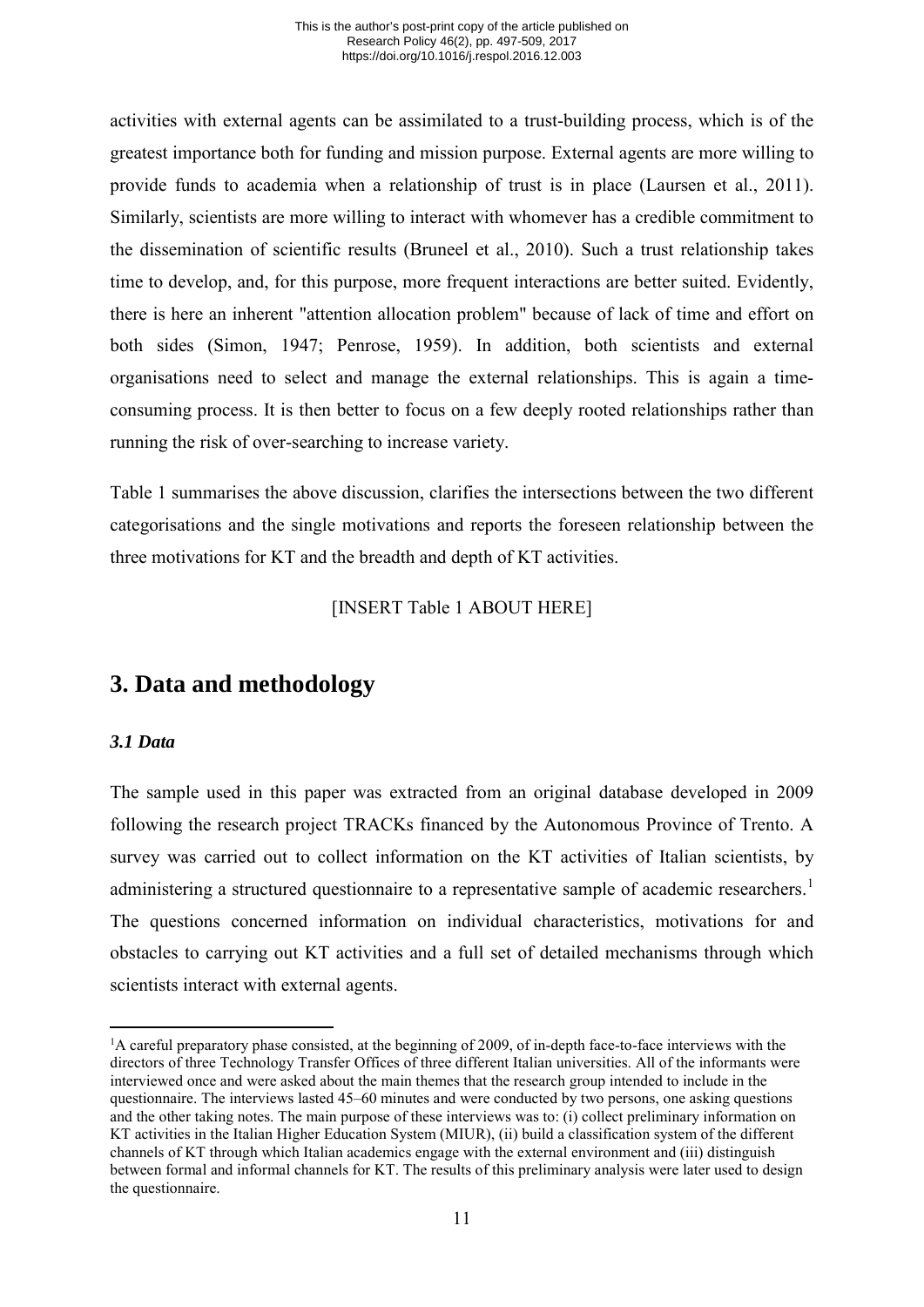Our starting point was a list containing names and affiliations of the population of Italian academics provided by the Italian Ministry of University and Education (MIUR). We then matched this list to a database containing information on the population of Italian academic inventors (CESPRI-PATSTAT), namely academics who have filed at least one patent in one major patent office during their career.<sup>[2](#page-12-0)</sup> In this way, the population from which the target sample was extracted contained the full list of academic inventors working at Italian public universities.

A subset of 339 target academics was extracted from the resulting list, which included the following scientific disciplines: Life Sciences, Chemistry, Mathematics and Physics, Engineering and Medical Sciences. This subset was stratified according to the official categorisation of the field of science provided by the MIUR and academic position (assistant professor, associate professor and full professor). Between March and June 2009, the academics were contacted and asked to complete an online questionnaire relating to motivations for and obstacles to carrying out KT activities and a full set of detailed mechanisms through which scientists interact with external agents over the period 2004–2008, and 189 did so (response rate: 55.75%). In this study, we used records for which we were able to collect full information on the variables of interest. Therefore, the sample used in this paper includes 1[3](#page-12-1)3 academics  $3\overline{3}$ 

As our starting population comprises only academic inventors, there is the concern that our analysis is biased towards the motivations leading to technology transfer, specifically via patenting activity. To control for this potential source of bias, we created a control sample of 61 academic scientists who were not academic inventors (academic non-inventors) and administered them a short version of the questionnaire (see the Appendix for details). Table A1 in the Appendix provides a comparison of the two samples (academic inventors used in the analysis and academic non-inventors). Interestingly, our original sample comprising academic inventors does not report relevant biases for the different motivations to carrying out KT activities. The strongest difference is found for the mission motivation (3 vs. 2.88 in

<span id="page-12-0"></span><sup>-</sup><sup>2</sup>Because the year of reference for CESPRI-PATSTAT is 2004, the list was updated using information from the MIUR website (affiliation, position, if retired or moved abroad, change of scientific field).

<span id="page-12-1"></span><sup>&</sup>lt;sup>3</sup> A combination of non-response to the questionnaire (150) and missing information in the responses (56) has induced a bias in our sample. In particular, while response rates are generally similar across scientific fields (academic positions), chemical sciences (full professors) are overrepresented while medical sciences (assistant professors) are under-represented. A similar problem is found for gender, as male scientists are systematically over-represented. In order to control for the bias referring to these three main dimensions, we run a robustness check of our core results [\(Table 8\)](#page-39-0) using post-stratification weights with respect to academic position, scientific field and gender. Results are robust to this further check and are available from the authors upon request.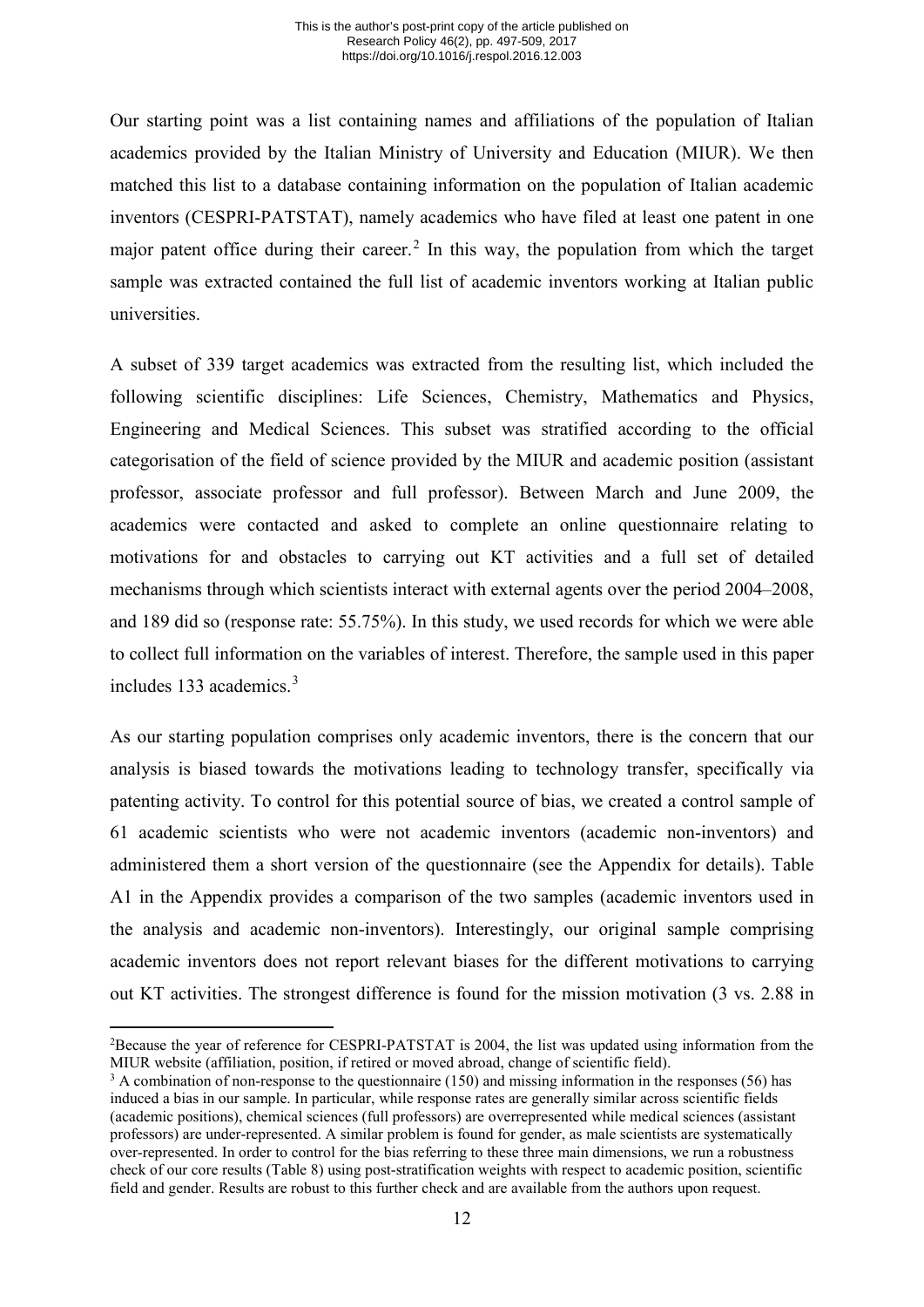favour of academic non-inventors), but this difference is only significant at the 10% level, with the value being higher for academic non-inventors, thus pointing in the worst-case scenario to an underestimation of our effect. More robust differences are instead found for the likelihood to engage in KT activities (other than patenting) and the percentage of time devoted to teaching and applied research. The percentage of time devoted to basic research and administrative tasks does not show any statistically significant difference between the two samples. Similarly, the scientific productivity (number of publications and number of citations) does not differ between the two groups of scientists.

# *3.2 Dependent variables and methods*

<u>.</u>

As discussed in section 2, we are interested in examining the relationship between motivation to engage in KT activities and the different forms through which this interaction can be realised (KT breadth), as well as the intensity with which KT activities are carried out (KT depth).

The dependent variables are constructed using survey information on a large set of KT mechanisms. The respondents to our questionnaire were asked to rate the frequency of their interaction with the external environment through a number of different mechanisms during the period 2004–2008.[4](#page-13-0) The different KT activities were consulting contracts (*Consulting contracts*), research contracts (*Research contracts*), joint research projects (*Joint research projects*), patent licences (*Licensing*), patents co-invented with non-University inventors (*Patents*), participation in the creation of spin-offs (*Spin-off*), supervision of post-doctoral students carrying out research activity in private companies (*Post-doctoral students*), use of external technical infrastructure (*Use of technical infrastructure*), teaching activity carried out in companies (*External teaching*), use of non-academic literature in one's own research (*Use of non-academic literature*), co-supervision of post-graduate theses (PGs) with external actors (*Joint supervision of PGs*), participation in corporate initiatives (conferences or workshops) (*Participation in initiatives*) and other more informal means of KT (such as telephone calls made with practitioners to solve specific research problems) (*Informal relational activities*). The two main dependent variables are then created following D'Este and Patel (2007) in their construction of the alternative measures of variety of University–industry interactions

<span id="page-13-0"></span><sup>4</sup> Building upon D'Este and Patel (2007), our respondents were asked to answer the following question for each type of KT activity: "How frequently did you engage in the following types of activity in the period 2004– 2008?" The following scale was available for the answer: "0 times," "1-2 times', "3–5 times," "6–9 times," and "10 or more."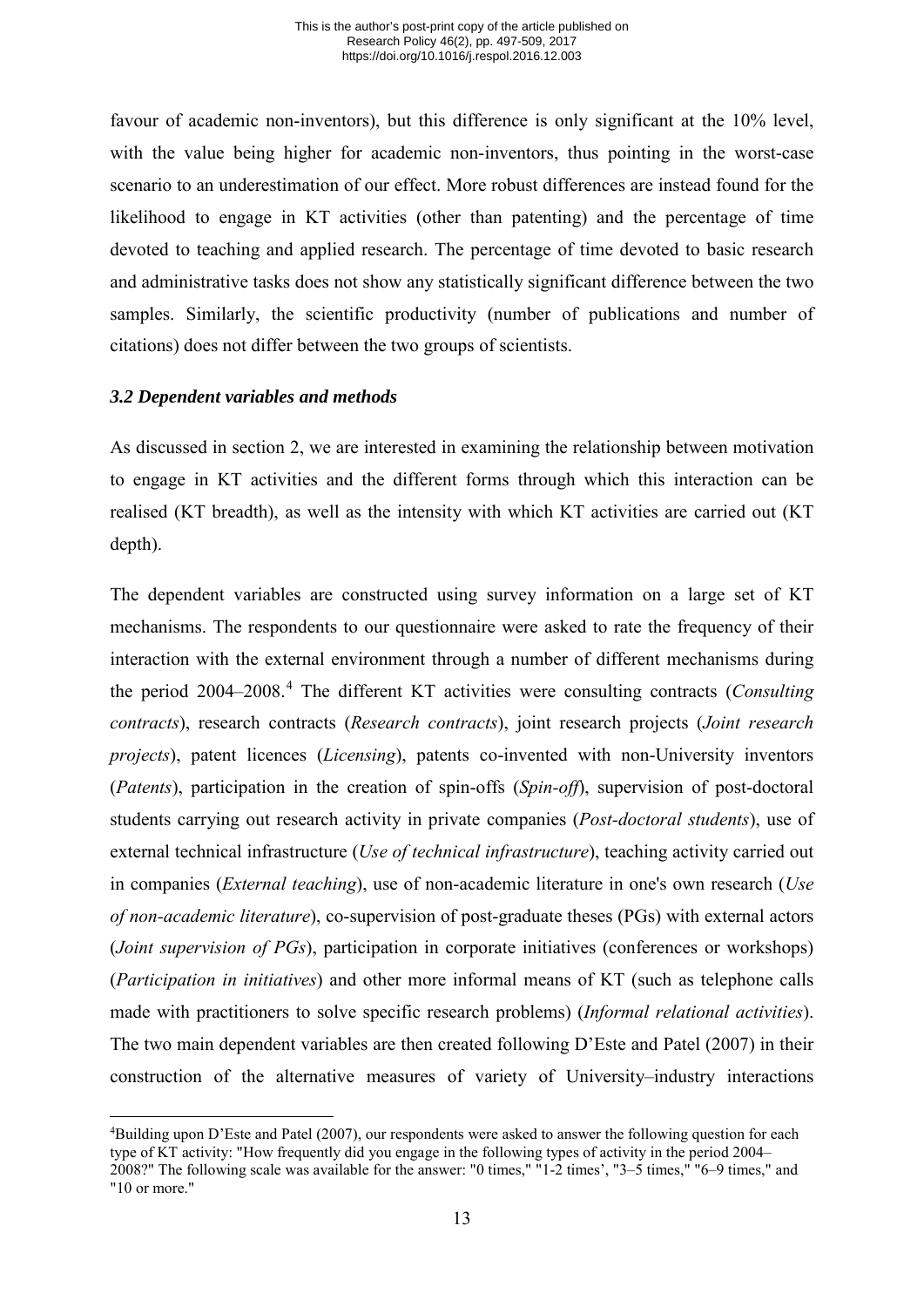(Variety 1 and Variety 2) and the construction of knowledge breadth and depth variables by Laursen and Salter (2006). This is done to incorporate two important dimensions in the KT process: (i) the number of different mechanisms through which KT is implemented (Variety 1 in the language of D'Este and Patel or knowledge breadth for Laursen and Salter) and (ii) The relative importance and extent of adoption of some mechanisms over others (Variety 2 for D'Este and Patel and knowledge depth for Laursen and Salter). Any measure of KT focused only on a subset of the above is likely to produce an incomplete picture of the phenomenon. For instance, focusing only on the number of different KT mechanisms can be an inadequate measure of KT if the different mechanisms are very similar or if one mechanism is very frequent and the rest extremely infrequent (D'Este and Patel, 2007).

KT breadth is constructed as a combination of the 13 KT activities noted above. As a starting point, each activity is coded as a binary variable, with 0 being no use and 1 being use of the given mechanism. Subsequently, the activities are simply added up so that each scientist receives a 0 when no activity is realised and 13 when all of the activities are realised. This measure has a good degree of internal consistency (Cronbach's alpha = 0.75).

KT depth is defined as the intensity with which scientists engage in the different types of KT activities. Accordingly, KT depth is constructed using the same 13 activities as those used in constructing KT breadth. In this case, each of the activities is coded as 1 when the scientist in question reports that he/she uses the activity to a high degree (i.e., 6 or more times in the period 2004–2008) and 0 otherwise. As in the former case, the 13 mechanisms are subsequently added up, so that each scientist receives a score of 0 when no mechanisms are frequently used and a score of 13 when all of the KT mechanisms are used to a high degree (Cronbach's alpha =  $0.65$  $0.65$ ).<sup>5</sup>

The two dependent variables are of a count type. The two models that are estimated can be written as

KT Breadth<sub>i</sub> =  $\alpha_1 + \beta_1$ Mission<sub>i</sub> +  $\beta_2$ Learning<sub>i</sub> +  $\beta_3$ Funding<sub>i</sub> +  $\delta_5^T Z_i$  +  $\varepsilon_{1,i}$ 

KT Depth<sub>i</sub> =  $\alpha_2 + \beta_4$ Mission<sub>i</sub> +  $\beta_5$ Learning<sub>i</sub> +  $\beta_6$ Funding<sub>i</sub> +  $\delta_r^T Z_i$  +  $\varepsilon_{2,i}$ 

<span id="page-14-0"></span><sup>-</sup>5 The two variables (KT breadth and KT depth) show a correlation of 0.55 which, even if not low, is in line with the correlation between other knowledge breadth and depth constructs found in other studies (Laursen and Salter, 2006; D'Este and Patel, 2007).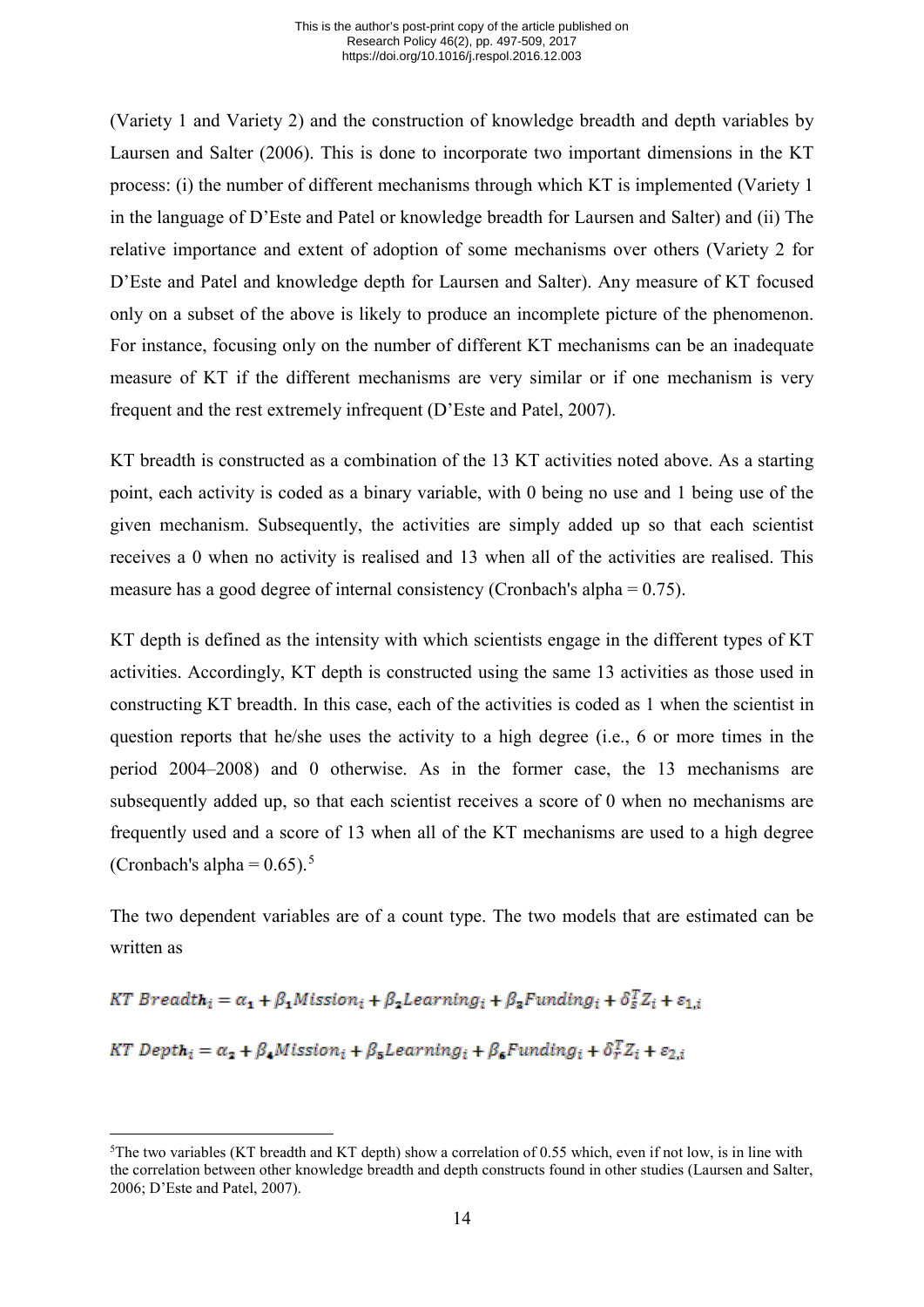where *KT Breadth<sub>i</sub>* and *KT Depth<sub>i</sub>* indicate the two variables just described. *Mission*, *Learning* and *Funding* are the key explanatory variables; *Zi* is a vector of scientist-specific control variables; and *ε1,i* and *ε2,i* are the error terms. Our preferred specification is a Poisson model estimated via quasi-maximum likelihood because it has been shown to provide consistent estimates of the coefficients of interest even when the underlying distribution of the dependent variable is not Poisson (Gourieroux, et al., 1984; Wooldridge, 1999). Moreover, the Poisson regression model has been shown to be robust to a number of misspecifications, such as over-dispersion (it can be accommodated by using robust standard errors), the presence of an excessive number of zeros, and dependence over time, as well as crosssectional dependence (Bertanha and Moser, 2016). To take into account that decisions relating to KT depth and breadth are interrelated, we estimate the models using seemingly unrelated estimation which ensures that standard errors of the coefficients are properly computed (Laursen and Salter,  $2014$ ).<sup>[6](#page-15-0)</sup>

### *3.3 Independent and control variables*

The main independent variables refer to academics' motivation to engage with the nonacademic environment: (i) acquisition of new knowledge for future research (*Learning*); (ii) broadening of the university mission (*Mission*) and (iii) funding new research activity (*Funding*). The three variables are built from responses to the following question contained in the survey: "Please rank the following motivations to engage with the non-academic environment according to their level of importance." The respondents were asked to rank the importance of each item on a four-point Likert scale, ranging from "not important" to "highly important." We run factor analysis on the 16 different items to synthesise the information in underlying common factors driving decisions to carry out KT activities.<sup>[7](#page-15-1)</sup> The three resulting predicted factors (standardised to have a mean score of zero and standard deviation of one) are used as main explanatory variables in the econometric model. The results of the factor analysis are presented in [Table 2.](#page-33-0) Note that different methods of factor extraction––principal

<sup>&</sup>lt;u>.</u> 6 We are grateful to one of the reviewers for pointing this out.

<span id="page-15-1"></span><span id="page-15-0"></span><sup>&</sup>lt;sup>7</sup>The 16 items relating to motivation for involvement in interactions with the external environment contained in the question were 1) obtaining public research funding; 2) obtaining additional resources for basic research; 3) obtaining further resources for the research team; 4) access to complementary competencies; 5) strong predisposition to research; 6) exchange of ideas and experiences with industrial researchers; 7) on-site experience for institute staff and/or students; 8) gaining additional research insights in one's own area of research; 9) apply expertise to practical problems; 10) opportunity to see an application of one's own research findings; 11) securing good job prospects for students and/or institute staff in the business sector; 12) extending university mission; 13) promoting the diffusion of a particular technology; 14) diffusing key research findings amongst the public; 15) promoting local development and 16) improving the reputation of science.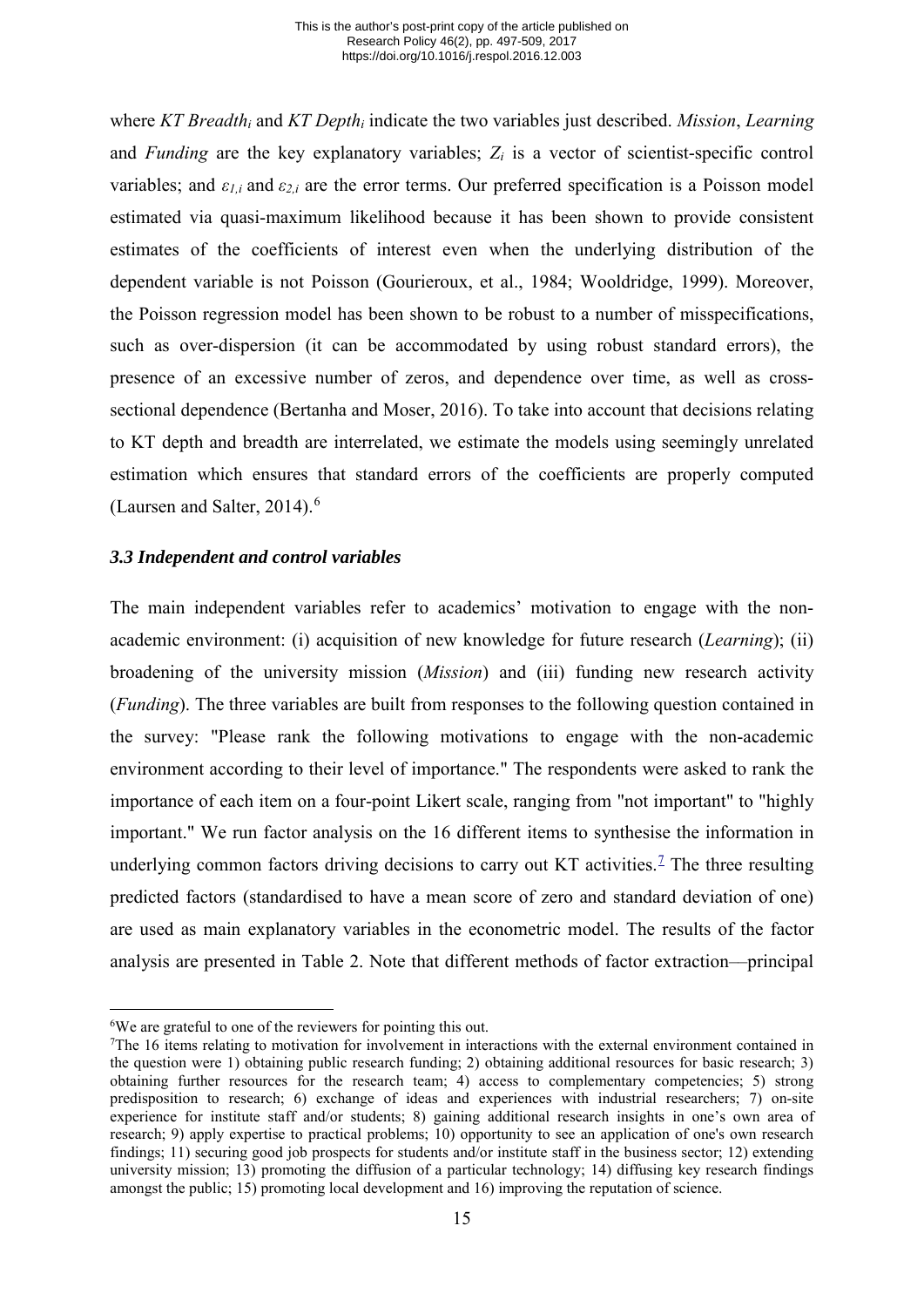components, iterated principal factors and maximum likelihood––yield consistent results. The three measures have also a good degree of internal consistency (*Funding* Cronbach's alpha = 0.68; *Learning* Cronbach's alpha = 0.75; *Mission* Cronbach's alpha = 0.77). Previous literature assists in the interpretation of these three constructs (D'Este and Perkmann, 2011; Lam, 2011). The first factor includes items that involve learning opportunities in external engagement, such as "access to complementary competencies," but also "exchange of ideas" and the opening up of job prospects for staff or students. Accordingly, this factor is labelled *Learning*. The second group, *Mission*, contains a range of items that relate to the overall perceived usefulness of research for society at large, such as improving the reputation of science, extending the university mission and promoting local development. The third group relates to funding possibilities stemming from external interaction, particularly obtaining additional resources for the research team and for basic research. The corresponding group is labelled *Funding*. The motivation categories emerging from this empirical analysis therefore differ from those found in the previous literature. For example, while the "gold" category defined by Lam (2011) is similar to our category "Funding," her categories "puzzle" (inherent pleasure and satisfaction in doing research) and "ribbon" (recognition among peers) differ from our learning and mission categories: the former is more directly linked to the possibility of accessing the external organisation's knowledge base and having more learning potential (through the exchange of ideas and experiences, accessing a complementary knowledge base that helps resolve the research issue, thereby providing additional research insights which denote both intrinsic––the personal satisfaction derived from research activity––and extrinsic– –improving publication activity––motivations), while the latter (*Mission*) is more directly linked to the idea of contributing, through KT activities, to the society at large, witnessing to the practical application of own research, benefits to external organisation, extending the university mission and contributing to local development, and is hence a pro-social motivation.

#### [INSERT [Table 2](#page-33-0) ABOUT HERE]

We seek to minimise any problem of omitted variable bias by including a set of controls in the econometric specification. We include *Age*, which controls for age effects on the frequency of external engagement; *Gender* is a dummy variable taking the value 1 if the scientist is a male and 0 if she is a woman. We also control for the amount of research funding that the academic scientist is able to attract because previous literature has shown that this funding can be an important determinant of the intensity of external engagement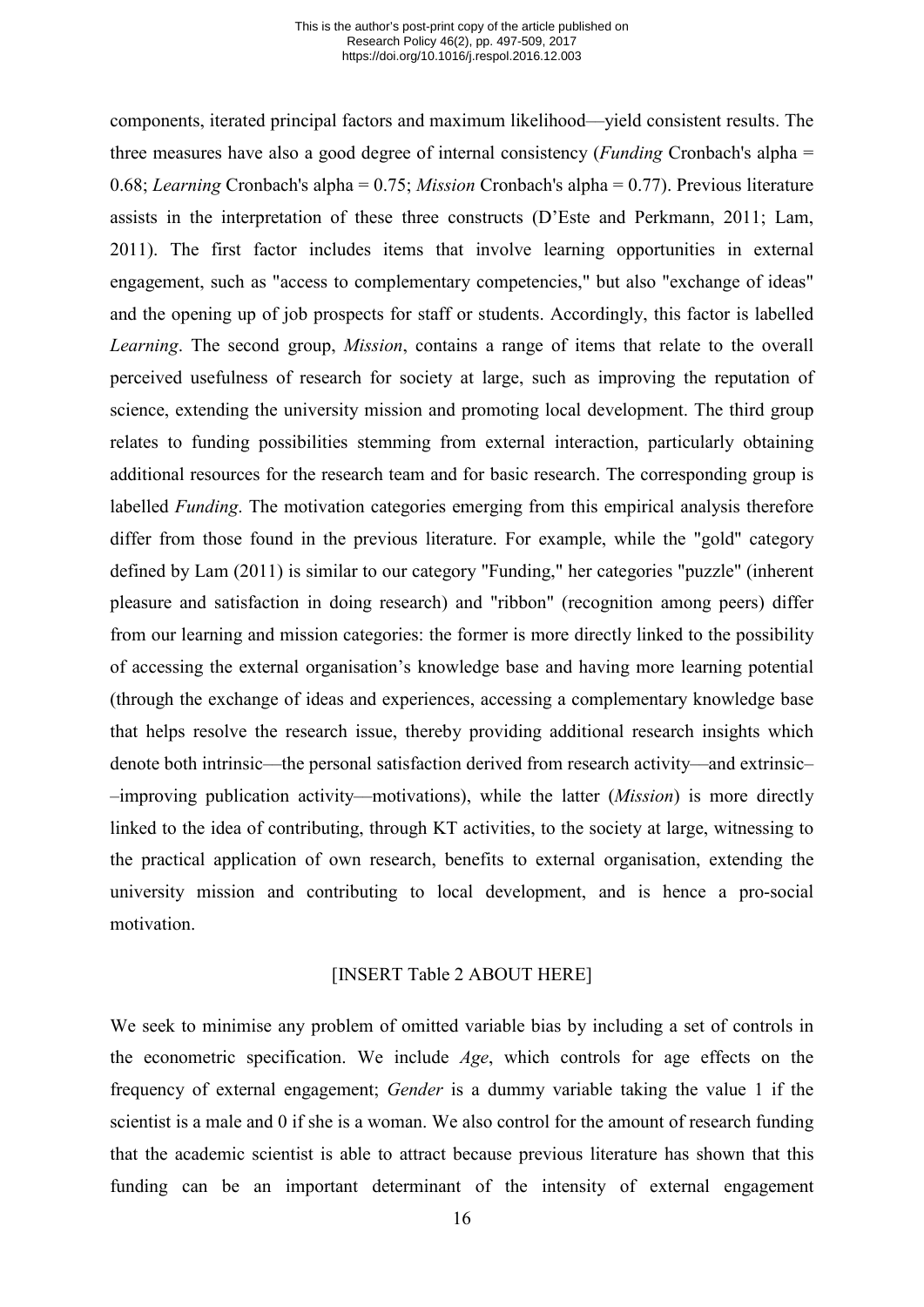(Gulbrandsen and Smeby, 2005). *Public Funding* is the share of public funding obtained by the scientist for research over the total amount of funding received by all academics in the same scientific field during the period 2004–200[8](#page-17-0).<sup>8</sup> The variable *Research Quality* controls for the quality of scientific production of the scientist because more productive scientists are likely to be more attractive to external partners and thus should present a higher degree of interaction. This variable is built using the Journal Citation Reports published annually by the Institute for Scientific Information (ISI). ISI ranks journals by impact factor (JIF) in different scientific fields. We weight each article published by the academics in our sample by the corresponding journal's impact factor, sum these weights for all of the published output in the period 2004–2008 and divide by the publication count in the given period. The resulting variable is taken to be a measure of quality for the average article published by one of our scientists in the given period (Azoulay et al., 200[9](#page-17-1)).<sup>9</sup> Following the classification provided by the MIUR, we also included five dummies controlling for the following scientific fields: Life Sciences, Chemistry, Mathematics and Physics, Engineering and Medical Sciences. The geographical location of the university (*Geographical*) [10](#page-17-2) is also taken into account because the substantial difference in development between the North and the South of Italy is likely to influence academics' external engagement. [Table 3](#page-34-0) provides descriptive statistics of the variables, while [Table 4](#page-35-0) reports the correlation matrix for the covariates. Correlation across the independent variables is low, suggesting the absence of any relevant problems of multi-collinearity.<sup>[11](#page-17-3)</sup>

# [INSERT [Table 3](#page-34-0) AND [Table 4](#page-35-0) ABOUT HERE]

# **4. Results**

<u>.</u>

# *4.1 Descriptive results*

[Table 5](#page-36-0) provides the distribution of academics contained in our original sample across a full set of mechanisms for external interaction. Column 1 of [Table 5](#page-36-0) shows the distribution for

<span id="page-17-0"></span><sup>8</sup> Public research funding refers to the funding obtained under the public Italian competitive programme "Research Projects of National Interest (PRIN)" and financed by the Italian Ministry for University and Research (MIUR). During the period of reference, PRIN was one of the most important national sources of funding for public research.

<span id="page-17-1"></span><sup>9</sup> As robustness check, we also used the average number of citations received by the articles published by the scientist over the period 2004–2008. Results do not qualitatively differ from those presented here. Results are available from the authors upon request.

<span id="page-17-2"></span><sup>10</sup>Geographical areas refer to the following categories: (i) North, (ii) Center and (iii) South and islands.

<span id="page-17-3"></span><sup>&</sup>lt;sup>11</sup>This has been confirmed by the computation of the variance inflation factor which has a mean value of  $1.57$ (ranging between 1.06 and 2.83).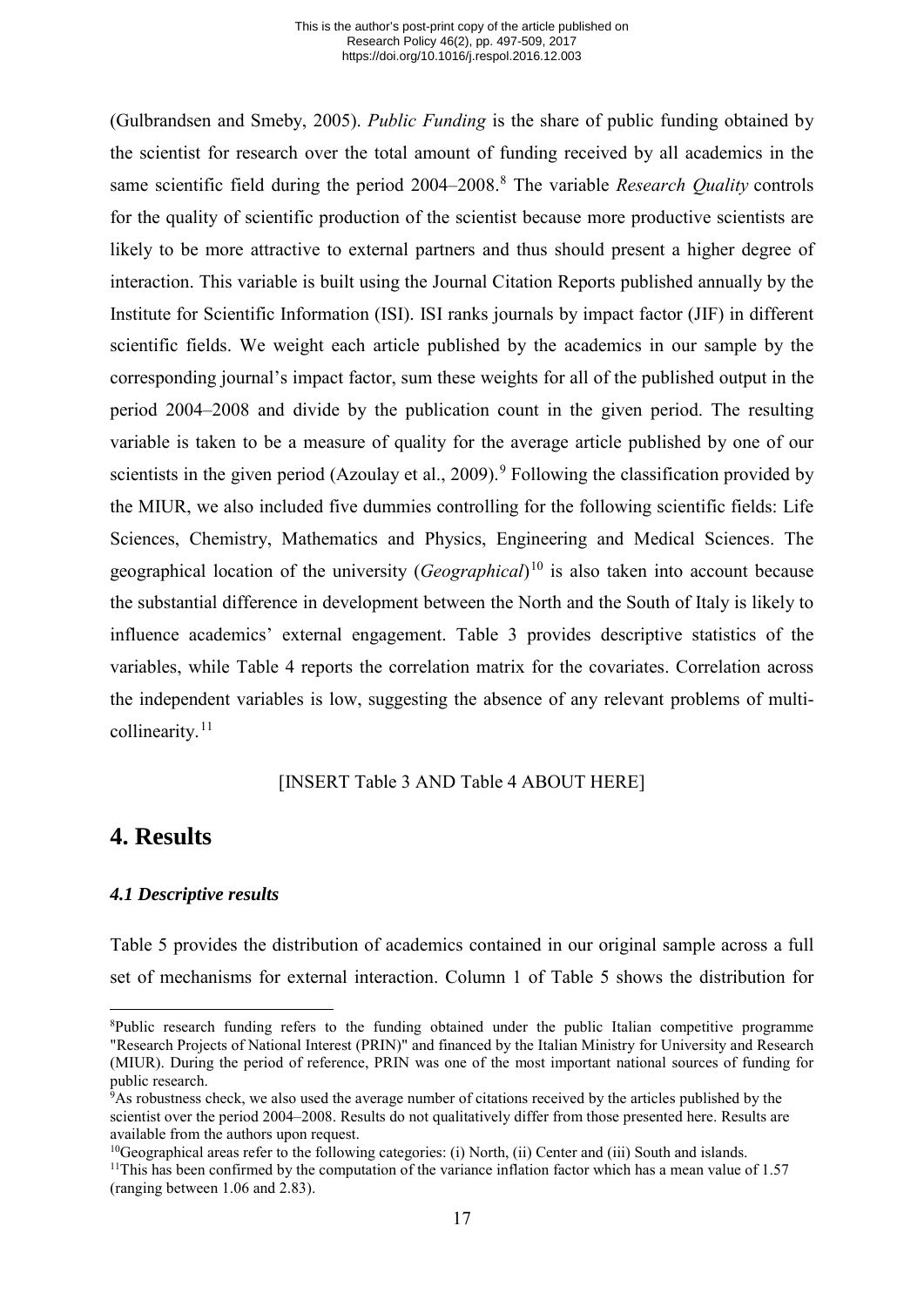academic scientists who engaged at least once in that activity over the period 2004–2008. Column 2 in the same table shows the distribution for those who frequently (more than six times) engaged in the activity in the period 2004–2008.

[Table 5](#page-36-0) shows that contract-based and informal means of KT (e.g., use of non-academic literature, research contracts, participation in corporate initiatives) are a frequent KT activity among the university academics in our sample. Indeed, as [Table 5](#page-36-0) shows, these arrangements are more frequently used than more formal (and widely studied) KT channels, such as licences and spin-offs.<sup>[12](#page-18-0)</sup>

It is also notable that in the analysis of recurrent interactions (column 2 in [Table 5\)](#page-36-0), the proportion of active academics is considerably lower compared with that of simple engagement (never above 25%). Moreover, the two columns indicate a change in the relative importance of several items. For example, although research contracts represent an important channel of external interaction (more than 66% of academics used this mechanism in the reference period), they do not represent a frequent mode of interaction (only 10% of academics claim to have used this channel six times or more in the period 2004–2008). Similarly, while more than 87% of the academics in our sample engaged with non-academic partners by reading and citing non-academic literature, only 5% of them do so frequently. These differences point to two diverse modes of external interaction: (i) engagement via a range of KT activities (KT breadth) and (ii) recurrent engagement with external partners through a selected number of KT activities (KT depth).

# [INSERT [Table 5](#page-36-0) ABOUT HERE]

[Table 6](#page-37-0) and [Table 7](#page-38-0) provide the correlation matrix of items reported in columns 1 and 2 of [Table 5,](#page-36-0) respectively. The correlation among different channels is always low, so that the different typologies of KT engagement do not appear to overlap in our sample.

# [INSERT [Table 6](#page-37-0) AND [Table 7](#page-38-0) ABOUT HERE]

<span id="page-18-0"></span><sup>-</sup><sup>12</sup>This finding does not apply to the patent mechanism but is the mere result of the design of the sample which, as discussed in section 3.1, starts from the population of Italian academic inventors. Although the "patenting" item bears no variation for the KT breadth variable, it conveys relevant information for the depth of KT activities (i.e., about 13% of scientists in our sample filed a patent six or more times during the period 2004–2008). As a robustness check for our results on KT breadth, we re-run the estimates dropping the "patenting" item. Results do not differ from those presented here and are available from the authors upon request.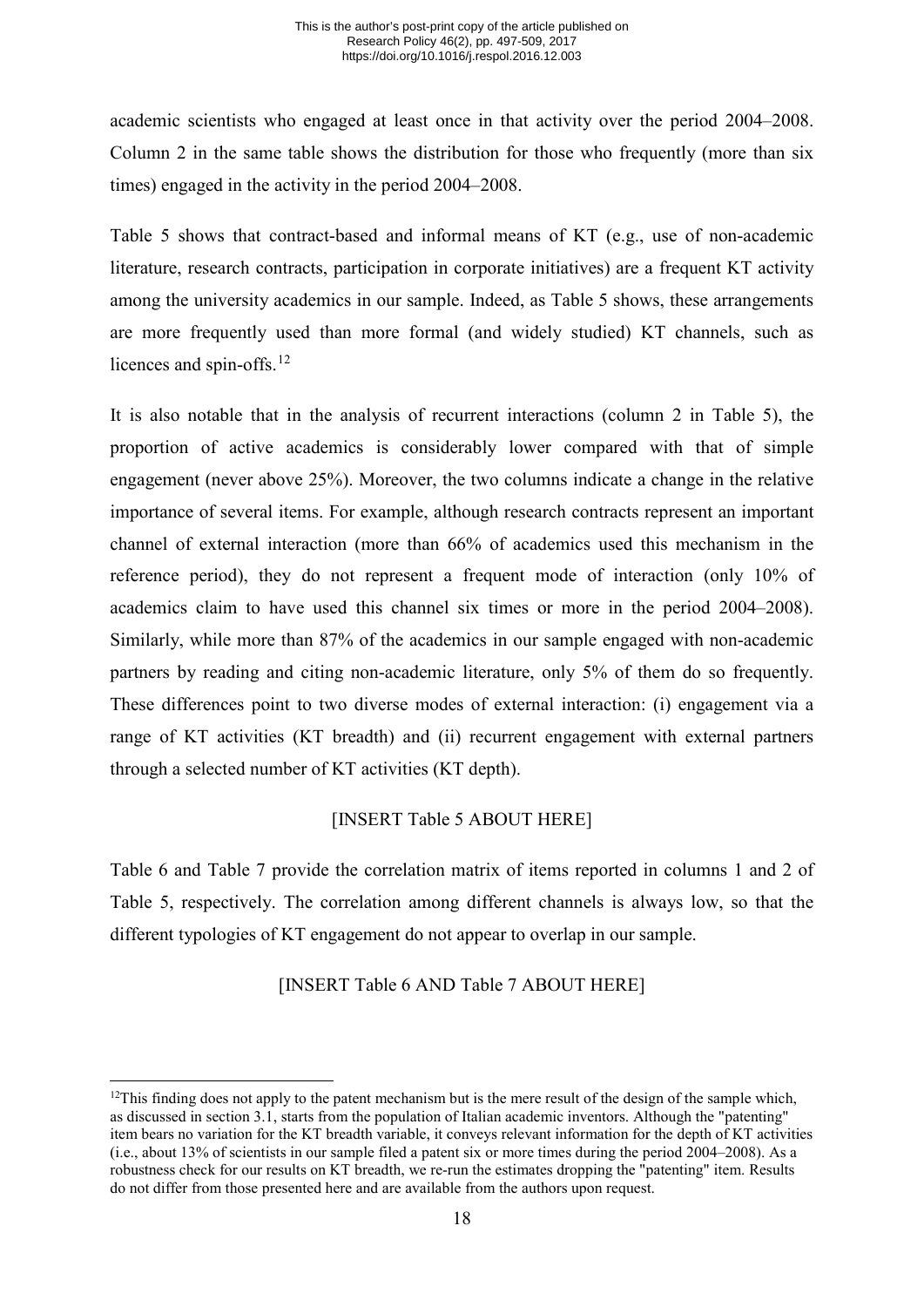# *4.2 Econometric results*

[Table 8](#page-39-0) presents our core results concerning the relationship between the three main academic motivations to engage with the external environment (*Learning*, *Funding* and *Mission*) and KT activities. In a first specification (Model 1) we present results for an aggregated measure of external engagement. Following recent contributions (Tartari et al., 2014; Tartari and Salter, 2015), we have built an academic engagement index that combines the two key aspects of KT breadth and depth: the variety of forms of engagement and the intensity of collaboration.[13](#page-19-0) Models 2a and 2b of [Table 8](#page-39-0) refer closely to the model depicted in section 3.2 and show estimates for *KT Breadth* and *KT Depth* separately. In this way, we are able to show whether there are meaningful differences in the role of motivations for KT breadth or depth, compared to an aggregated measure.

Regarding controls, we observe that the coefficient of the *Gender* variable is positive and significant for all variables [Academic Engagement Index (*AEI*), *KT Breadth* and *KT Depth*]. Male scientists therefore appear more likely to engage with external partners than women. This finding can also indicate a gender bias in engagement in KT activities, in line with similar results showing a gender gap in patenting (Ding et al., 2006), grant applications (Ley and Hamilton, 2008) and external engagement in general (Tartari and Salter, 2015). The propensity to obtain public funding for research seems to be an important driver for academic engagement (Model 1 in [Table 8\)](#page-39-0). Interestingly, when KT breadth and depth are investigated separately, the coefficient of *Research Funding* is positive and strongly significant at standard confidence levels for the depth of KT activities only. This result indicates a significant complementarity between the ability to raise public funds for research and the intensity of external engagement, providing further support for similar findings in the recent literature relating faculty quality to industry involvement in technology-oriented disciplines (Perkmann and Walsh, 2009: Perkmann et al., 2011). Working in an engineering field exhibits a positive and significant correlation with all variables (AEI as well as the breadth and depth of KT activities). This finding resonates with the evidence that applied fields of science engage more actively with the external environment through a variety of channels (D'Este et al., 2013). Finally, we find no significant correlation between academic engagement and scientific productivity. This result is in line with the mixed findings in the literature studying the

<span id="page-19-0"></span><sup>-</sup> $13$ For a detailed description of how the index has been calculated, refer to Tartari et al. (2014) and Tartari and Salter (2015). The estimation method used is ordinary least squares (OLS).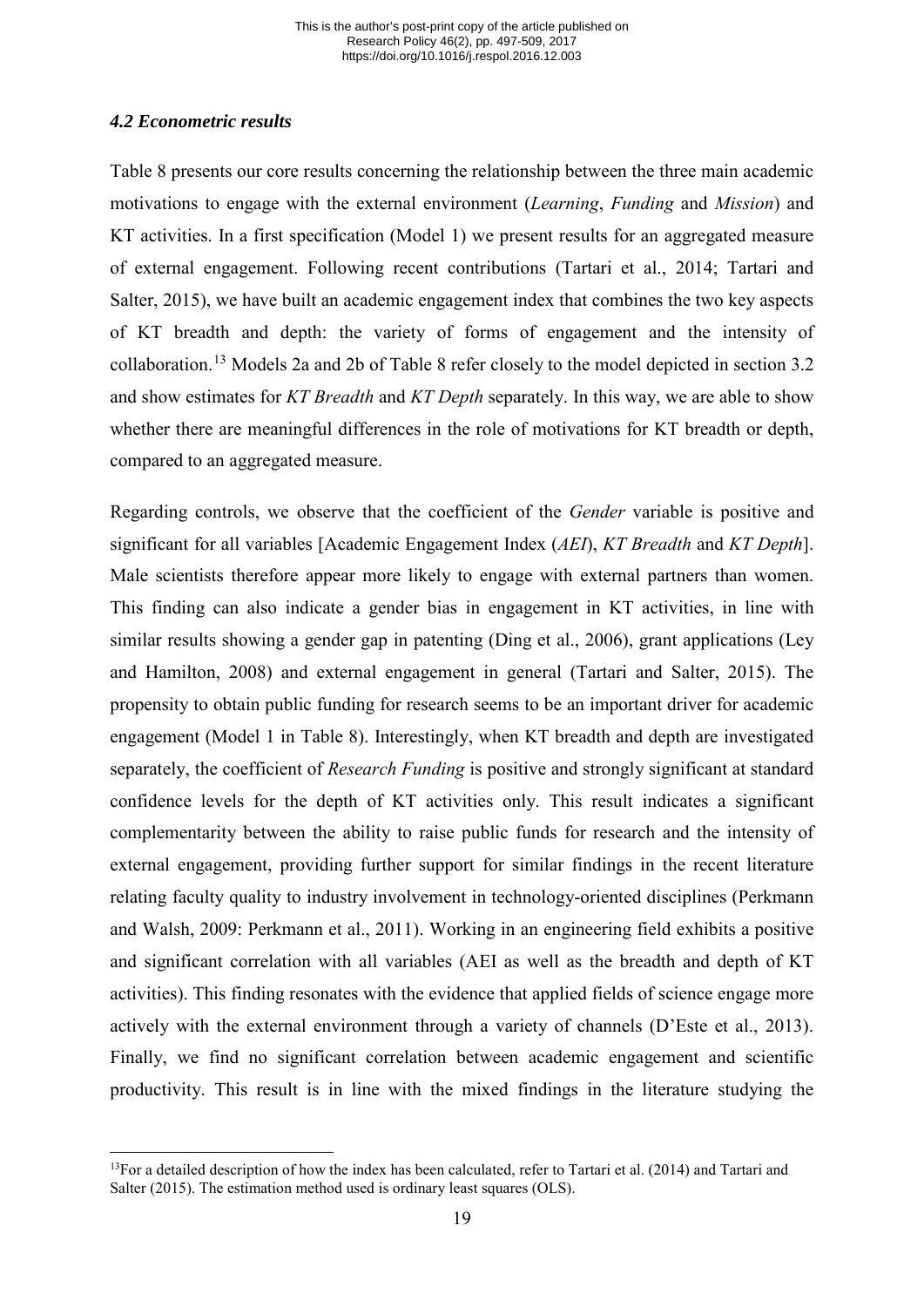relationship between academics' research productivity and engagement in KT activities (Azoulay et al., 2009; Rentocchini et al., 2014).

Regarding motivations, in the first specification with the aggregated measure of academic engagement, both *Mission* and *Funding* show a positive and highly significant correlation (at the 1% level) with no significant effect of *Learning*. Even more importantly for our analysis, *Mission* and *Funding* show a positive and highly significant correlation (at the 1% level) with both *KT Breadth* and *KT Depth* (Models 2a and 2b in [Table 8\)](#page-39-0). The coefficient of *Learning* is found to be non-significant for *KT Breadth* and *KT Depth*. The "mission" motivation, together with the "funding" one, thus appears of primary importance: The academics contained in our sample may feel particularly invested in the third mission of their university, and this investment can eventually spur the expansion of the breadth and depth of their external engagement. This result suggests a pro-social motivation to engage with external partners by academic scientists that has been mainly overlooked by the existing literature, namely academics' willingness to contribute to the economic and social development of the region or wider society. The motivation related to funding is found to be equally important for academics' external engagement because we are unable to reject the test on the difference between the coefficients of *Mission* and *Funding* for both *KT* breadth  $(\chi^2[1] = 2.05$ ; p value = 0.1523) and *KT depth*  $(\chi^2[1] = 0.04; p$  value = 0.8450). Even more interestingly, and in line with the theoretical argument developed in section 2.3, *Mission* and *Funding* appear more relevant for *KT depth* than *KT breadth* ( $\chi^2[1] = 4.26$ ; p value = 0.03;  $\chi^2[1] = 15.99$ ; p value = 0.0001). Both effects are also meaningful from an economic perspective: One standard deviation increase in *Mission* (*Funding*) yields an increase of 36.7% (39.7%) in the expected number of frequent KT activities (*KT depth*), compared with an increase of 13% (7%) in the expected number of KT activities (*KT breadth*).

Despite the reliability of the model presented above, further robustness checks have been carried out. First, a negative binomial regression has been performed to control whether the estimated coefficients are biased due to a problem of over-dispersion (conditional expected values of *KT Breadth* and *KT Depth* are relatively far from their conditional variance). Second, a zero inflated Poisson model (Cameron and Trivedi, 1998) has been estimated to account for the relatively high number of zeros characterising *KT Depth*. Building upon Laursen and Salter (2014), we have also transformed *KT depth* and *KT breadth* in fractional variables by dividing them by an upper bound (their sample maximum) and applying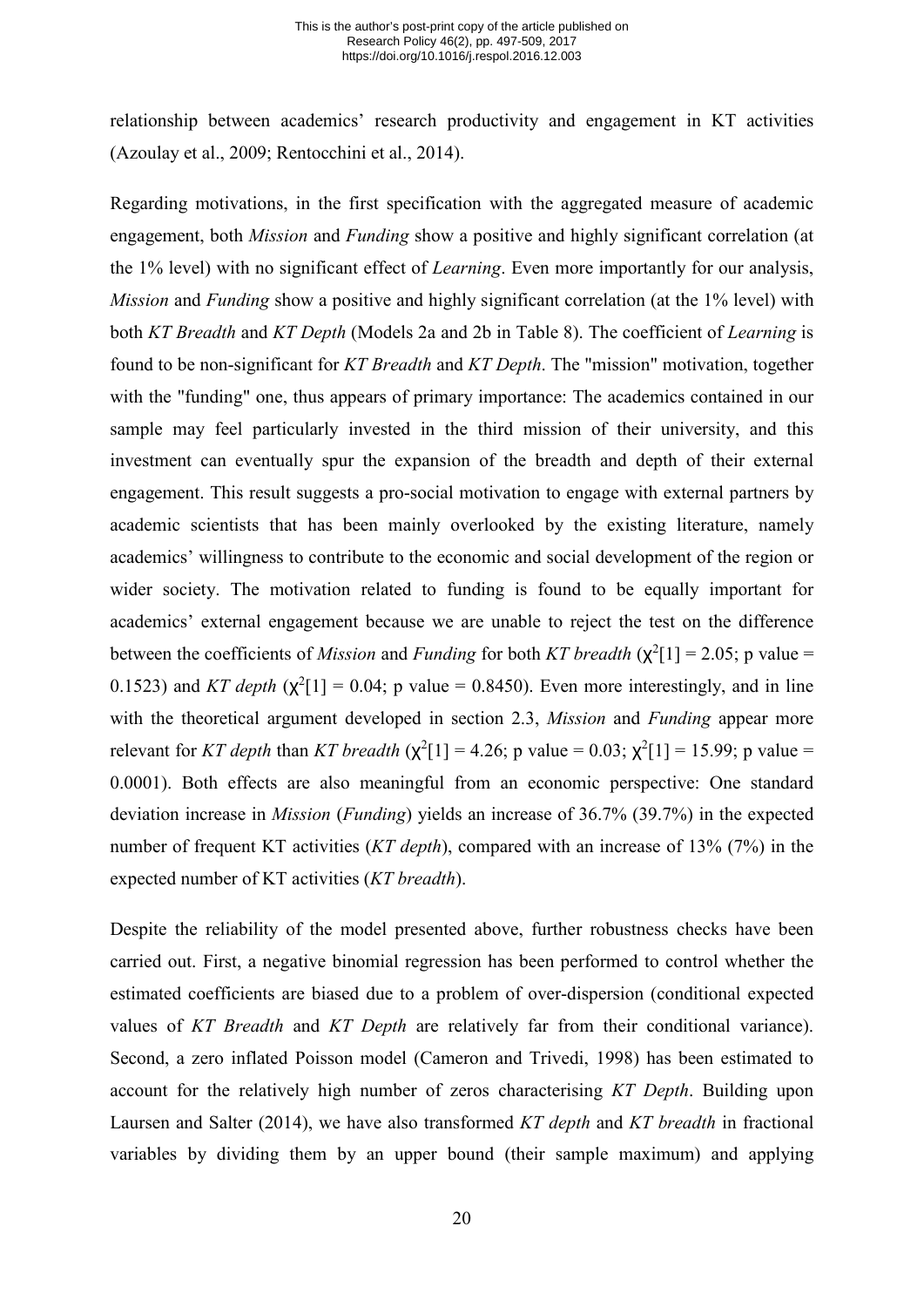fractional logit regressions. Our main results are confirmed for all of the robustness checks noted above (see [Table 9\)](#page-41-0).

# **5. Conclusion**

Since university has been seen as an institution with a plurality of goals, not only an ivory tower but also an engine of economic growth (Florida and Cohen, 1999) which systematically collaborates with external actors, many studies analysed the motivations for which academic scientists are involved in KT activities (D'Este and Perkmann, 2011; Lam, 2011; Sánchez-Barrioluego, 2014; Tartari et al., 2014; Ramos-Vielba et al., 2016). The identification of such motivations and the understanding of their relevance are important, not only from a purely cognitive point of view, but also to implement adequate policies.

This paper analyses the link between different motivations for academic scientists to engage in KT activities and the degree, in terms of "breadth" (variety) and "depth" (frequency) of their involvement. As called for by Perkmann et al. (2013), we develop a conceptual framework drawing upon findings from the KT and social network literatures (Granovetter, 1973; Okada and Simon, 1997), as well as psychological and economics studies of motivations, particularly pro-social ones (Deci et al., 1999, Deci and Ryan, 2002; Andreoni, 1989; Bénabou and Tirole, 2006).

A first descriptive result of our study is that the academics in our sample appear, in their engagement with the external environment, to adopt two alternative strategies: either they engage in a variety of different KT activities or they focus on a relatively smaller number of channels with a higher frequency. This resonates well with the findings from streams of literature on social networks and KT activities, which have shown that both the variety and intensity of relationships lead to higher exchange and creation of knowledge and eventually to a more effective transfer of knowledge (Hansen, 1999; Nooteboom, 2000).

Most notably, our study, while confirming that academics are driven by a mix of extrinsic (deriving from external factors, such as pecuniary or career rewards) and intrinsic (deriving from internal factors, such as personal satisfaction, self-esteem, competence) motivations when participating in KT processes with non-academic partners (Lam, 2011; D'Este and Perkmann, 2011; Ramos-Vielba et al., 2016; Olmos-Peñuela et al., 2014), reveals an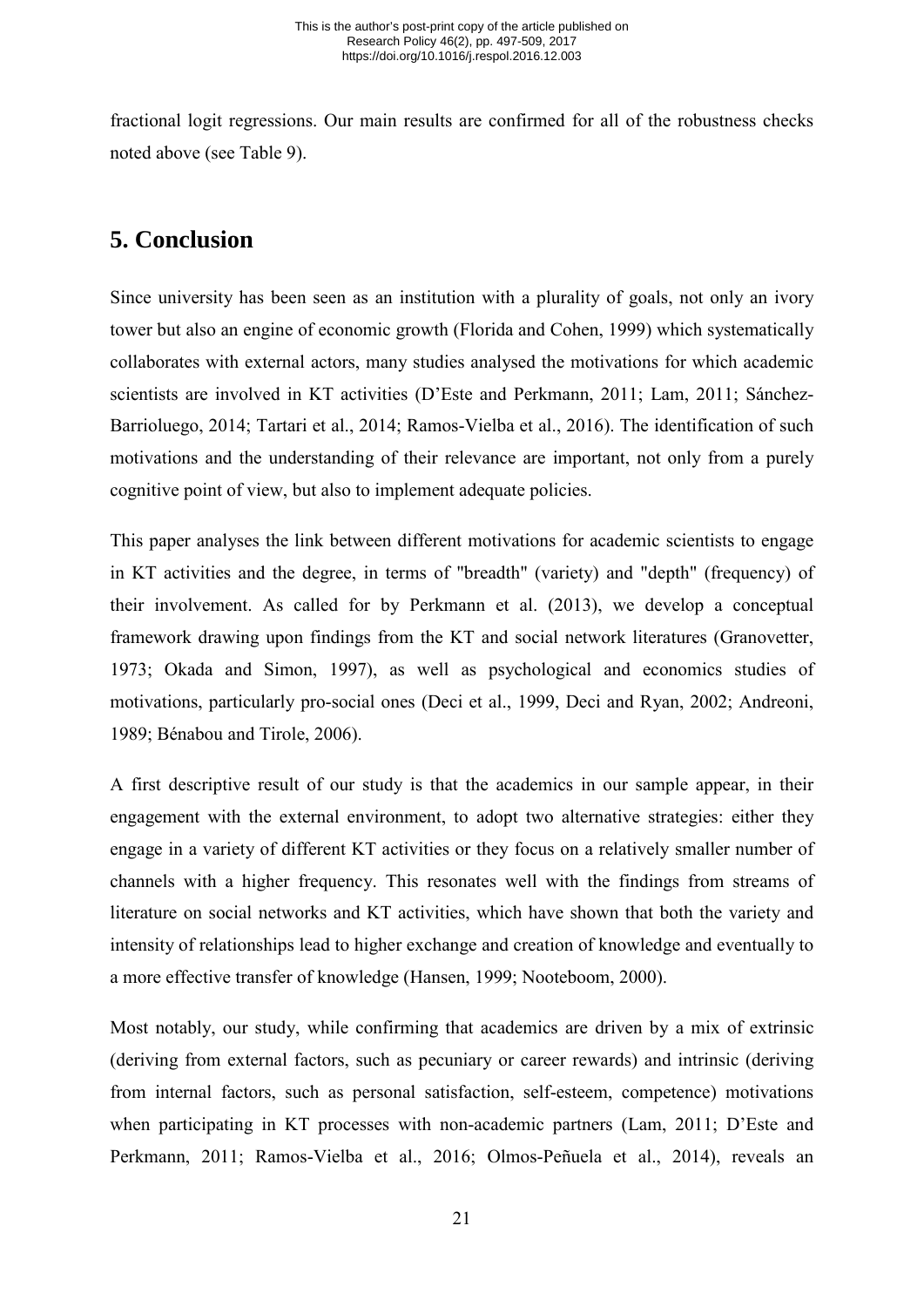important role played by pro-social motivations (denominated as "Mission") in driving academics in their KT activities (in their breadth and depth dimensions).

The former literature has mainly focused on financial and learning motivations. Financial motivation, typically extrinsic, refers to the direct or indirect financial rewards linked with these activities. In our study, this financial motivation ("Funding") emerges as an important driver of KT engagement by academics. Learning motivation is related to the possibility to access external expertise and competences as well as to exchange ideas and knowledge with the external environment. For this motivation, we find a positive but not significant effect on breadth and depth of KT activities.

Besides funding and learning motivation, we also identify the pro-social or mission motivation. It mainly relates to the possibility to commit to society at large by contributing to the development of organisations they engage with and to the local economic and social wellbeing. Such motivation has a marked extrinsic component, without excluding an intrinsic part, consisting of the prospects of possible improvements in career at the individual level that may derive from such activity of science dissemination. The results of our study points to the importance, in driving KT engagement, of pro-social motivations: We find that the "mission" motivation has a significant positive effect on both KT breadth and depth. This suggests that a large number of academics have a strong interest in contributing to the society at large and this favours KT between universities and external organisations, in terms of both intensity and variety of channels.

It is also noteworthy that in line with our expectations, both funding and mission motivation have a stronger effect on KT depth than on KT breadth: Frequent interactions are needed to build trust in relationships, which is important both for providing funds to academia and for disseminating scientific results.

It is worth noticing that our results might be related to the characteristics of external organisations in Italy, be they partners from industry or other types of organisations (e.g., public administrations, non-governmental organizations, professional associations). In fact, a result of the literature is that the type and level of interaction between academia and the external environment is strongly dependent on firm size and the sectors in which the firms operate (Laursen and Salter, 2004; Mohnen and Hoareau, 2003). The Italian industrial structure is characterised by the presence of SMEs operating in traditional manufacturing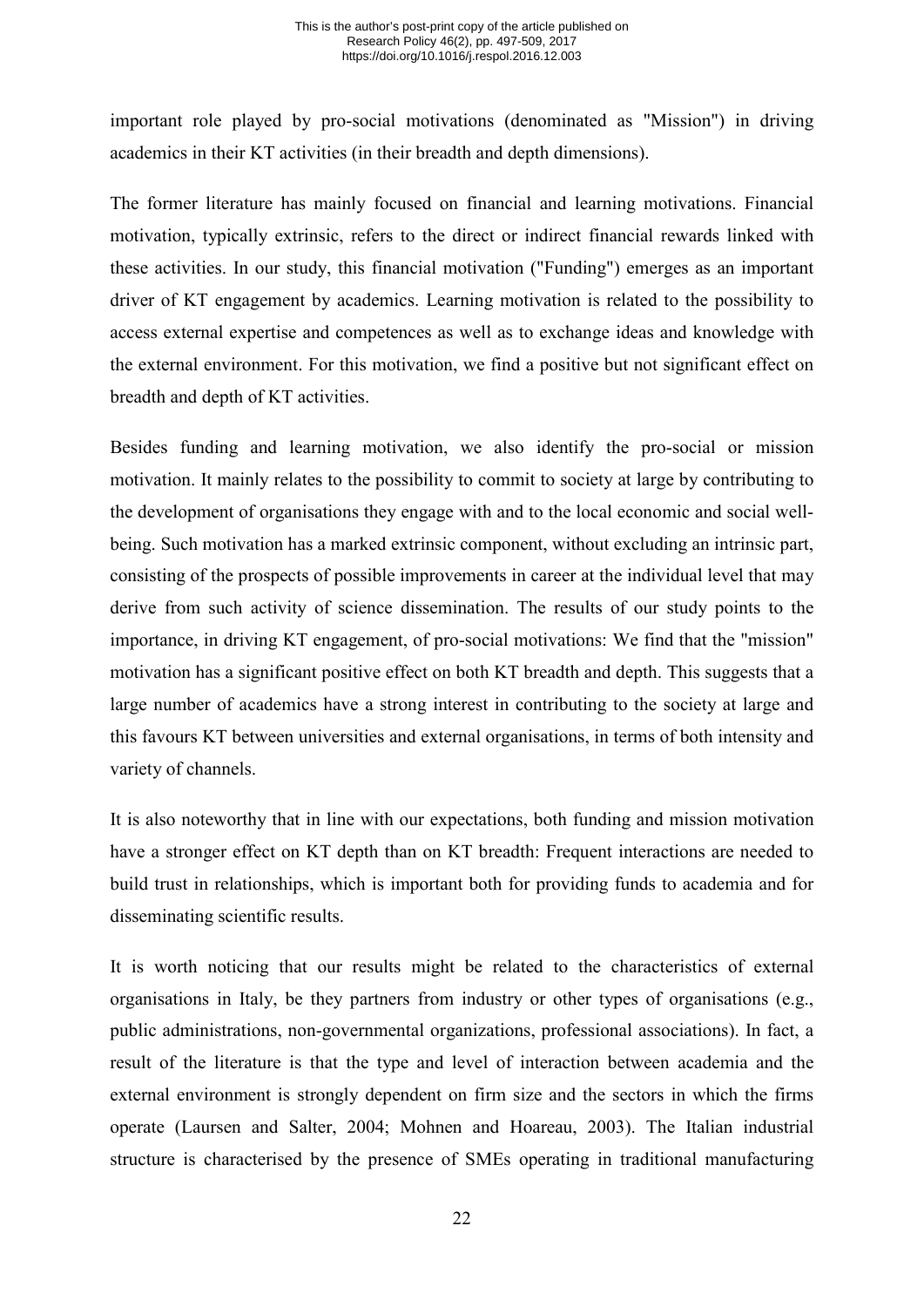sectors, particularly in industrial districts (Harrison, 2007). According to Rizzo (2014), scientists willing to get involved in KT activities with SMEs are driven primarily by the desire to make a contribution to the wider society.

The peculiarity of the Italian case may also help to explain the weak role played by learning motivation to engage with the external environment. On the one hand, as SMEs tend to specialise in specific and limited knowledge bases, they are likely to benefit from knowledge coming from university, but the learning opportunities for academics are likely to be narrow. Similarly, firms in industrial districts have been shown to interact less with universities than larger firms (Muscio, 2006a). On the other hand, regarding other types of external organisations (e.g., non-profit organisations, public administrations), learning opportunities in KT activities are likely to be limited by the weaknesses of public administrations, which are often characterised by a high degree of rigidity and by a predominance of bureaucratic formalism rather than a dynamic attitude to favour economic development in modern ways (Galanti, 2011). As highly hierarchical organisation structures inhibit or slow down most sharing practices, KT for learning purposes can be severely hampered (Riege, 2005).

On the basis of these results, it follows that the policy action by policy makers, university managers and technology transfer officers aiming at stimulating external engagement should not only focus on "financial" incentives but also on the "mission" motivation, its link with the territory and the immediate contribution to improving people's lives. For this purpose, initiatives should create opportunities for contacts and knowledge exchange between universities and other organisations, so as to improve the complementarity of the knowledge bases, the alignment of incentives as well as the absorptive capacity of the partners. A focus could be on organisations located in the local areas, because proximity promotes the establishment of collaboration agreements, particularly with industrial districts, which largely characterise the Italian economic system (Muscio et al., 2012). Intrinsic motivations cannot be enforced, but can be strengthened by these socialisation initiatives, as well as increasing resources to pursue research at university so that the knowledge base to be transferred can be widened.

The paper has limitations that open up avenues for future research. First, the results might be altered if other countries were also included. Second, a methodological warning is needed: Although our analysis is based on variables which are eminently time-invariant (motivation of academic scientists to engage with the external environment), the cross-sectional nature of our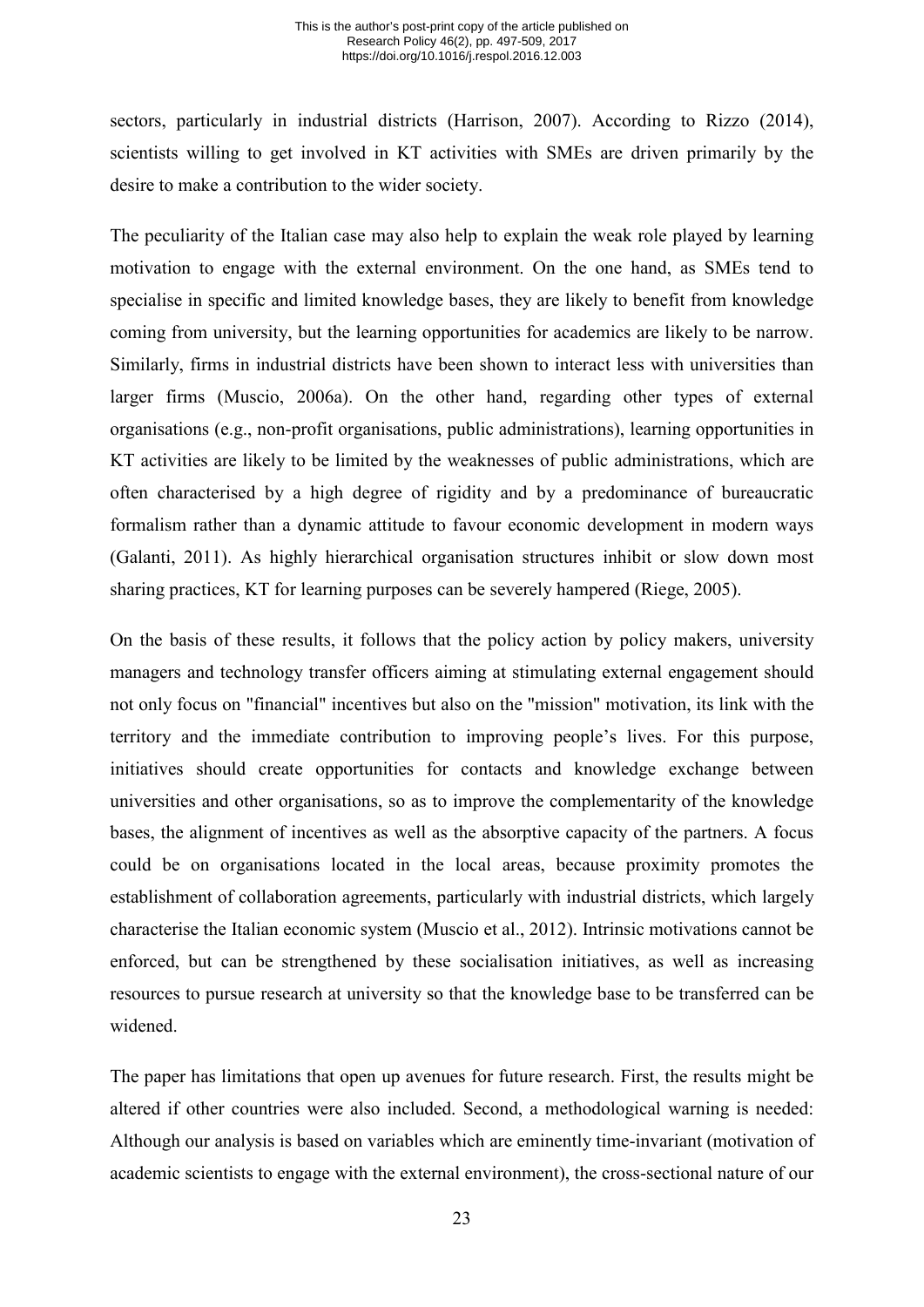data, together with the absence of a pure experimental setting, suggests caution when interpreting the results in a causal way. Finally, our estimation sample is biased towards researchers located in the North of Italy; this should be considered in the possibility to generalise our results.

Despite these limitations, we believe that this work is but a preliminary step in an arguably promising trajectory. Greater understanding of specific motivations for academic external engagement may provide further insights on policy and managerial issues concerning university external engagement, the fine-tuning of appropriate systems of incentives to spur the "third mission" of universities and the role of education policy in responding to emergent industry needs.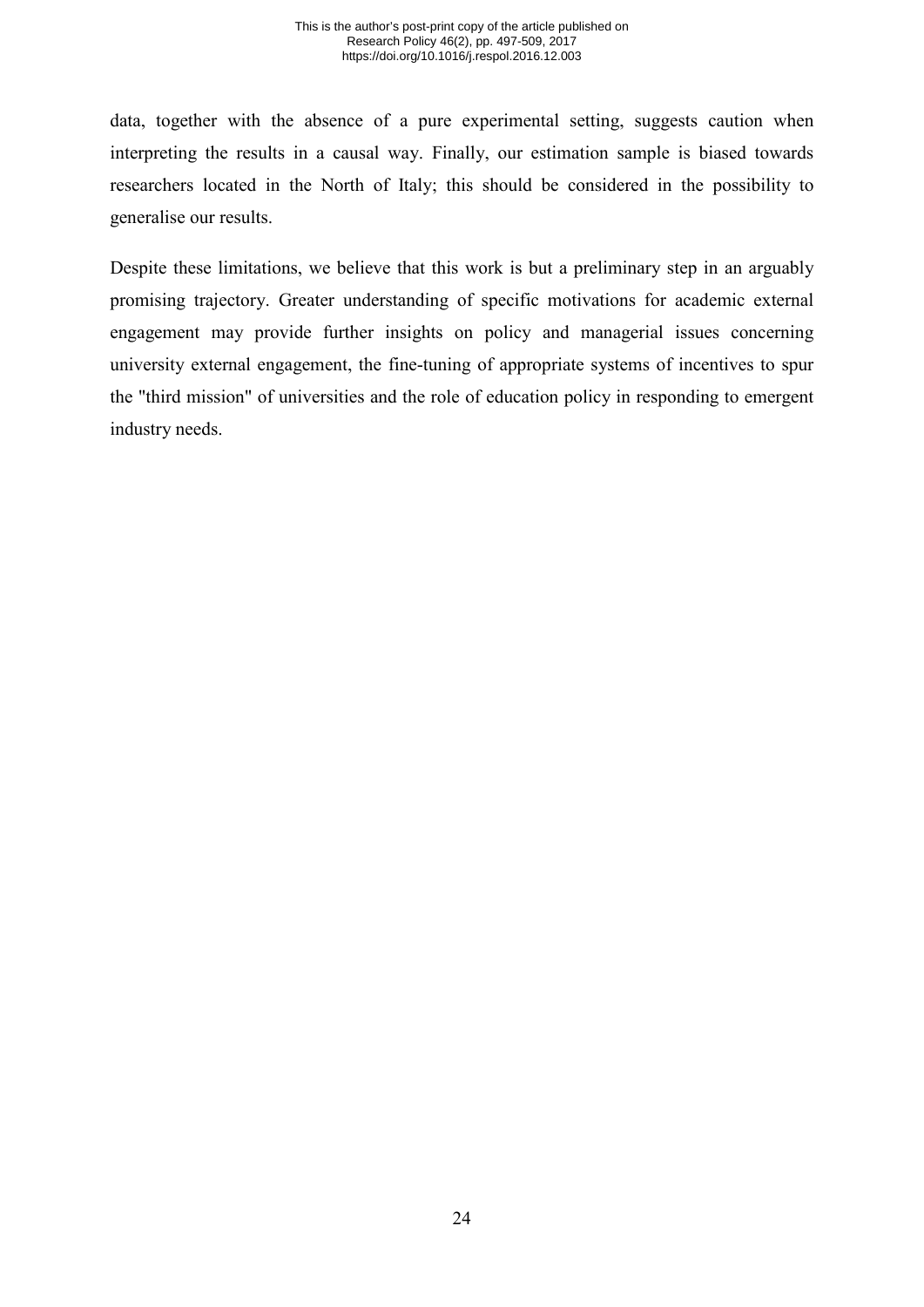### **References**

- Abreu, M., Grinevich, V. (2013). The nature of academic entrepreneurship in the UK: widening the focus on entrepreneurial activities. Research Policy, 42, 408-422.
- Andreoni, J. (1989). Giving with impure altruism: applications to charity and Ricardian equivalence. Journal of Political Economy, 97, 1447-58.
- Azoulay, P., Ding, W., Stuart, T. (2009). The impact of academic patenting on the rate, quality and direction of (public) research output. Journal of Industrial Economics, 57, 637-676.
- Bekkers, R., Bodas Freitas, I.M. (2008). Analysing knowledge transfer channels between universities and industry: to what degree do sectors also matter? Research Policy, 37, 1837-1853.
- Bénabou, R., Tirole, J. (2006). Incentives and prosocial behavior. American Economic Review, 96, 1652-1678.
- Bertanha, M., Moser, P. (2016). Spatial errors in count data regressions. Journal of Econometric Methods, 5, 49-69.
- Bozeman, B., Corley, E. (2004). Scientists' collaboration strategies: implications for scientific and technical human capital. Research Policy, 33, 599-616.
- Bruneel, J., d'Este, P., Salter, A. (2010). Investigating the factors that diminish the barriers to university–industry collaboration. Research Policy, 39, 858-868.
- Cameron A.C. and Trivedi P.K. (1998). Regression analysis of count data. Cambridge University Press, New York.
- Cohen, W., Levinthal, D. (1990), Absorptive capacity: A new perspective on learning and innovation. Administrative Science Quarterly, 3, 128-152.
- Dechenaux, E., Thursby, J., Thursby, M. (2011). Inventor moral hazard in university licensing: the role of contracts. Research Policy, 40, 94-104.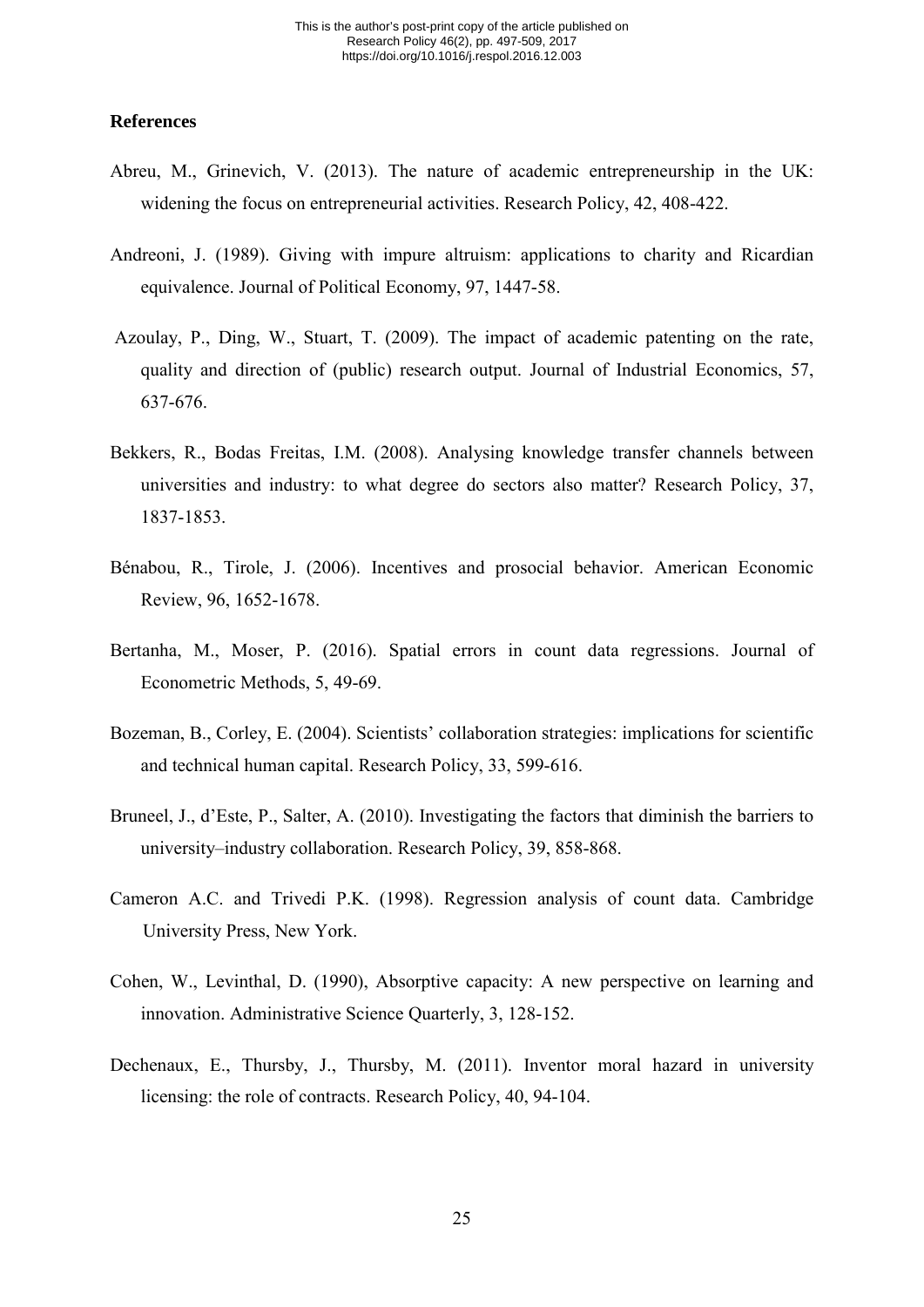- Deci, E.L., Koestner, R., Ryan, R.M. (1999). A meta-analytic review of experiments examining the effects of extrinsic rewards on intrinsic motivation. Psychological Bulletin, 125, 627–668.
- Deci, E., Ryan, R. (Eds.), (2002). Handbook of Self-determination Research. University of Rochester Press, Rochester, NY.
- D'Este, P., Patel, P. (2007). University–industry linkages in the UK: What are the factors underlying the variety of interactions with industry? Research Policy, 36, 1295-1313.
- D'Este, P., Perkmann, M. (2011). Why do academics engage with industry? The entrepreneurial university and individual motivations. Journal of Technology Transfer, 36, 316-339.
- D'Este P., Llopis O., Yegros A. (2013). Conducting prosocial research: cognitive diversity, research excellence and awareness of the social impact of research. 35th DRUID Celebration Conference 2013, Barcelona, Spain, June 17-19.
- Ding W. W., Choi E. (2011). Divergent paths to commercial science: a comparison of scientists' founding and advising activities. Research Policy, 40, 69-80.
- Ding W.W., Murray F., Stuart T.E. (2006). Gender differences in patenting in the academic life sciences. Science, 313(5787), 665-667.
- Etzkowitz, H. (2003). Research groups as 'quasi-firms': the invention of the entrepreneurial university. Research Policy, 32, 109–121.
- Etzkowitz, H., & Leydesdorff, L. (2000). The dynamics of innovation: from National Systems and "Mode 2" to a Triple Helix of university–industry–government relations. Research Policy, 29, 109-123.
- Etzkowitz, H., Webster, A., Gebhardt, C., Terra, B.R.C. (2000). The future of the university and the university of the future: evolution of ivory tower to entrepreneurial paradigm. Research Policy, 29, 313-330.
- European Commission (1995). Green Paper on Innovation, Bruxelles.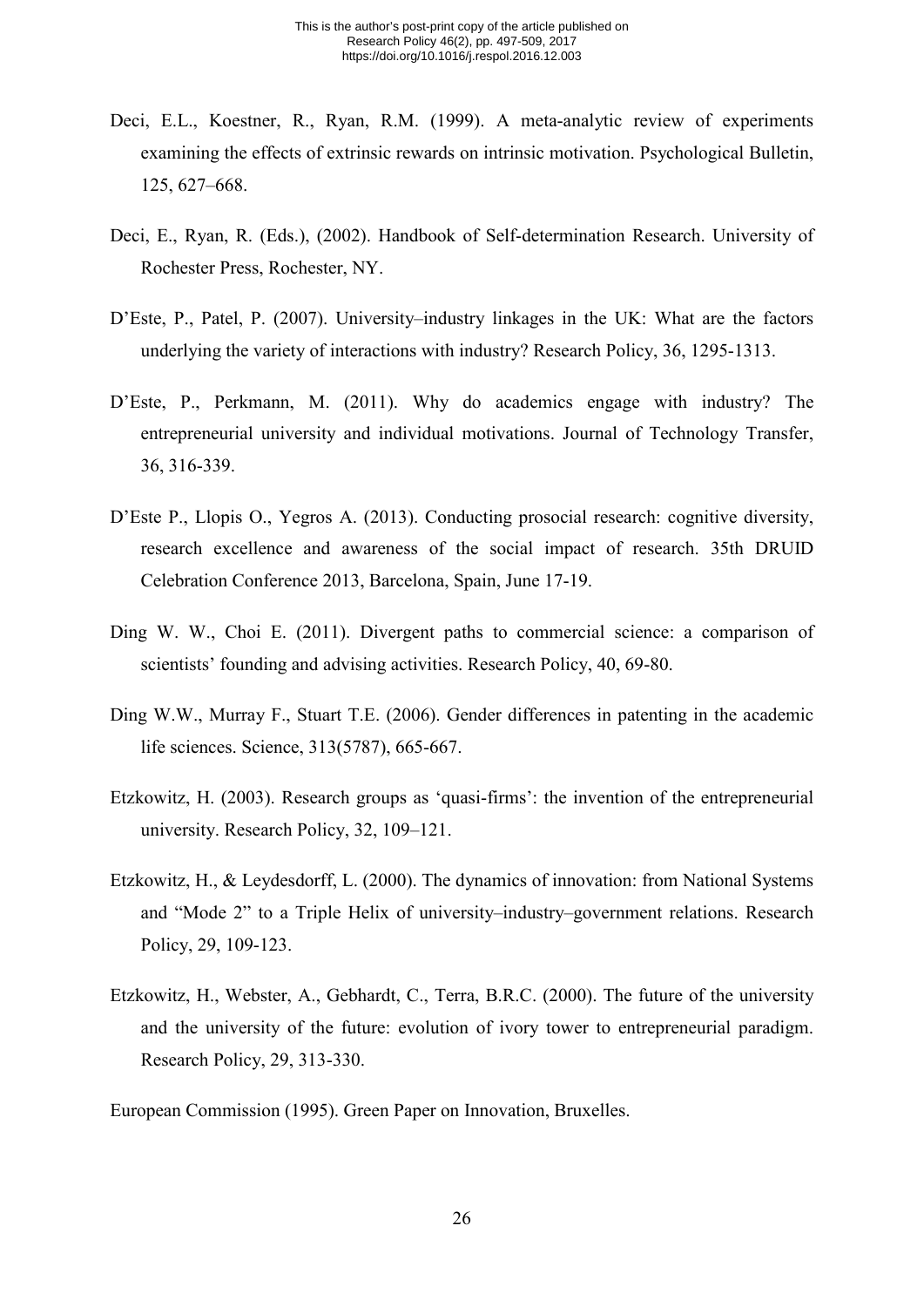- European Commission (2007). Improving knowledge transfer between research institutions and industry across Europe: embracing open innovation. Implementing the Lisbon agenda, Luxembourg, Office for Official Publications of the European Community.
- Florida, R., Cohen, W.M. (1999). Engine or infrastructure? The university role in economic development, in: Branscomb, L.M., Kodama, F., Florida, R. (Eds.), Industrializing Knowledge: University-Industry Linkages in Japan and the United States. MIT Press, Cambridge, pp.589-610.
- Galanti, M.T. (2011). Is Italian bureaucracy exceptional? Comparing the quality of Southern European public administration. Bulletin of Italian Politics, 3(1), 5-33.
- Gourieroux, C., Monfort, A., Trognon, A. (1984). Pseudo maximum likelihood methods: theory. Econometrica: Journal of the Econometric Society, 681-700.
- Granovetter, M.S. (1973). The strength of weak ties. American Journal of Sociology, 78, 1360-1380.
- Grant, A.M. (2008). Does intrinsic motivation fuel the prosocial fire? Motivational synergy in predicting persistence, performance, and productivity. Journal of Applied Psychology, 93, 48.
- Grimpe, C., Fier, H. (2010). Informal university technology transfer: a comparison between the United States and Germany. Journal of Technology Transfer, 35, 637-650.
- Grimpe, C., Hussinger, K. (2013). Formal and informal knowledge and technology transfer from academia to industry: complementarity effects and innovation performance. Industry and Innovation, 20, 683-700.
- Gulbrandsen, M., Smeby, J.C. (2005). Industry funding and university professors' research performance. Research Policy, 34, 932-950.
- Hansen, M.T. (1999). The search-transfer problem: the role of weak ties in sharing knowledge across organization subunits. Administrative Science Quarterly, 4, 82-111.
- Harrison, B. (2007). Industrial Districts: Old Wine in New Bottles? (Volume 26, Number 5, 1992). Regional Studies, 41(S1), S107-S121.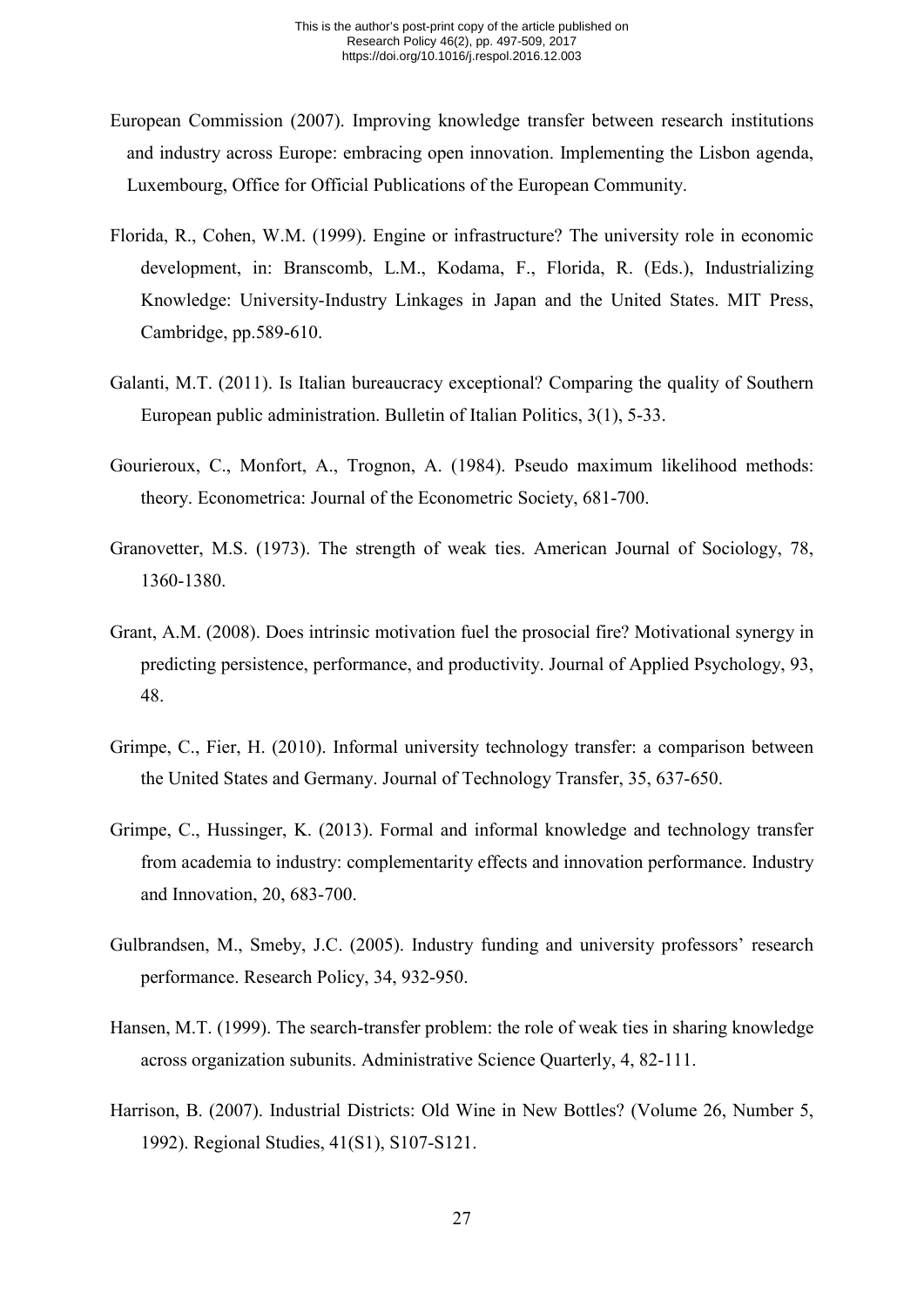- Hsu, D. W., Shen, Y. C., Yuan, B. J., & Chou, C. J. (2015). Toward successful commercialization of university technology: performance drivers of university technology transfer in Taiwan. Technological Forecasting and Social Change, 92, 25-39.
- Huber F. (2013). Knowledge-sourcing of R&D Workers in Different Job Positions: contextualising External Personal Knowledge Networks. Research Policy, 42, 167-79.
- Jensen, R.A., Thursby, M.C. (2001). Proofs and prototypes for sale: the licensing of university inventions. American Economic Review, 91, 240–259.
- Katz, J.S., Martin, B.R. (1997). What is research collaboration? Research Policy, 26, 1-18.
- Lam, A. (2011). What motivates academic scientists to engage in research commercialisation: 'gold', 'ribbon' or 'puzzle'?. Research Policy, 40, 1354-68.
- Landry, R., Amara, N., Ouimet, M. (2007). Determinants of knowledge transfer: evidence from Canadian university researchers in natural sciences and engineering. Journal of Technology Transfer, 32, 561-592.
- Landry, R., Saïhi, M., Amara, N., & Ouimet, M. (2010). Evidence on how academics manage their portfolio of knowledge transfer activities. Research Policy, 39, 1387-1403.
- Laursen, K., Reichstein, T., Salter, A. (2011). Exploring the effect of geographical proximity and university quality on university–industry collaboration in the United Kingdom. Regional Studies, 45, 507-523.
- Laursen, K., Salter, A. (2004). Searching high and low: what types of firms use universities as a source of innovation?. Research Policy, 33, 1201–1215.
- Lee, Y. (2000). The sustainability of university-industry research collaboration: an empirical assessment. Journal of Technology Transfer, 25, 111-133.
- Ley, T. J., Hamilton, B.H. (2008). The gender gap in NIH grant applications. Science, 322 (5907), 1472-1474.
- Leydesdorff, L., Etzkowitz, H. (1996). Emergence of a Triple Helix of university-industrygovernment relations. Science and public policy, 23, 279-286.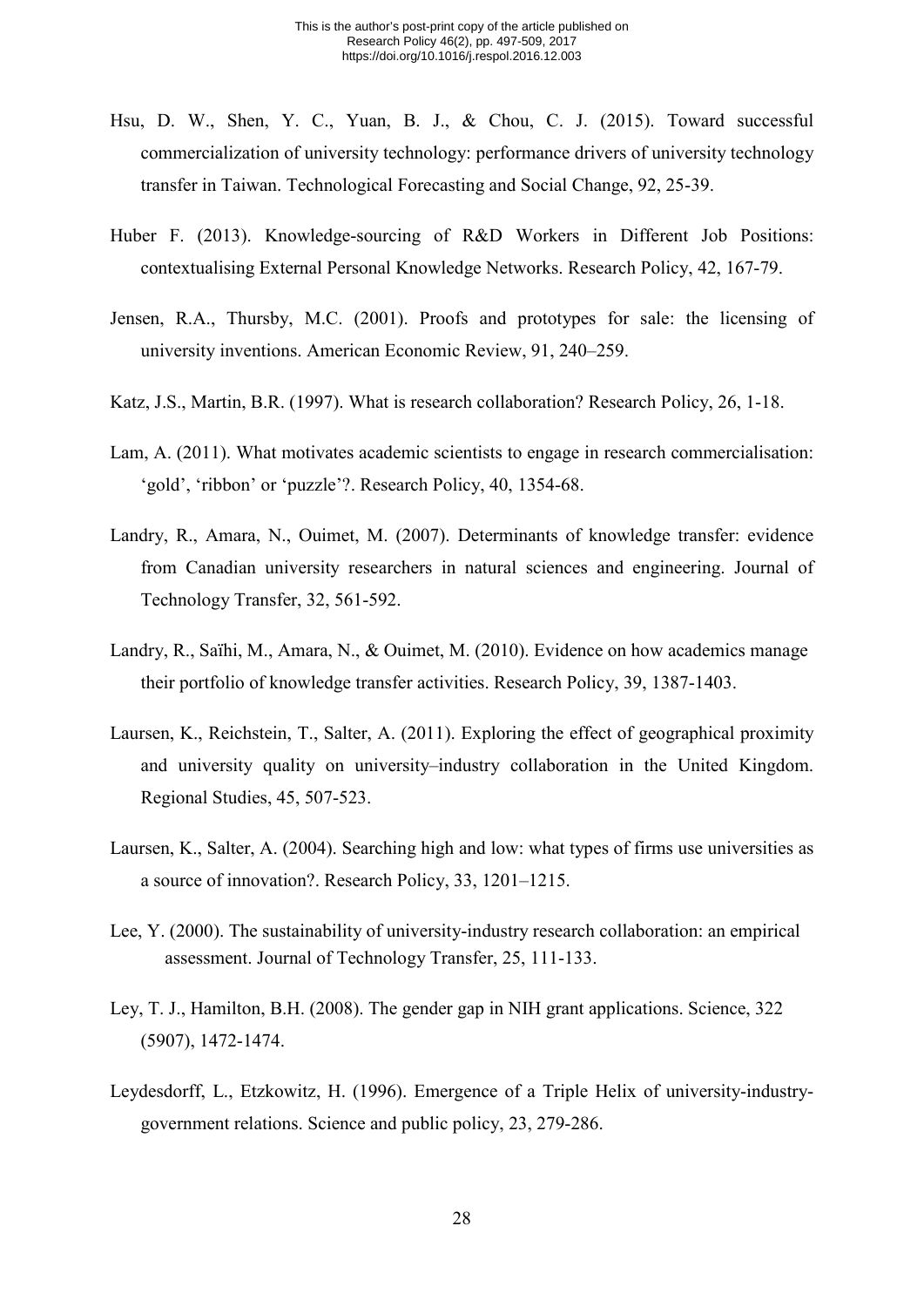- Link, A.N., Siegel, D.S., Bozeman, B. (2007). An empirical analysis of the propensity of academics to engage in informal university technology transfer. Industrial and Corporate Change, 16, 641-655.
- Link, A.N., Scott, J.T. (2012). Public Accountability: evaluating Technology-Based Institutions. Springer Science & Business Media.
- Merton, R. (1973). The Sociology of Science. University of Chicago Press, Chicago.
- Moog, P., Werner, A., Houweling, S., Backes-Gellner, U. (2015). The impact of skills, working time allocation and peer effects on the entrepreneurial intentions of scientists. Journal of Technology Transfer, 40, 493-511.
- Muscio, A. (2006). Patterns of innovation in industrial districts: an empirical analysis. Industry and Innovation, 13, 291–312.
- Muscio A., Quaglione D., Scarpinato M. (2012). The effect of universities' proximity to industrial districts on university-industry collaboration. China Economic Review, 23, 639-650.
- Nooteboom, B. (2000). Learning by interaction: absorptive capacity, cognitive distance and governance. Journal of Management and Governance, 4, 69-92.
- OECD (2002a). Benchmarking industry−science relationships, Paris.
- OECD (2002b). Special issue on fostering high-tech spin-offs: a public strategy for innovation. OECD review No. 26.
- Okada, T., Simon, H.A. (1997). Collaborative discovery in a scientific domain. Cognitive Science, 21, 109-146.
- Olmos-Peñuela, J., Castro-Martínez, E., D'Este, P. (2014). Knowledge transfer activities in social sciences and humanities: explaining the interactions of research groups with nonacademic agents. Research Policy, 43, 696-706.
- Owen-Smith, J., Powell, W.W. (2001). Careers and contradictions: faculty responses to the transformation of knowledge and its uses in the life sciences. Research in the Sociology of Work, 10, 109–140.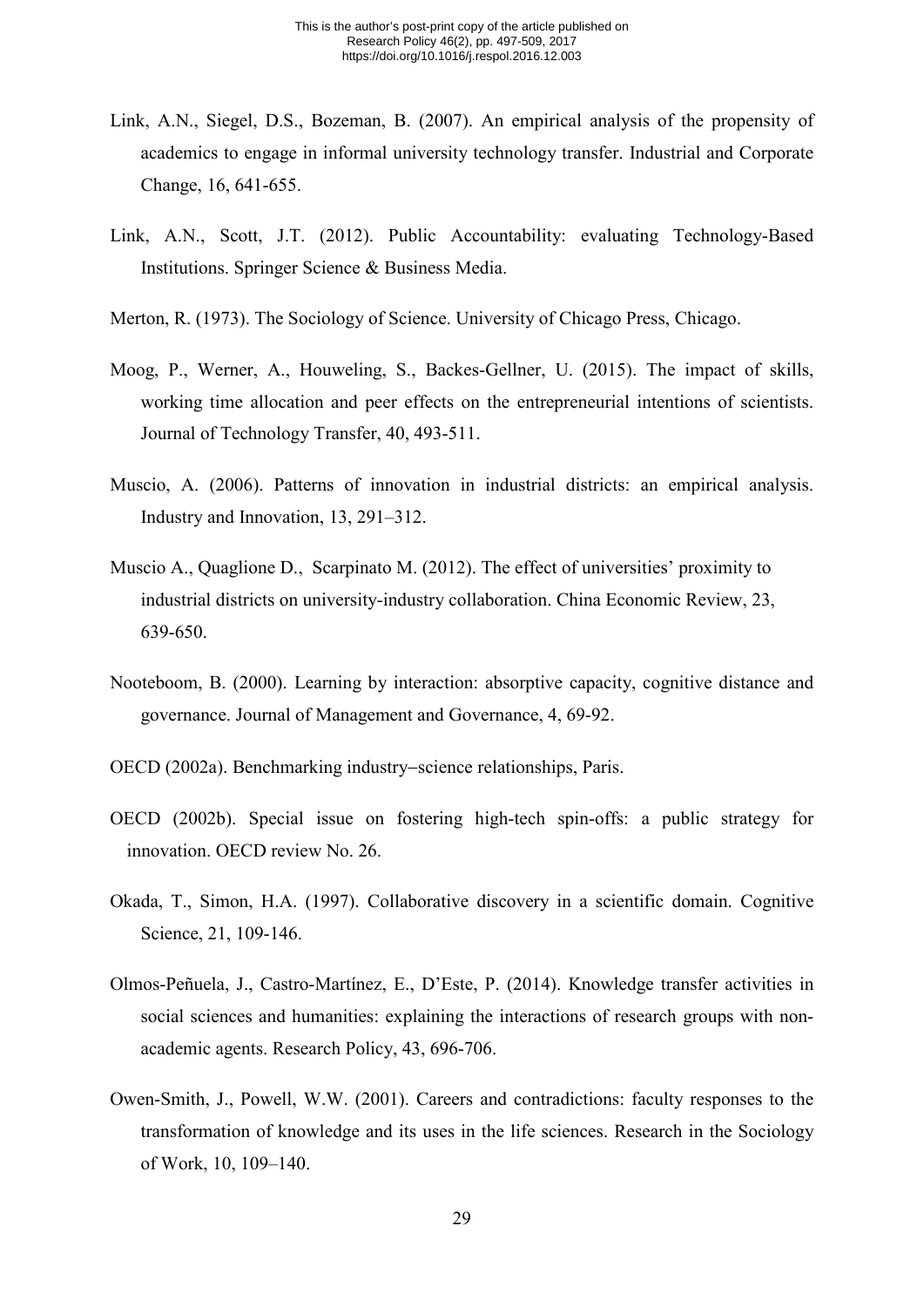Penrose, E.T. (1959). The Theory of the Growth of the Firm. John Wiley, New York.

- Perkmann, M., Tartari, V., McKelvey, M., Autio, E., Broström, A., D'Este, P., Fini, R., Geuna, A., Grimaldi, R., Hughes, A., Krabel, S., Kitson, M., Llerena, P., Lissoni, F., Salter, A., Sobrero, M. (2013). Academic engagement and commercialisation: a review of the literature on university–industry relations. Research Policy, 42, 423-442.
- Perkmann, M., Walsh, K. (2007). University–industry relationships and open innovation: towards a research agenda. International Journal of Management Reviews, 9, 259-280.
- Perry, J.L., Hondeghem, A., Wise, L.R. (2010). Revisiting the motivational bases of public service: twenty years of research and an agenda for the future. Public Administration Review, 70, 681-690.
- Ramos-Vielba, I., Sánchez-Barrioluengo, M., Woolley, R. (2016). Scientific research groups' cooperation with firms and government agencies: Motivations and barriers. Journal of Technology Transfer, 41, 558-85.
- Reagans, R., McEvily, B. (2003). Network structure and knowledge transfer: The effects of cohesion and range. Administrative Science Quarterly, 48, 240-267.
- Reagans, R., Zuckerman, E. (2001). Networks, diversity and performance: The social capital of R&D units. Organization Science, 12, 502-517.
- Rentocchini, F., D'Este, P., Manjarrés-Henríquez, L., Grimaldi, R. (2014). The relationship between academic consulting and research performance: Evidence from five Spanish universities. International Journal of Industrial Organization, 32, 70-83.
- Riege, A. (2005). Three-dozen knowledge-sharing barriers managers must consider. Journal of Knowledge Management, 9, 18-35.
- Rizzo, U. (2014). Why do scientists create academic spin-offs? The influence of the context. Journal of Technology Transfer, 40, 198-226.
- Rothermael, F.T., Agung, S.D., Jian, L. (2007). University entrepreneurship: a taxonomy of the literature. Industrial and Corporate Change, 16, 691-792.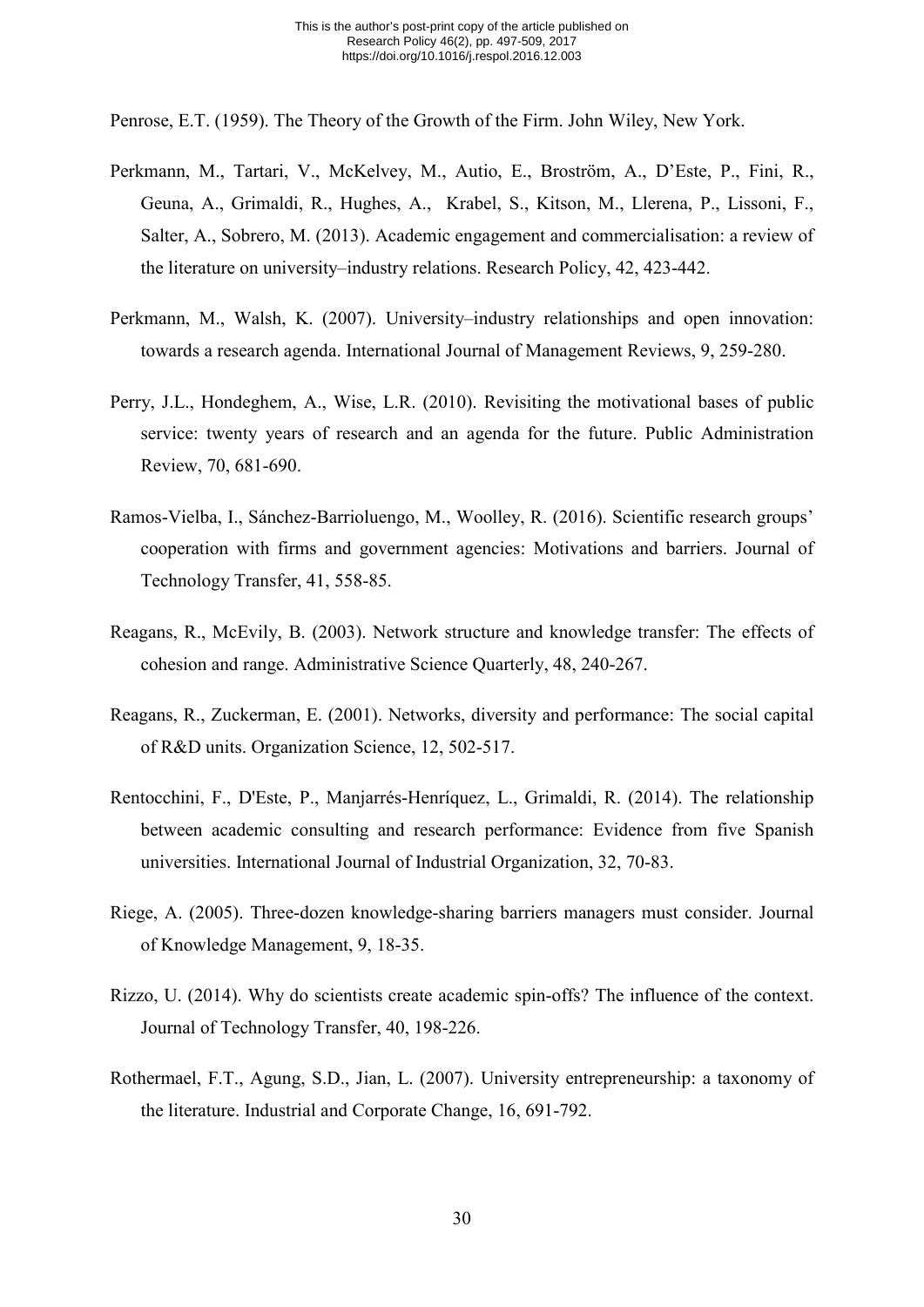- Sánchez-Barrioluengo, M. (2014). Articulating the 'three missions' in Spanish universities. Research Policy, 43, 1760-1773.
- Schmoch, U. (1999). Interaction of universities and industrial enterprises in Germany and the United States-a comparison. Industry and Innovation, 6, 51-68.
- Shane S., Stuart T. (2002). Organisational endowments and the performance of university start-ups. Management Science, 48, 154-170.
- Siegel D., Wright M., Lockett A. (2007). The rise of entrepreneurial activity at universities: organizational and societal implications. Industrial and Corporate Change, 16, 489-504.
- Simon H.A. (1947) Administrative Behavior. Macmillan, New York.
- Stephan, P.E., Levin, S.G. (1992). Striking the Mother Lode in Science: the Importance of Age. Oxford University Press, Oxford.
- Tartari, V., Perkmann, M., Salter, A. (2014). In good company: the influence of peers on industry engagement by academic scientists. Research Policy, 43, 1189-1203.
- Tartari, V., Salter, A. (2015). The engagement gap: exploring gender differences in University–Industry collaboration activities. Research Policy, 44, 1176-1191.
- Thursby, J.G., Thursby, M.C. (2002). Who is selling the ivory tower? Sources of growth in university licensing. Management Science, 48, 90-104.
- Uzzi, B. (1996). The sources and consequences of embeddedness for the economic performance of organizations: the network effect. American Sociological Review, 61, 674-698.
- Uzzi, B. (1999). Social relations and networks in the making of financial capital. American Sociological Review, 64, 481-505.
- Wooldridge, J. M. (1999). Distribution-free estimation of some nonlinear panel data models. Journal of Econometrics, 90, 77-97.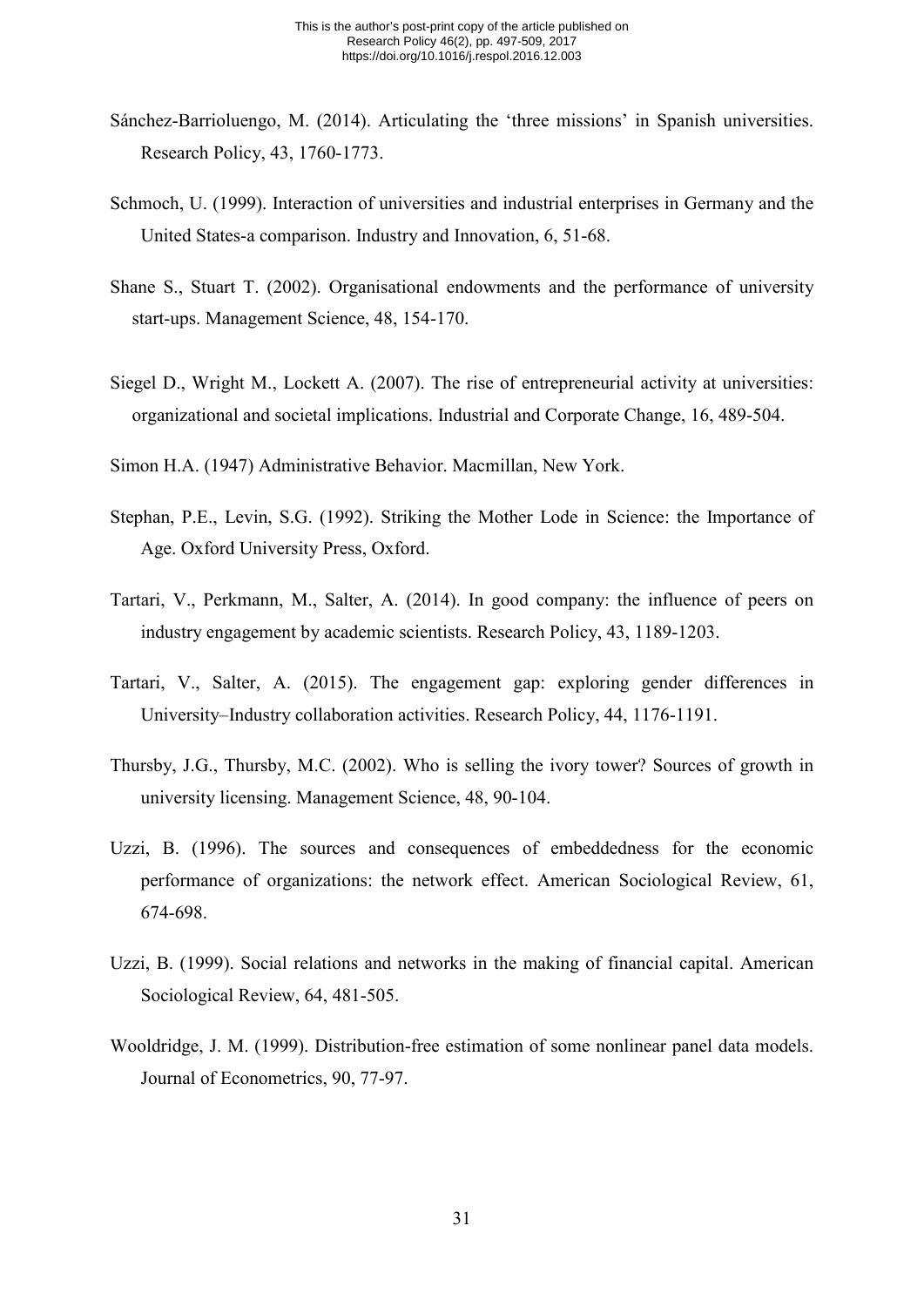<span id="page-32-0"></span>Table 1: Expected relationships between motivations and breadth and depth of KT activities

| <b>Motivation</b><br>for KT | <b>Description</b>                                                                                               | Category  | <b>Expected</b><br>effect on<br>depth | <b>Expected</b><br>effect on<br><b>breadth</b> |  |
|-----------------------------|------------------------------------------------------------------------------------------------------------------|-----------|---------------------------------------|------------------------------------------------|--|
|                             | Financial compensation of the activity                                                                           | Extrinsic |                                       |                                                |  |
| Funding                     | Career prospects raised by reputation building<br>induced by the KT activity                                     | Extrinsic | High                                  | Medium                                         |  |
| Learning                    | Improvement of a "scientist's" own research<br>due to access to complementary expertise and<br>exchange of ideas | Extrinsic | High                                  | Medium                                         |  |
|                             | Satisfaction from improvement in one's own<br>research (warm glow)                                               | Intrinsic |                                       |                                                |  |
| Mission (pro-               | Improved reputation or praise from<br>contribution to society at large                                           | Extrinsic | High                                  | Medium                                         |  |
| social)                     | Pure satisfaction from contributing to society<br>at large                                                       | Intrinsic |                                       |                                                |  |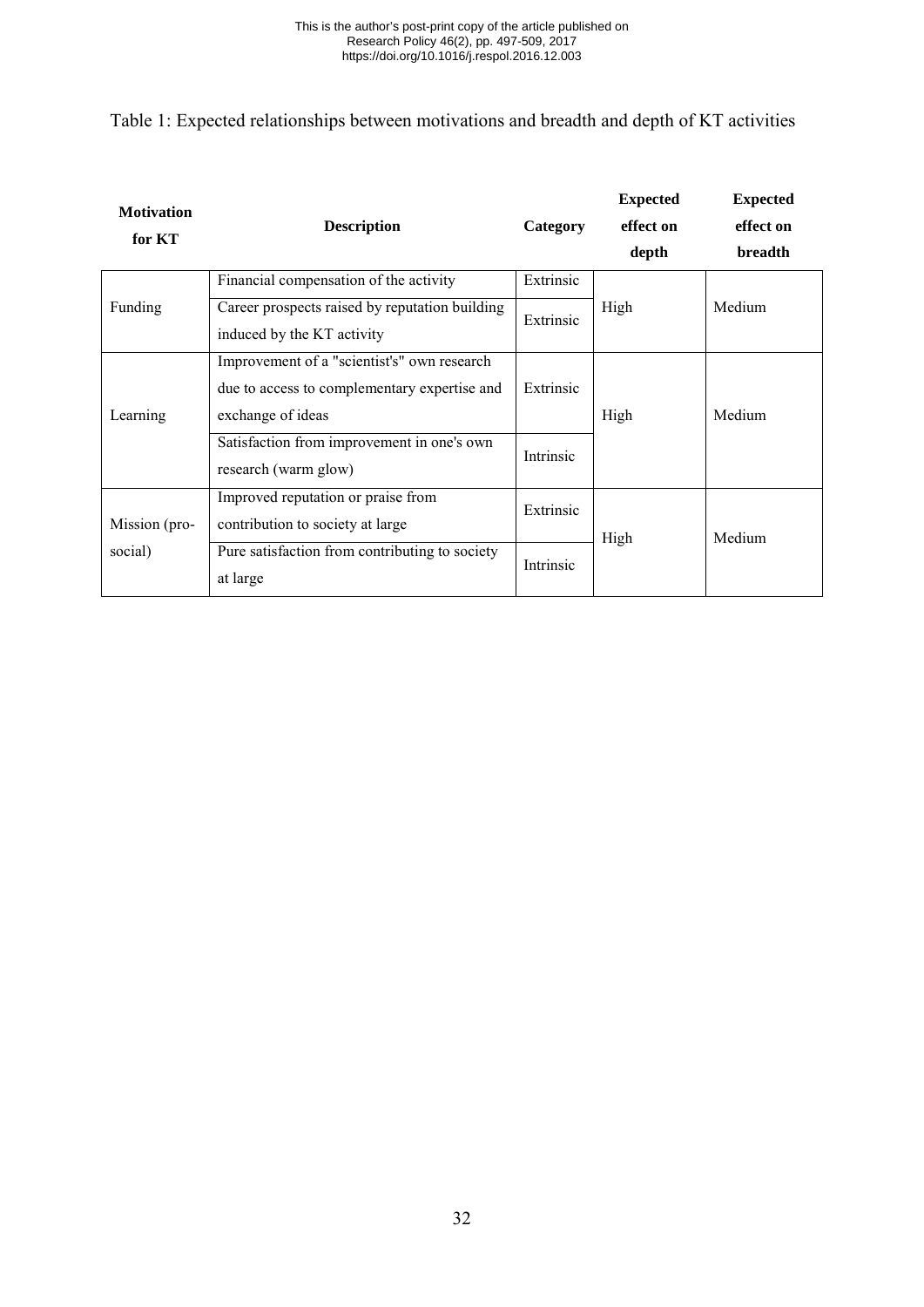#### This is the author's post-print copy of the article published on Research Policy 46(2), pp. 497-509, 2017 https://doi.org/10.1016/j.respol.2016.12.003

## Table 2: Factor analysis of motivations

|          |                                                 |           | <b>Principal components</b>                     |           |           | <b>Maximum likelihood</b> |        |           | <b>Iterated principal factors</b> |         |  |
|----------|-------------------------------------------------|-----------|-------------------------------------------------|-----------|-----------|---------------------------|--------|-----------|-----------------------------------|---------|--|
|          |                                                 |           | Factor1 Factor2 Factor3 Factor1 Factor2 Factor3 |           |           |                           |        | Factor1   | Factor2                           | Factor3 |  |
|          | Additional resources for basic research         | 0.8614    | 0.0028                                          | 0.1287    | 0.5084    | 0.0285                    | 0.1667 | 0.7003    | 0.015                             | 0.1343  |  |
| Funding  | Further resources for the research team         | 0.8024    | 0.2102                                          | 0.183     | 0.9741    | 0.1896                    | 0.1233 | 0.702     | 0.2073                            | 0.1817  |  |
|          | Access to complementary competences             | 0.0893    | 0.7231                                          | $-0.0325$ | 0.0091    | 0.5692                    | 0.0751 | 0.0687    | 0.5957                            | 0.0482  |  |
|          | Strong predisposition to research               | $-0.063$  | 0.461                                           | 0.272     | 0.0541    | 0.3675                    | 0.2677 | 0.0067    | 0.37                              | 0.2625  |  |
|          | Exchange of ideas and experiences               | 0.1612    | 0.6696                                          | $-0.0018$ | 0.0799    | 0.5709                    | 0.0897 | 0.1139    | 0.549                             | 0.0758  |  |
| Learning | On-site experience for staff and/or students    | 0.1045    | 0.784                                           | 0.1968    | 0.0881    | 0.7958                    | 0.1869 | 0.1019    | 0.7785                            | 0.2002  |  |
|          | Additional research insights                    | $-0.0208$ | 0.6285                                          | 0.2273    | 0.0555    | 0.523                     | 0.2338 | 0.0183    | 0.5345                            | 0.2427  |  |
|          | Job prospects for students/staff                | 0.1273    | 0.5214                                          | 0.2987    | 0.1875    | 0.4417                    | 0.2722 | 0.1194    | 0.4513                            | 0.2939  |  |
|          | Apply one's own expertise to practical problems | $-0.165$  | 0.4397                                          | 0.5067    | $-0.0475$ | 0.3914                    | 0.4574 | $-0.0763$ | 0.3966                            | 0.4598  |  |
|          | See application of research findings            | 0.015     | 0.4153                                          | 0.4639    | 0.1212    | 0.3634                    | 0.3907 | 0.061     | 0.3728                            | 0.414   |  |
|          | Extending university mission                    | 0.2088    | 0.1859                                          | 0.6286    | 0.1479    | 0.2046                    | 0.5587 | 0.1818    | 0.2036                            | 0.5543  |  |
| Mission  | Diffusion of a particular technology            | 0.0887    | 0.1018                                          | 0.6338    | 0.0973    | 0.1944                    | 0.4766 | 0.1026    | 0.1518                            | 0.5098  |  |
|          | Diffusing key research findings                 | 0.1814    | 0.1262                                          | 0.6702    | 0.1409    | 0.1678                    | 0.5702 | 0.173     | 0.1546                            | 0.5827  |  |
|          | Promoting local development                     | $-0.0053$ | 0.1414                                          | 0.61      | 0.0684    | 0.1695                    | 0.5188 | 0.0391    | 0.1662                            | 0.5027  |  |
|          | Improving the reputation of science             | 0.1183    | 0.0389                                          | 0.7592    | 0.1244    | 0.0304                    | 0.7343 | 0.1298    | 0.0499                            | 0.7085  |  |
|          | Cumulative % variance explained                 | 0.1981    | 0.3953                                          | 0.5004    | 0.198     | 0.3045                    | 0.6362 | 0.1081    | 0.2433                            | 0.6843  |  |

<span id="page-33-0"></span>The Rotation method is Varimax with Kaiser normalisation. Bold numbers indicate to which factor the item was assigned. We used 50% of cumulative variance explained as a stopping criterion.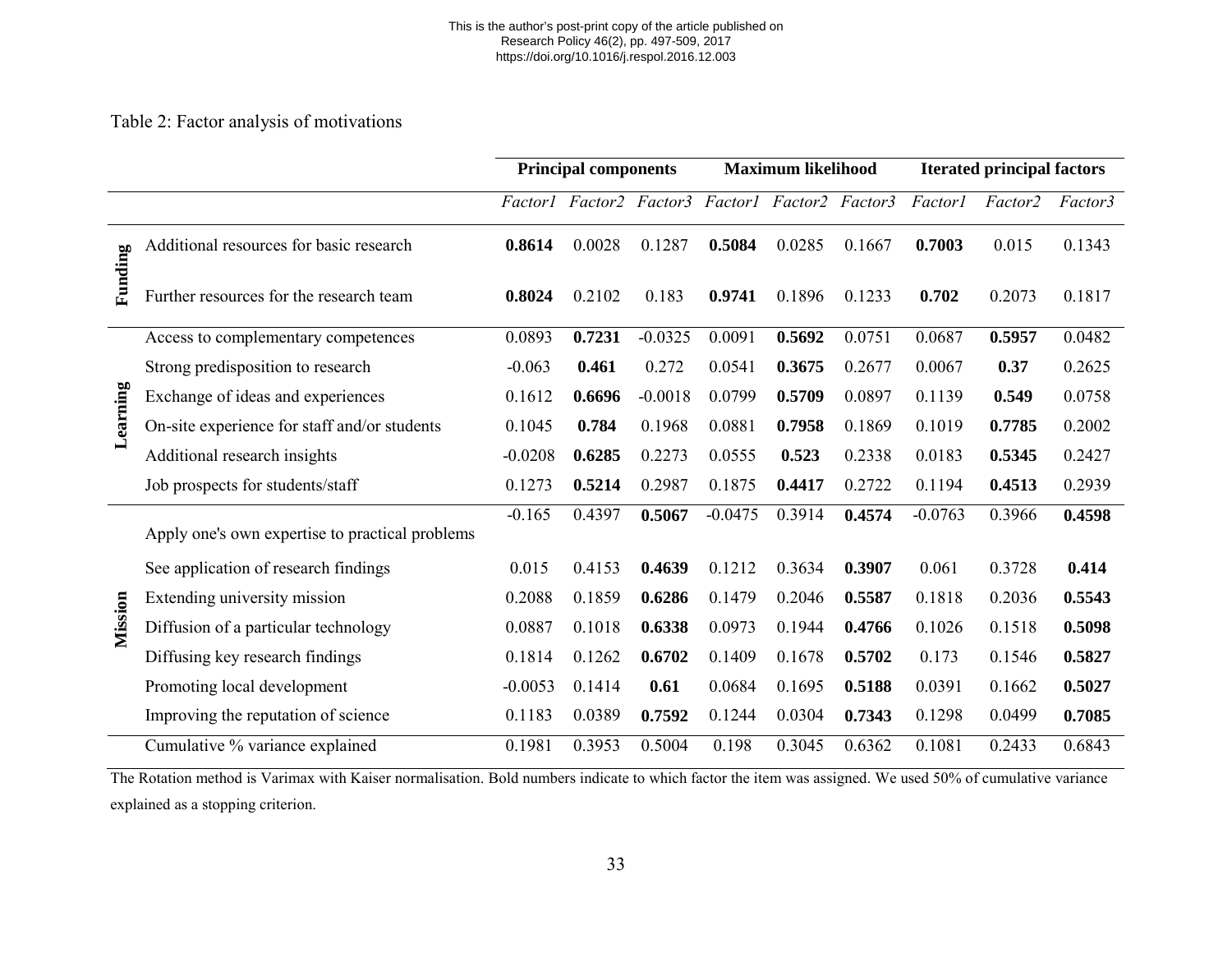Table 3: Descriptive statistics (n=133)

<span id="page-34-0"></span>

| <b>Variable</b>                 | <b>Mean</b> | <b>Median</b>    | Std.  | Min              | <b>Max</b>     |
|---------------------------------|-------------|------------------|-------|------------------|----------------|
|                                 |             |                  | dev.  |                  |                |
| Dependent variables             |             |                  |       |                  |                |
| Academic Engagement Index (AEI) | 8.35        | 6.522            | 6.543 | 0.045            | 30.03          |
| KT breadth                      | 7.421       | 8                | 2.783 | $\overline{2}$   | 13             |
| KT depth                        | 1.22        | $\mathbf{1}$     | 1.5   | $\overline{0}$   | 6              |
| <b>Independent variables</b>    |             |                  |       |                  |                |
| Learning                        | 3.19        | 3.33             | 0.489 | $\overline{2}$   | $\overline{4}$ |
| Mission                         | 2.88        | 2.86             | 0.542 | 1.57             | $\overline{4}$ |
| Funding                         | 2.89        | 3                | 0.766 | $\mathbf{1}$     | $\overline{4}$ |
| <b>Control</b> variables        |             |                  |       |                  |                |
| Gender                          | 0.827       | $\mathbf{1}$     | 0.380 | $\overline{0}$   | $\mathbf{1}$   |
| Age                             | 57.526      | 58               | 8.561 | 40               | 78             |
| Research quality                | 2.503       | 2.58             | 1.325 | $\boldsymbol{0}$ | 6.94           |
| Public funding                  | 0.020       | $\mathbf{0}$     | 0.058 | $\boldsymbol{0}$ | 0.368          |
| Geographical dummies            |             |                  |       |                  |                |
| South                           | 0.180       | $\boldsymbol{0}$ | 0.386 | $\boldsymbol{0}$ | $\mathbf{1}$   |
| North                           | 0.602       | $\mathbf{1}$     | 0.491 | $\mathbf{0}$     | $\mathbf{1}$   |
| Centre                          | 0.218       | $\boldsymbol{0}$ | 0.414 | $\boldsymbol{0}$ | $\mathbf{1}$   |
| Scientific discipline           |             |                  |       |                  |                |
| <b>Biological Sciences</b>      | 0.165       | $\boldsymbol{0}$ | 0.373 | $\mathbf{0}$     | $\mathbf{1}$   |
| <b>Chemical Sciences</b>        | 0.406       | $\boldsymbol{0}$ | 0.493 | $\boldsymbol{0}$ | $\mathbf{1}$   |
| Mathematics & Physics           | 0.045       | $\boldsymbol{0}$ | 0.208 | $\mathbf{0}$     | $\mathbf{1}$   |
| Engineering                     | 0.293       | $\boldsymbol{0}$ | 0.457 | $\boldsymbol{0}$ | $\mathbf{1}$   |
| <b>Medical Sciences</b>         | 0.090       | $\boldsymbol{0}$ | 0.288 | $\boldsymbol{0}$ | $\mathbf{1}$   |

The independent variables (Mission, Learning and Funding) are reported with unstandardised values**.**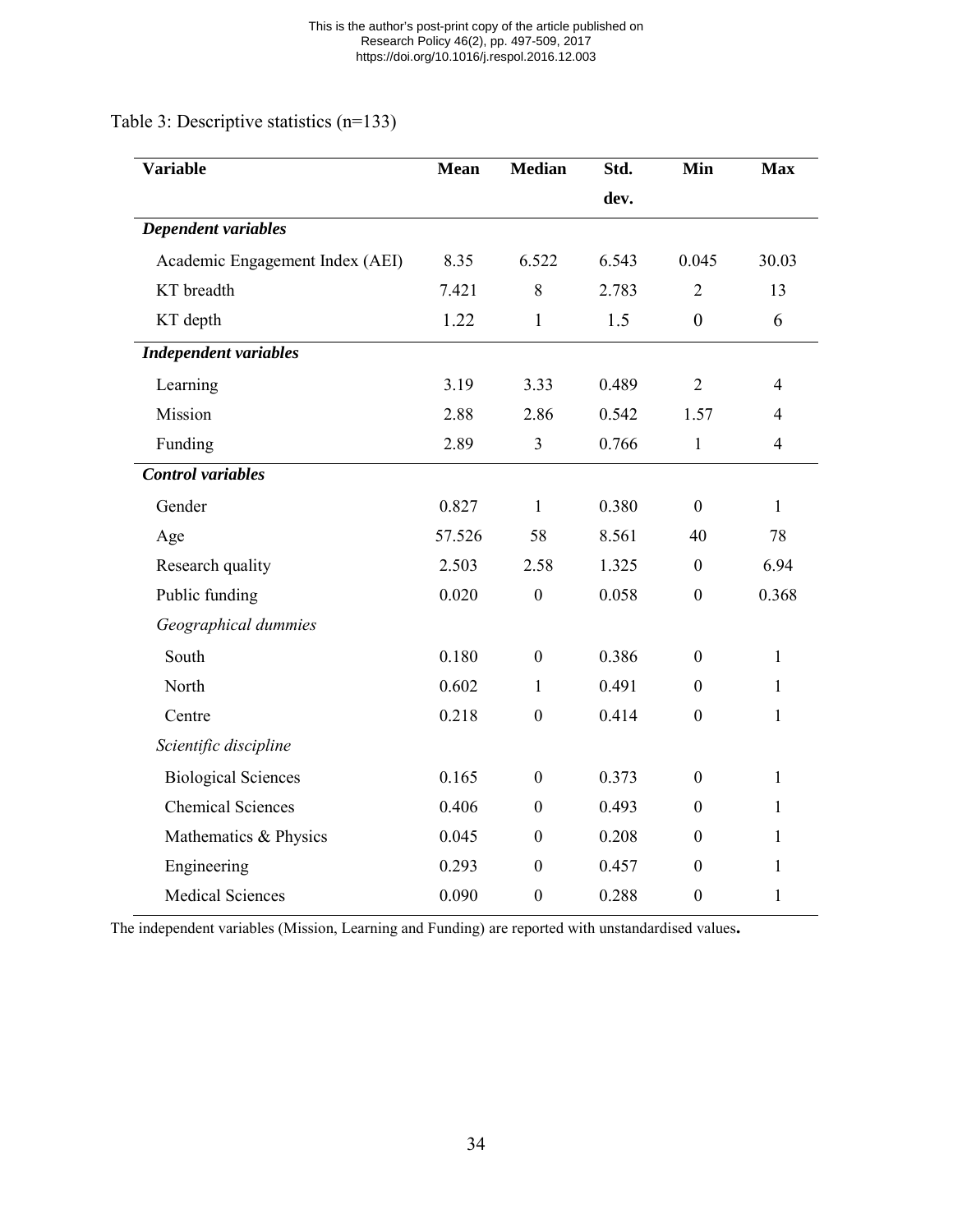#### This is the author's post-print copy of the article published on Research Policy 46(2), pp. 497-509, 2017 https://doi.org/10.1016/j.respol.2016.12.003

|       |                              | $[1]$             | [2]                                                 | $[3]$             | [4]                | [5]                    | [6]            | $[7]$                                                                                        | [8]            | $[9]$                     | $\lceil 10 \rceil$ | $[11]$         | $[12]$                          | $[13]$ | $\lceil 14 \rceil$ |
|-------|------------------------------|-------------------|-----------------------------------------------------|-------------------|--------------------|------------------------|----------------|----------------------------------------------------------------------------------------------|----------------|---------------------------|--------------------|----------------|---------------------------------|--------|--------------------|
| $[1]$ | <b>Funding</b>               | 1                 |                                                     |                   |                    |                        |                |                                                                                              |                |                           |                    |                |                                 |        |                    |
| [2]   | Learning                     | 0.24              | $\overline{1}$                                      |                   |                    |                        |                |                                                                                              |                |                           |                    |                |                                 |        |                    |
| [3]   | Mission                      |                   | $0.29$ 0.51                                         | $\overline{1}$    |                    |                        |                |                                                                                              |                |                           |                    |                |                                 |        |                    |
| [4]   | Gender                       |                   | $-0.14$ $-0.09$ $-0.08$                             |                   | $\overline{1}$     |                        |                |                                                                                              |                |                           |                    |                |                                 |        |                    |
| $[5]$ | Age                          | 0.01              |                                                     | $-0.09$ 0.03 0.36 |                    | $\overline{1}$         |                |                                                                                              |                |                           |                    |                |                                 |        |                    |
| [6]   | Research quality             | 0.05              | $0.00\,$                                            |                   | $0.00 -0.27 -0.05$ |                        | $\overline{1}$ |                                                                                              |                |                           |                    |                |                                 |        |                    |
| [7]   | Public funding               |                   | $-0.02$ 0.07 0.13 0.08 0.21                         |                   |                    |                        | 0.01           | $\overline{1}$                                                                               |                |                           |                    |                |                                 |        |                    |
| [8]   | South                        |                   | $0.14$ $0.08$ $0.11$ $-0.04$ $-0.08$ $0.09$ $-0.09$ |                   |                    |                        |                |                                                                                              | $\overline{1}$ |                           |                    |                |                                 |        |                    |
| [9]   | North                        |                   |                                                     |                   |                    |                        |                | $-0.19$ $-0.01$ $-0.18$ $0.16$ $0.00$ $-0.16$ $-0.12$ $-0.58$                                |                | -1                        |                    |                |                                 |        |                    |
|       | $[10]$ Centre                |                   |                                                     |                   |                    |                        |                | $0.10 - 0.06$ $0.11 - 0.14$ $0.08$ $0.10$ $0.23 - 0.25 - 0.65$                               |                |                           | -1                 |                |                                 |        |                    |
|       | [11] Biological Sciences     |                   |                                                     |                   |                    |                        |                | $-0.14$ $-0.10$ $-0.09$ $-0.01$ $0.06$ $0.23$ $-0.02$ $-0.05$ $-0.01$                        |                |                           | 0.06               | $\overline{1}$ |                                 |        |                    |
|       | [12] Chemical Sciences       | 0.09 <sub>1</sub> | 0.11                                                |                   |                    | $0.00 -0.19 0.00 0.27$ |                |                                                                                              |                | $0.19 - 0.03 - 0.02$ 0.05 |                    | $-0.37$        | -1                              |        |                    |
|       | [13] Mathematics $&$ Physics |                   |                                                     |                   |                    |                        |                | $-0.04$ $-0.12$ $-0.06$ $0.10$ $0.00$ $-0.01$ $-0.08$ $0.09$ $-0.05$ $-0.03$ $-0.10$ $-0.18$ |                |                           |                    |                |                                 | - 1    |                    |
|       | [14] Engineering             |                   |                                                     |                   |                    |                        |                | $-0.04$ 0.10 0.08 0.25 $-0.11$ $-0.59$ $-0.09$ $-0.09$ 0.15 $-0.10$ $-0.29$ $-0.53$ $-0.14$  |                |                           |                    |                |                                 |        | $\overline{1}$     |
|       | [15] Medical Sciences        | 0.11              | $-0.13$                                             | 0.03              | $-0.13$            | 0.10                   | 0.19           | $-0.10$ 0.19                                                                                 |                | $-0.17$ 0.02              |                    |                | $-0.14$ $-0.26$ $-0.07$ $-0.20$ |        |                    |

### Table 4: Correlation matrix of independent and control variables

<span id="page-35-0"></span>Beyond 0.1 the correlation coefficients are significant at standard levels (5%). For variables Mission, Learning and Funding non-standardised values are reported.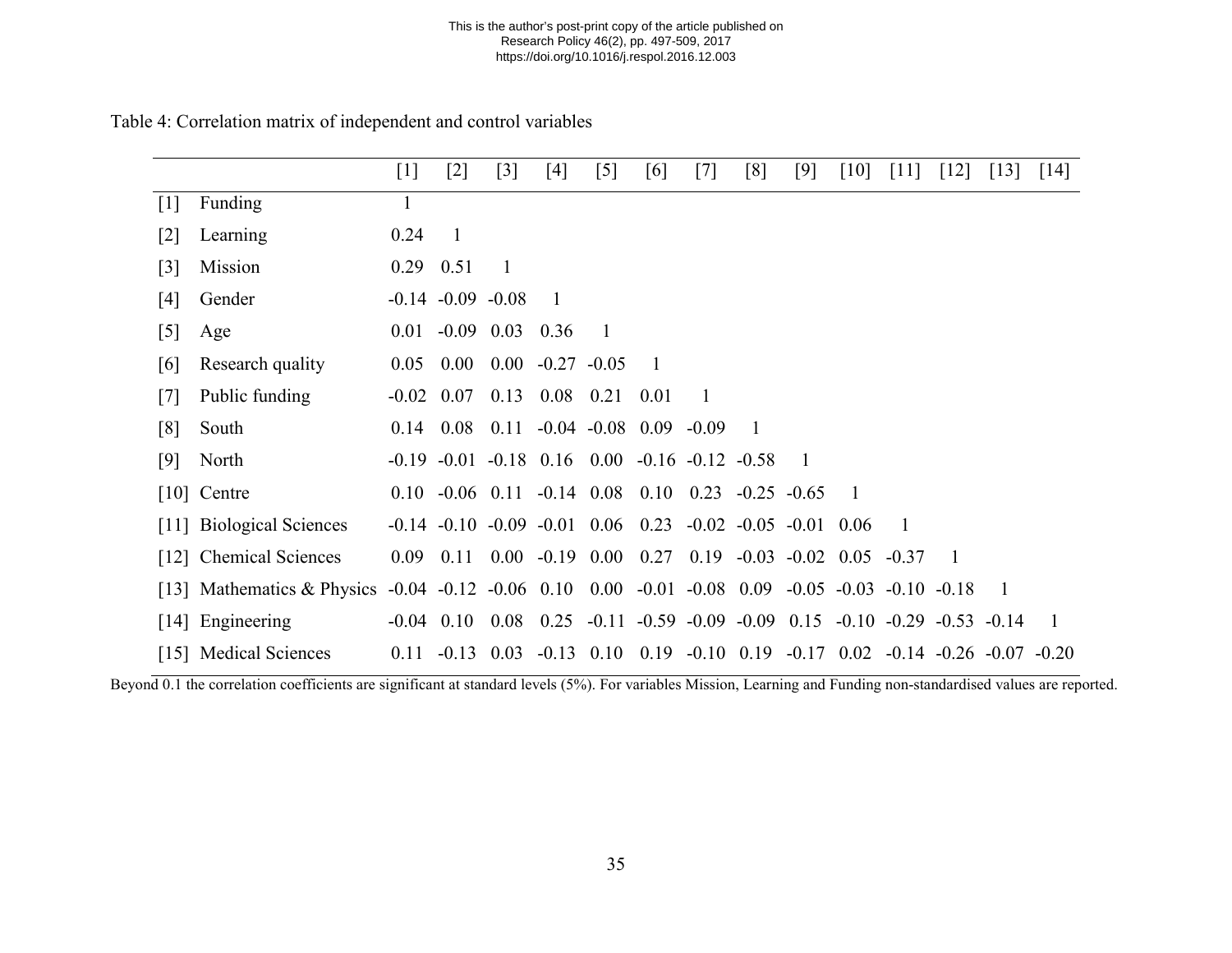#### This is the author's post-print copy of the article published on Research Policy 46(2), pp. 497-509, 2017 https://doi.org/10.1016/j.respol.2016.12.003

Table 5: Proportion of active researchers who engage in different knowledge transfer activities over the period 2004–2008 (n=133)

<span id="page-36-0"></span>

|                                                       | <b>Engagement</b> in KT | Intensity of engagement in |
|-------------------------------------------------------|-------------------------|----------------------------|
|                                                       | activities              | <b>KT</b> activities       |
|                                                       |                         | $(> 6 \times s)$           |
| Patents                                               | 100                     | 12.78                      |
| Informal relational activities                        | 96.99                   | 21.8                       |
| Use of non-academic literature                        | 87.22                   | 5.26                       |
| Research contracts                                    | 66.17                   | 9.8                        |
| Participation in initiatives (e.g., corporate events) | 65.41                   | 24.06                      |
| Joint supervision of PGs                              | 51.88                   | 18.05                      |
| Consulting contracts                                  | 51.88                   | 1.5                        |
| Use of technical infrastructure                       | 45.86                   | 11.28                      |
| Joint research projects                               | 45.86                   | 3                          |
| Post-doctoral students                                | 44.36                   | 7.52                       |
| External teaching                                     | 42.11                   | 3.76                       |
| Licensing                                             | 26.32                   | 2.26                       |
| Spin-offs                                             | 18.05                   | 1.5                        |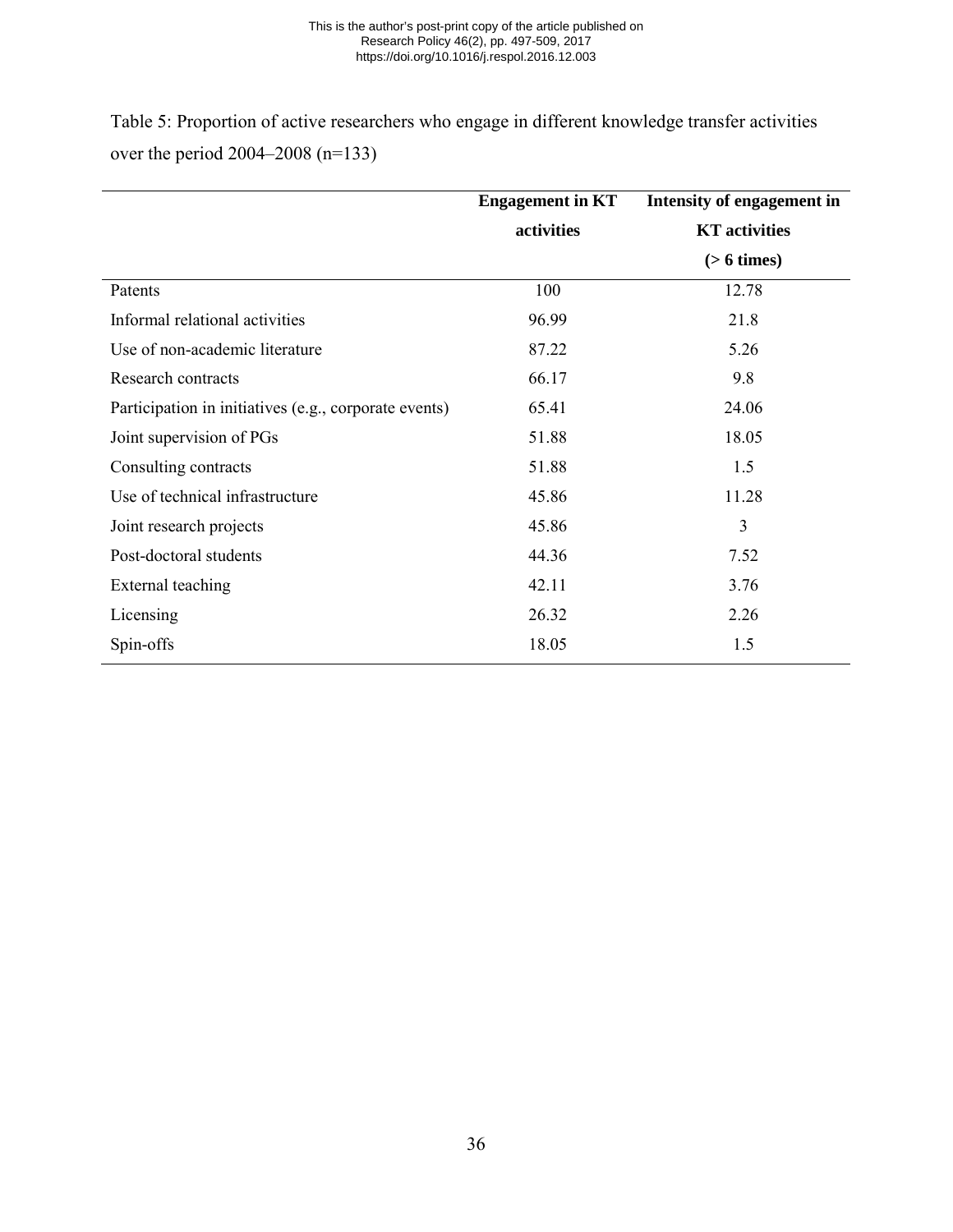| Table 6: Correlation coefficients of knowledge transfer activities over the period 2004–2008 |  |  |  |
|----------------------------------------------------------------------------------------------|--|--|--|
|----------------------------------------------------------------------------------------------|--|--|--|

|        |                                 | $[1]$   | $[2]$   | $[3]$ | [4]     | [5]  | [6]  | $[7]$ | [8]  | $[9]$   | $[10]$ | $[11]$       |
|--------|---------------------------------|---------|---------|-------|---------|------|------|-------|------|---------|--------|--------------|
| $[1]$  | Consulting contracts            |         |         |       |         |      |      |       |      |         |        |              |
| $[2]$  | Research contracts              | 0.27    |         |       |         |      |      |       |      |         |        |              |
| $[3]$  | Joint research projects         | 0.31    | 0.24    |       |         |      |      |       |      |         |        |              |
| $[4]$  | Licensing                       | 0.06    | 0.17    | 0.07  |         |      |      |       |      |         |        |              |
| $[5]$  | Spin-off                        | 0.10    | 0.17    | 0.35  | 0.07    |      |      |       |      |         |        |              |
| [6]    | Post-doctoral students          | 0.16    | 0.16    | 0.33  | 0.15    | 0.29 |      |       |      |         |        |              |
| $[7]$  | Use of technical infrastructure | 0.16    | 0.31    | 0.36  | 0.14    | 0.31 | 0.39 |       |      |         |        |              |
| [8]    | External teaching               | 0.39    | 0.22    | 0.28  | 0.18    | 0.08 | 0.19 | 0.35  |      |         |        |              |
| [9]    | Use of non-academic literature  | $-0.05$ | $-0.13$ | 0.04  | $-0.03$ | 0.06 | 0.07 | 0.13  | 0.10 |         |        |              |
| [10]   | Informal relational activities  | 0.18    | 0.15    | 0.16  | 0.11    | 0.08 | 0.07 | 0.07  | 0.15 | $-0.07$ |        |              |
| $[11]$ | Participation in initiatives    | 0.25    | 0.11    | 0.19  | 0.18    | 0.05 | 0.11 | 0.19  | 0.33 | 0.20    | 0.24   | $\mathbf{1}$ |
| $[12]$ | Joint supervision of PGs        | 0.25    | 0.33    | 0.34  | 0.23    | 0.26 | 0.38 | 0.31  | 0.39 | 0.13    | 0.18   | 0.34         |

<span id="page-37-0"></span>Beyond 0.17 the correlation coefficients are significant at standard levels (5%).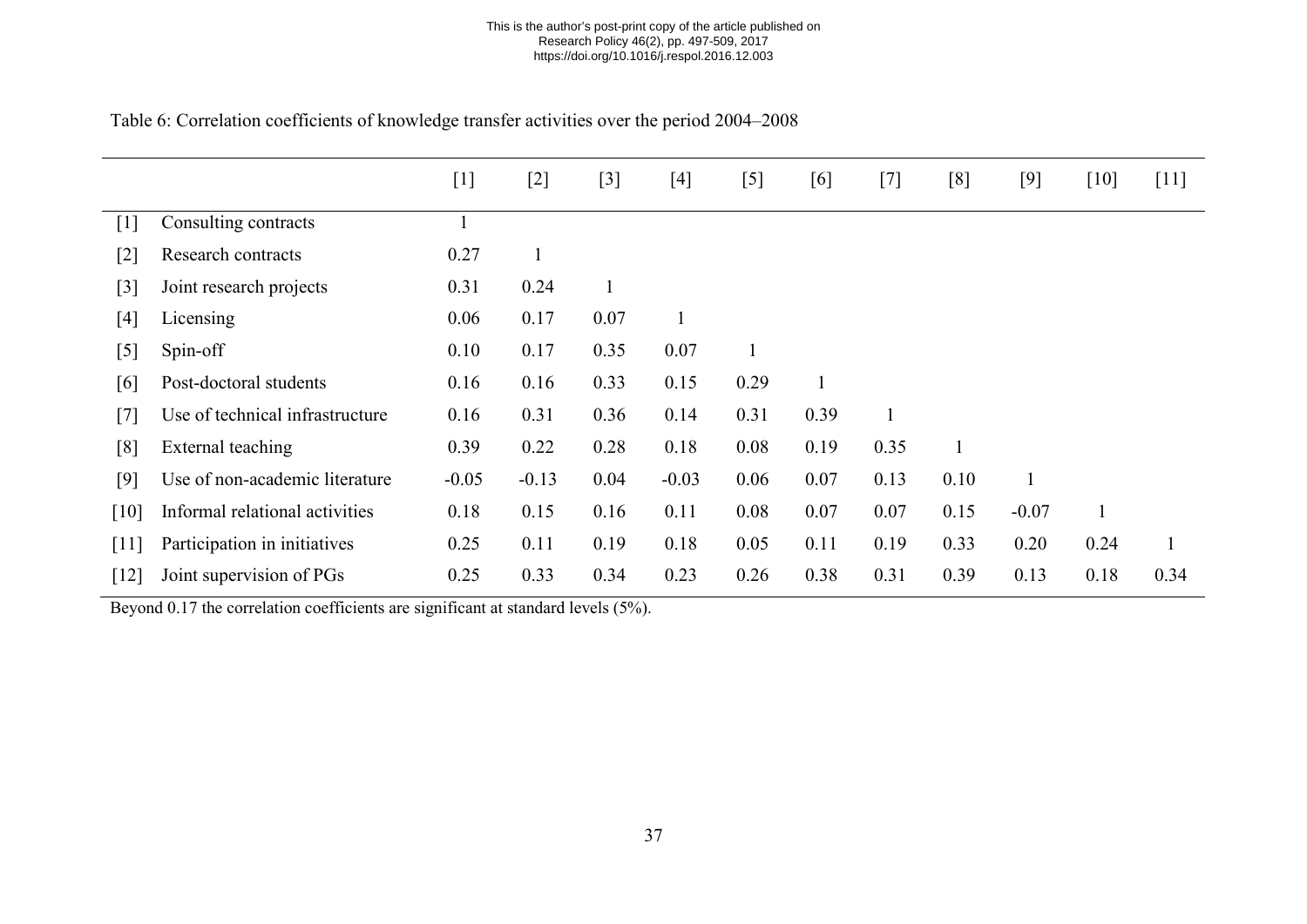|  |  | Table 7: Correlation coefficients of frequent knowledge transfer activities (>6 times over the period 2004–2008) |  |
|--|--|------------------------------------------------------------------------------------------------------------------|--|
|  |  |                                                                                                                  |  |

|                   |                                 | $[1]$   | $[2]$        | $[3]$        | $[4]$        | $[5]$   | [6]     | $[7]$          | [8]     | $[9]$   | $[10]$       | $[11]$       | $[12]$       |
|-------------------|---------------------------------|---------|--------------|--------------|--------------|---------|---------|----------------|---------|---------|--------------|--------------|--------------|
| $\lceil 1 \rceil$ | Consulting contracts            |         |              |              |              |         |         |                |         |         |              |              |              |
| $[2]$             | Research contracts              | 0.38    | $\mathbf{1}$ |              |              |         |         |                |         |         |              |              |              |
| $[3]$             | Joint research projects         | $-0.02$ | 0.24         | $\mathbf{1}$ |              |         |         |                |         |         |              |              |              |
| $[4]$             | Licensing                       | $-0.02$ | 0.29         | $-0.03$      | $\mathbf{1}$ |         |         |                |         |         |              |              |              |
| $[5]$             | Spin-off                        | $-0.02$ | 0.17         | $-0.02$      | $-0.02$      | 1       |         |                |         |         |              |              |              |
| [6]               | Post-doctoral students          | $-0.04$ | 0.00         | 0.12         | 0.15         | $-0.04$ | 1       |                |         |         |              |              |              |
| [7]               | Use of technical infrastructure | $-0.04$ | 0.20         | 0.22         | 0.11         | 0.35    | 0.17    | $\overline{1}$ |         |         |              |              |              |
| [8]               | External teaching               | $-0.02$ | 0.20         | $-0.03$      | $-0.03$      | $-0.02$ | $-0.06$ | 0.18           |         |         |              |              |              |
| [9]               | Use of non-academic literature  | 0.25    | 0.15         | $-0.04$      | 0.19         | $-0.03$ | $-0.07$ | 0.02           | $-0.05$ | 1       |              |              |              |
| [10]              | Informal relational activities  | 0.08    | 0.26         | 0.12         | 0.17         | 0.08    | $-0.01$ | 0.27           | 0.09    | 0.28    | $\mathbf{1}$ |              |              |
| [11]              | Participation in initiatives    | $-0.07$ | 0.23         | 0.11         | 0.03         | 0.22    | $-0.03$ | 0.24           | 0.07    | 0.10    | 0.21         | $\mathbf{1}$ |              |
| [12]              | Joint supervision of PGs        | $-0.06$ | $-0.02$      | 0.15         | 0.06         | 0.10    | 0.16    | 0.14           | 0.11    | 0.15    | 0.27         | 0.19         | $\mathbf{1}$ |
| [13]              | Patent                          | $-0.05$ | 0.25         | 0.06         | 0.09         | $-0.05$ | 0.15    | 0.01           | 0.04    | $-0.09$ | 0.13         | 0.05         | $-0.06$      |

<span id="page-38-0"></span>Beyond 0.17 the correlation coefficients are significant at standard levels (5%).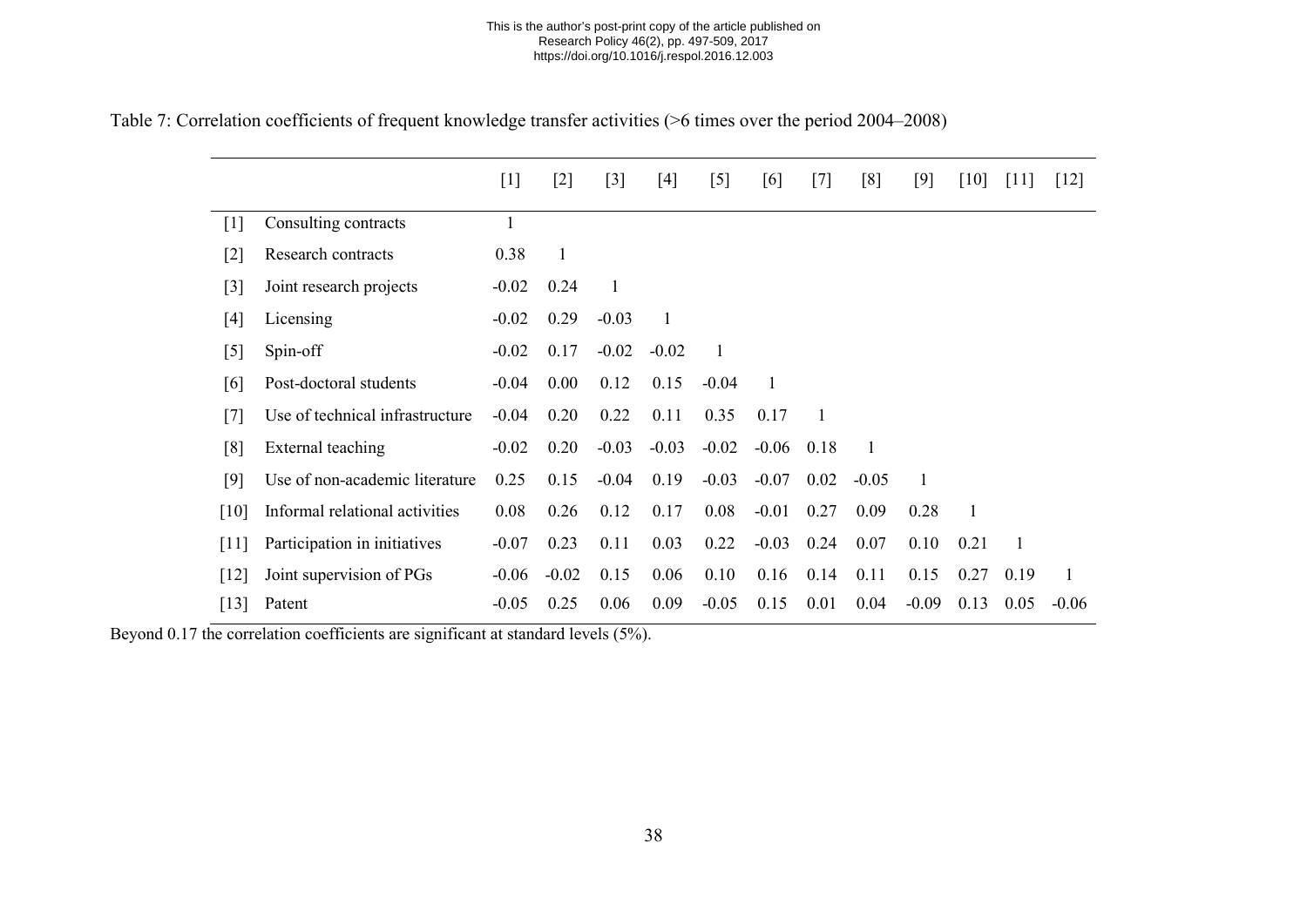|                                             | (1)            | (2a)                | (2b)                     |
|---------------------------------------------|----------------|---------------------|--------------------------|
|                                             | AEI            | KT breadth          | KT depth                 |
| Learning                                    | 0.7309         | 0.0330              | 0.1446                   |
|                                             | [0.548]        | $[0.031]$           | [0.105]                  |
| Funding                                     | 1.2395***      | $0.0704***$         | 0.3344***                |
|                                             | [0.356]        | [0.022]             | [0.074]                  |
| Mission                                     | 1.8476***      | $0.1208***$         | $0.3132***$              |
|                                             | [0.492]        | [0.025]             | [0.103]                  |
| Age                                         | $-0.4888$      | $-0.0200$           | $-0.0812$                |
|                                             | $[0.442]$      | $[0.030]$           | [0.093]                  |
| Research quality                            | 0.0014         | 0.0034              | 0.0535                   |
|                                             | [0.389]        | [0.028]             | [0.055]                  |
| Research funding                            | 27.6258*       | 0.7467              | 3.4857***                |
|                                             | [14.471]       | [0.490]             | [1.009]                  |
| Gender                                      | 4.5600***      | $0.3427***$         | 0.8089**                 |
|                                             | [1.158]        | [0.104]             | [0.363]                  |
| Scientific field (Ref: Biological sciences) |                |                     |                          |
| <b>Chemical Sciences</b>                    | 0.3526         | 0.0805              | 0.0579                   |
|                                             | $[1.148]$      | [0.100]             | [0.324]                  |
| Mathematics & Physics                       | 3.2092         | 0.2248              | $-0.0033$                |
|                                             | [3.055]        | [0.174]             | [0.718]                  |
| Engineering                                 | 4.8240***      | $0.2802***$         | $0.8814***$              |
|                                             | [1.493]        | [0.098]             | [0.307]                  |
| <b>Medical Sciences</b>                     | 0.9109         | 0.0485              | $-0.0241$                |
|                                             | [1.442]        | [0.141]             | $[0.422]$                |
| Constant                                    | 0.5622         | 1.4444***           | $-1.3815***$             |
|                                             |                | $[1.874]$ $[0.159]$ | [0.458]                  |
| Log-likelihood                              | $-404.9015$    |                     | -299.2191 -180.3108      |
| Wald $\chi^2$                               |                |                     | 187.27[13] 257.22[13]*** |
| F statistic                                 | 27.4[13,34]*** |                     |                          |
| $R^2$                                       | 0.3925         |                     |                          |
| McFadden's $R^2$                            |                | 0.0804              | 0.1811                   |

# <span id="page-39-0"></span>Table 8: Motivations for KT: aggregate engagement index, KT breadth and KT depth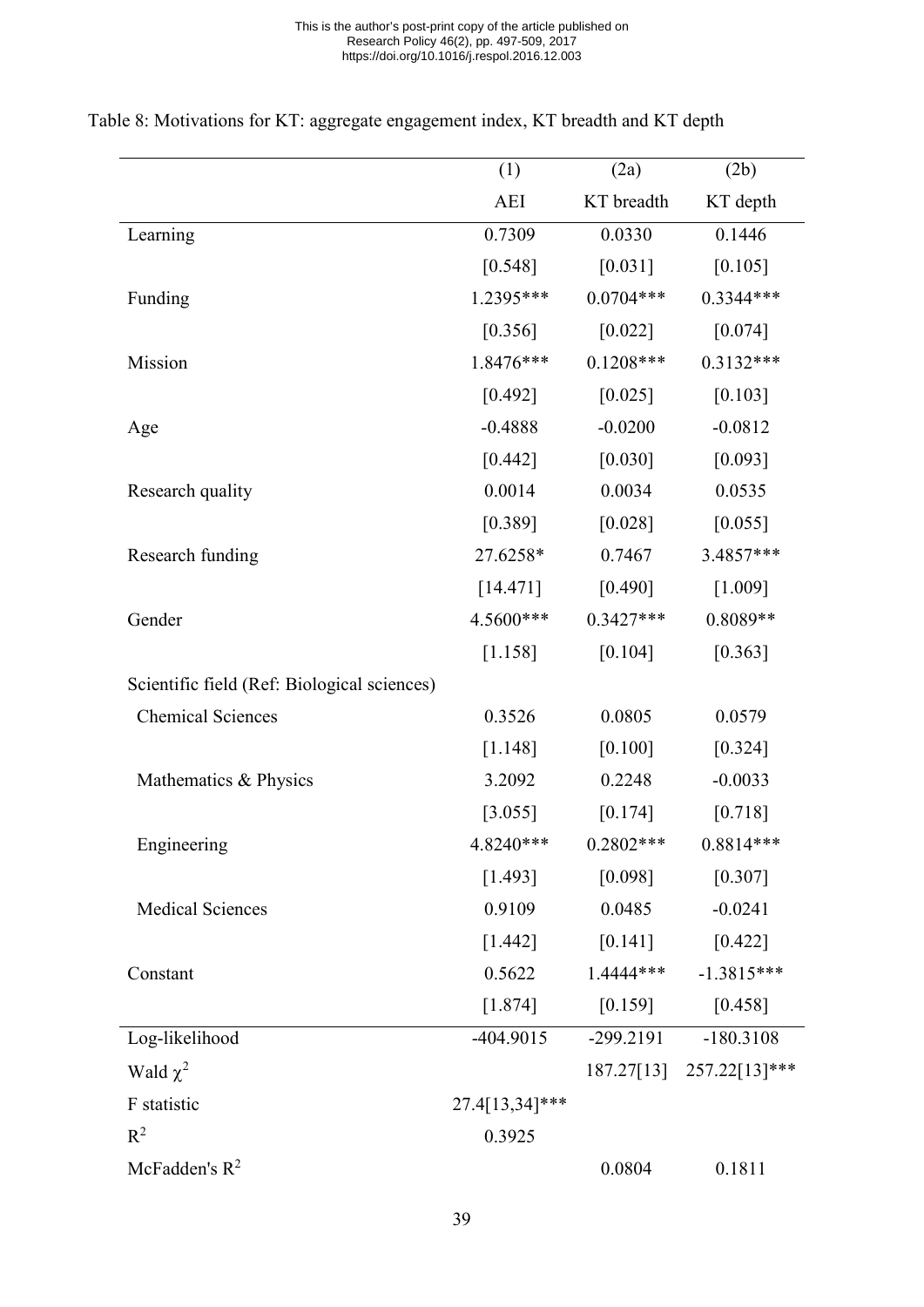#### This is the author's post-print copy of the article published on Research Policy 46(2), pp. 497-509, 2017 https://doi.org/10.1016/j.respol.2016.12.003

| <b>Observations</b>                                                                                                       | 133 | 133 | 133 |  |
|---------------------------------------------------------------------------------------------------------------------------|-----|-----|-----|--|
| AEI is the Academic Engagement Index calculated following Tartari et al. (2014) and Tartari and Salter (2015). Robust     |     |     |     |  |
| standard errors clustered at the University level and degrees of freedom of the Wald $\chi^2$ and F tests are reported in |     |     |     |  |
| parentheses. Geographical dummies have been included in the estimates but are not reported for space reasons. *           |     |     |     |  |
| $p<0.10$ , ** $p<0.05$ , *** $p<0.01$ .                                                                                   |     |     |     |  |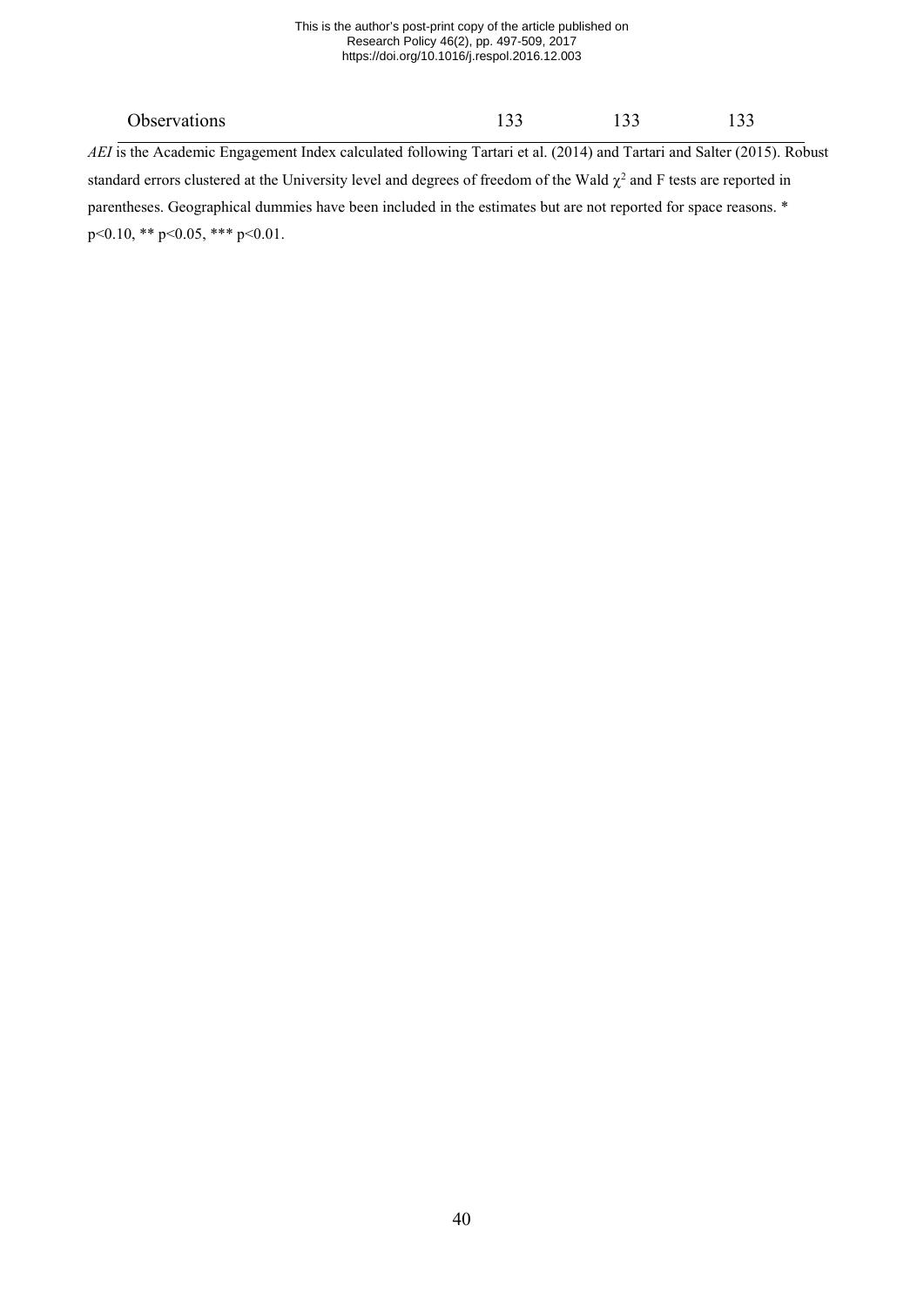#### This is the author's post-print copy of the article published on Research Policy 46(2), pp. 497-509, 2017 https://doi.org/10.1016/j.respol.2016.12.003

# Table 9: Motivations for KT: breadth and depth – robustness checks

<span id="page-41-0"></span>

|                          | Negative binomial |             | Zero inflated Poisson |             | Fractional logit |             |
|--------------------------|-------------------|-------------|-----------------------|-------------|------------------|-------------|
|                          | (1a)              | (1b)        | (2a)                  | (2b)        | (3a)             | (3b)        |
|                          | KT breadth        | KT depth    | KT breadth            | KT depth    | KT breadth       | KT depth    |
| Learning                 | 0.0330            | 0.1656      | 0.0330                | 0.1132      | 0.0807           | 0.2250      |
|                          | [0.031]           | [0.112]     | [0.031]               | [0.103]     | [0.076]          | [0.145]     |
| Funding                  | $0.0704***$       | $0.3432***$ | $0.0704***$           | $0.3195***$ | $0.1682***$      | $0.4266***$ |
|                          | [0.022]           | [0.081]     | [0.022]               | [0.102]     | [0.055]          | [0.095]     |
| Mission                  | $0.1208***$       | $0.3160***$ | $0.1208***$           | $0.2767**$  | $0.2905***$      | $0.4272***$ |
|                          | [0.025]           | [0.109]     | [0.025]               | [0.132]     | [0.061]          | [0.139]     |
| Age                      | $-0.0200$         | $-0.1078$   | $-0.0200$             | 0.0017      | $-0.0687$        | $-0.1523$   |
|                          | [0.030]           | [0.108]     | [0.030]               | [0.106]     | [0.080]          | [0.135]     |
| Research quality         | 0.0034            | 0.0606      | 0.0034                | $-0.0059$   | 0.0082           | 0.0587      |
|                          | [0.028]           | [0.063]     | [0.028]               | [0.076]     | [0.067]          | [0.080]     |
| Research funding         | 0.7467            | 3.5390***   | 0.7467                | 3.5045***   | 2.2904           | 5.4733***   |
|                          | [0.490]           | [1.090]     | [0.490]               | [1.174]     | [1.767]          | [1.960]     |
| Gender                   | $0.3427***$       | $0.8641**$  | $0.3427***$           | 0.5165      | $0.7564***$      | $1.0615***$ |
|                          | [0.104]           | [0.366]     | [0.104]               | [0.463]     | [0.229]          | [0.410]     |
| <b>Chemical Sciences</b> | 0.0805            | $-0.0096$   | 0.0805                | $-0.2266$   | 0.1471           | 0.0577      |
|                          | [0.100]           | [0.354]     | [0.100]               | [0.670]     | $[0.212]$        | [0.414]     |
| Mathematics & Physics    | 0.2248            | $-0.0070$   | 0.2248                | 0.7215      | 0.4912           | 0.0219      |
|                          | [0.174]           | [0.729]     | [0.174]               | [0.772]     | [0.406]          | [0.885]     |
| Engineering              | $0.2802***$       | 0.8554 ***  | $0.2802***$           | 0.6847      | $0.6874***$      | $1.1643***$ |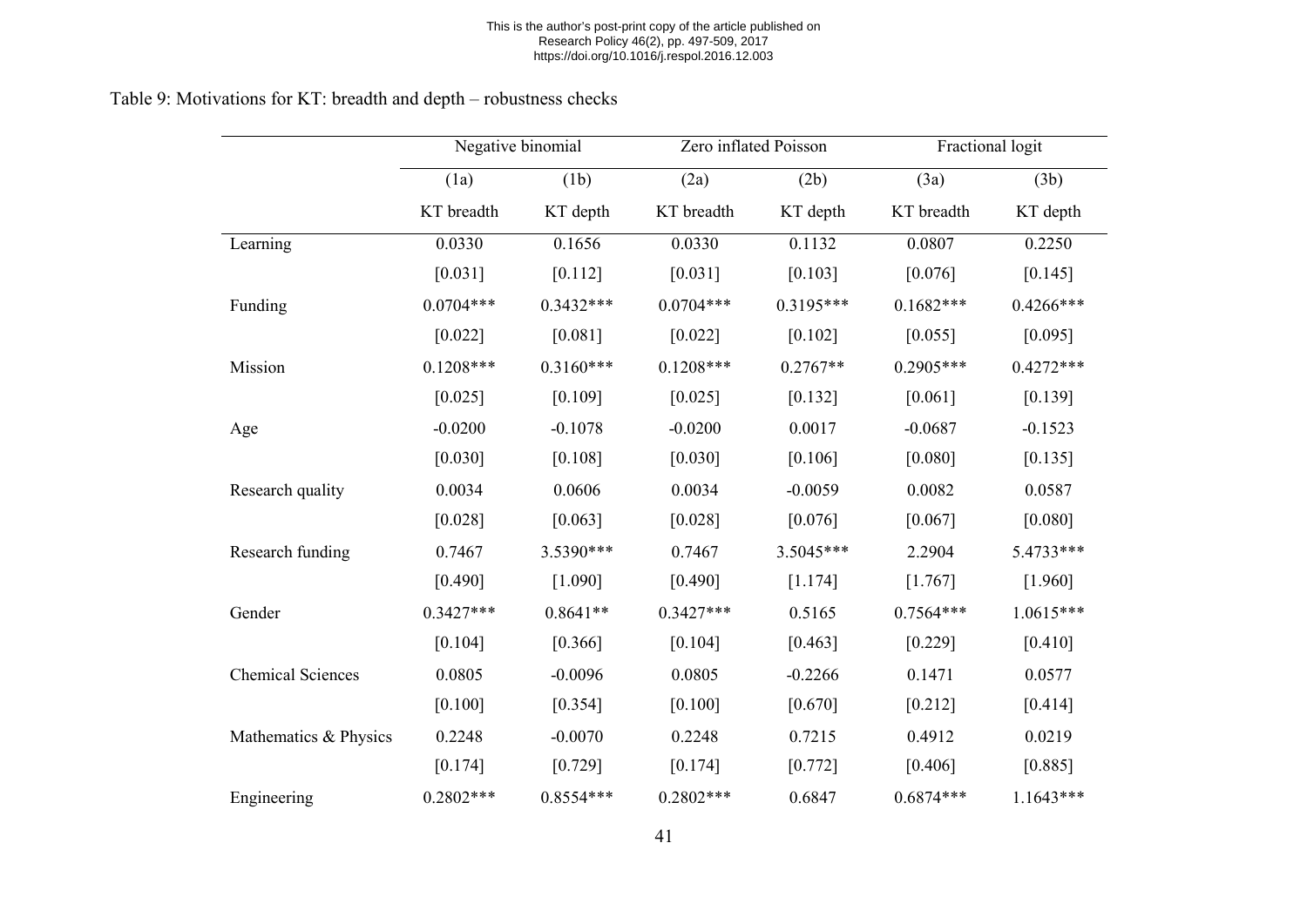| This is the author's post-print copy of the article published on<br>Research Policy 46(2), pp. 497-509, 2017<br>https://doi.org/10.1016/j.respol.2016.12.003 |               |               |               |               |               |               |  |
|--------------------------------------------------------------------------------------------------------------------------------------------------------------|---------------|---------------|---------------|---------------|---------------|---------------|--|
|                                                                                                                                                              | [0.098]       | [0.311]       | [0.098]       | [0.685]       | [0.212]       | [0.397]       |  |
| <b>Medical Sciences</b>                                                                                                                                      | 0.0485        | $-0.0335$     | 0.0485        | $-0.1987$     | 0.1306        | 0.0170        |  |
|                                                                                                                                                              | [0.141]       | [0.431]       | [0.141]       | [0.729]       | [0.289]       | [0.523]       |  |
| Constant                                                                                                                                                     | 1.4444***     | $-1.4079***$  | 1.4444***     | $-0.7224$     | $-0.9255***$  | $-3.3457***$  |  |
|                                                                                                                                                              | [0.159]       | [0.436]       | [0.159]       | [0.804]       | [0.341]       | [0.521]       |  |
| Log-likelihood                                                                                                                                               | $-299.2191$   | $-179.0148$   | $-299.2191$   | $-175.9055$   | $-86.0898$    | $-58.5768$    |  |
| Wald $\chi^2$                                                                                                                                                | 187.27[13]*** | 254.04[13]*** | 187.27[13]*** | 159.32[13]*** | 144.66[13]*** | 249.41[13]*** |  |
| McFadden's $R^2$                                                                                                                                             | 0.0803        | 0.1208        |               |               | 0.0524        | 0.1300        |  |
| <b>Observations</b>                                                                                                                                          | 133           | 133           | 133           | 133           | 133           | 133           |  |

Robust standard errors clustered at the University level and degrees of freedom of the Wald  $\chi^2$  are reported in parentheses. Geographical dummies have been included in the estimates but not reported for space reasons. \* p<0.10, \*\* p<0.05, \*\*\* p<0.01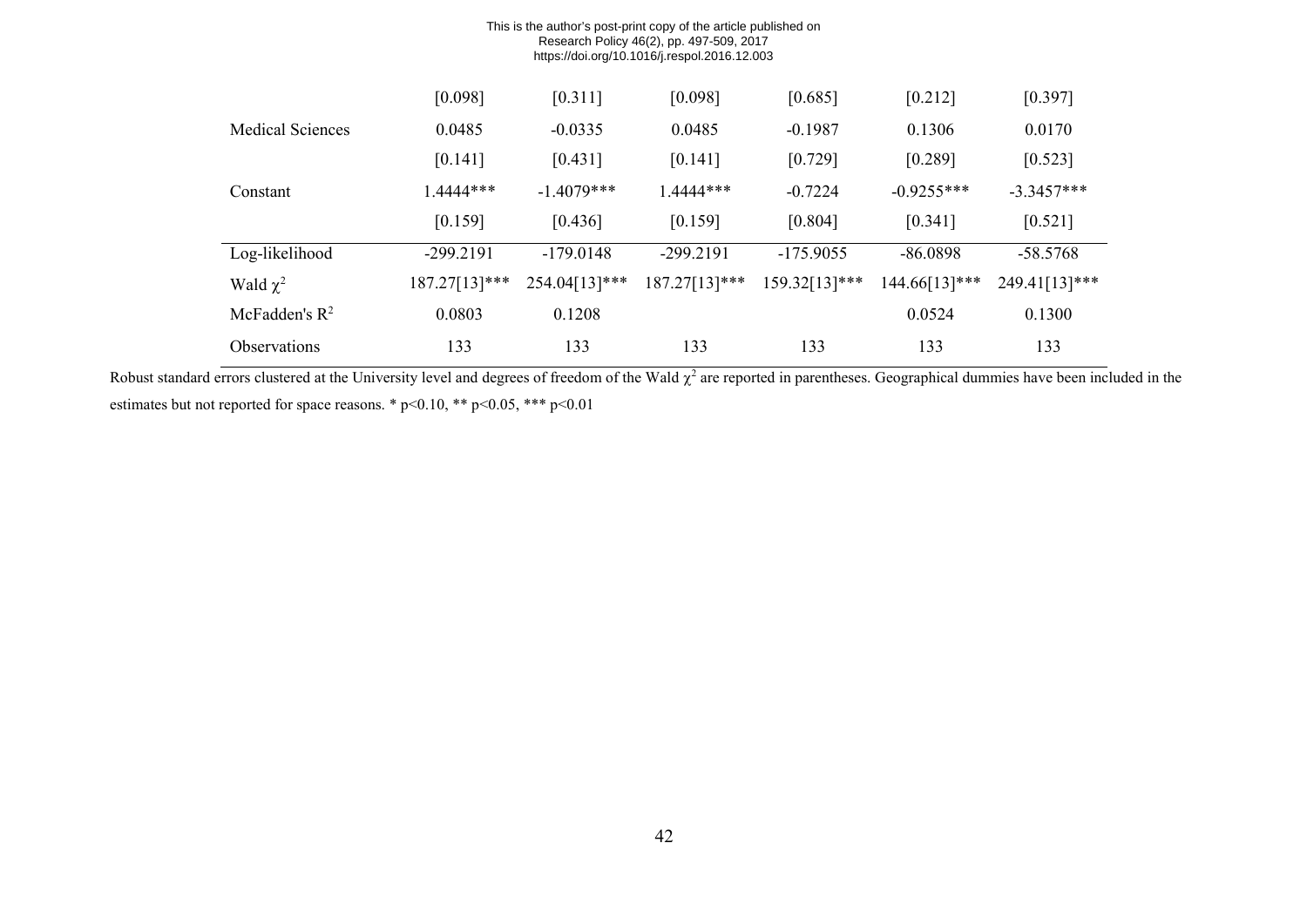# **APPENDIX**

### *Comparison of academic inventors and academic non-inventors*

As discussed in section 3.1, the sample we run the estimates on is biased towards technology transfer as it only comprises academic inventors, namely faculty who has filed at least a patent in their career. In order to understand whether a bias actually exists and, in case, to gauge its extent, we created a control sample of academic non-inventors (i.e., academic scientists who have never filed a patent during their career) and administered a shorter version of the original questionnaire to them. Similarly to the original sample, the control sample was stratified according to academic position (assistant professor, associate professor and full professor) and scientific field (Life Sciences, Chemistry, Mathematics and Physics, Engineering and Medical Sciences). Only a short version of the questionnaire was administered to the sample comprising academic non- inventors. Notably, three sets of information were retrieved over the period of reference (2004–2008): (i) whether the scientist engaged in KT activities (other than patenting); (ii) the distribution of time devoted to different activities (teaching, basic research, applied research and administrative duties) and (iii) the importance of different motivations to conduct KT activities (which have been aggregated into three main motivations with the procedure described in section 3.3). We also retrieved data on scientific publications by ISI web, which allowed us to build measures of scientific productivity (average number of publications and citations).